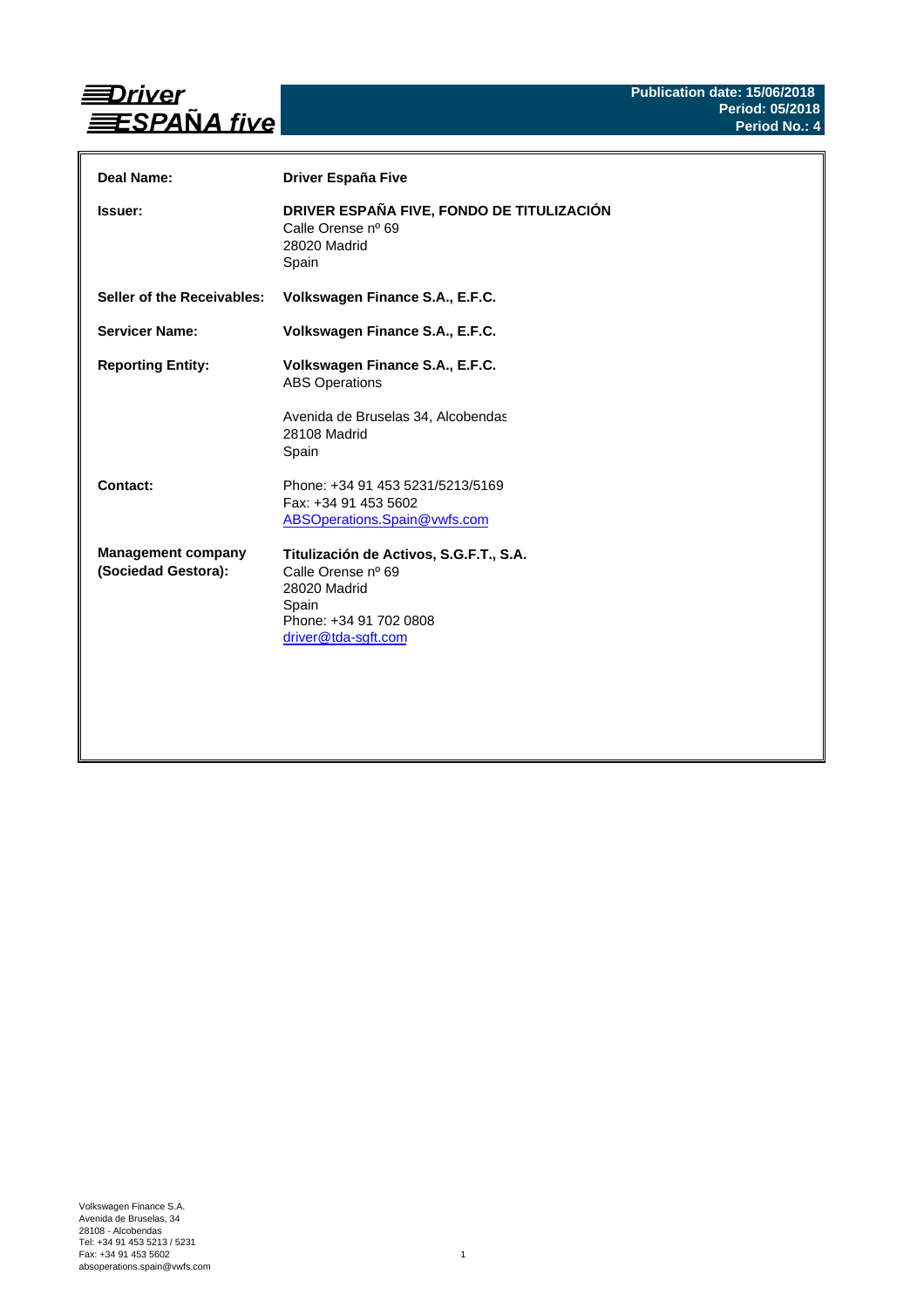

| Page            | <b>Table of contents</b>                                                                          |
|-----------------|---------------------------------------------------------------------------------------------------|
|                 | 2 Contents                                                                                        |
|                 | <b>Deal Overview</b>                                                                              |
|                 | 4 Deal Overview: Counterparties I.                                                                |
|                 | Deal Overview: Counterparties II.                                                                 |
|                 | Information regarding the Notes I.                                                                |
|                 | Information regarding the Notes II.                                                               |
|                 | <b>Credit Enhancement</b>                                                                         |
| 9               | <b>Swap/Waterfall</b>                                                                             |
| 10 <sup>1</sup> | <b>Run Out Schedule</b>                                                                           |
|                 | <b>Amortisation Notes</b>                                                                         |
|                 | 12 Defaults/ Performance Trigger                                                                  |
| 13              | <b>Overview Outstanding Contracts</b>                                                             |
|                 | 14 Information on the retention of net economic interest                                          |
| 15              | <b>Delinquent Contracts</b>                                                                       |
| 16              | <b>Defaulted Contracts</b>                                                                        |
| 17              | <b>Recovery Contracts</b>                                                                         |
| 18              | Prepayments                                                                                       |
| 19              | <b>Poolinformation I. - Down Payments</b>                                                         |
| 20              | Poolinformation II. - Customer Type and Type of Payment                                           |
| 21              | Poolinformation III. - Obligor Concentration                                                      |
|                 | Poolinformation IV. - Distribution by Outstanding Discounted Balance and Original Nominal Balance |
|                 | Poolinformation V. - Interest Rate paid by the Receivable Debtor                                  |
|                 | 24 Poolinformation VI. - Distribution by Original Term, Remaining Term and Seasoning              |
| 25              | Poolinformation VII. - Credit Type and Type of Car                                                |
| 26              | Poolinformation VIII. - Distribution by Vehicle Makes and Models                                  |
|                 | Poolinformation IX. - Geographic Distribution                                                     |
|                 | 28 Poolinformation X. - Motor Type                                                                |
| 29              | Poolinformation XI - Loan Level Data                                                              |
|                 | 30 Glossary                                                                                       |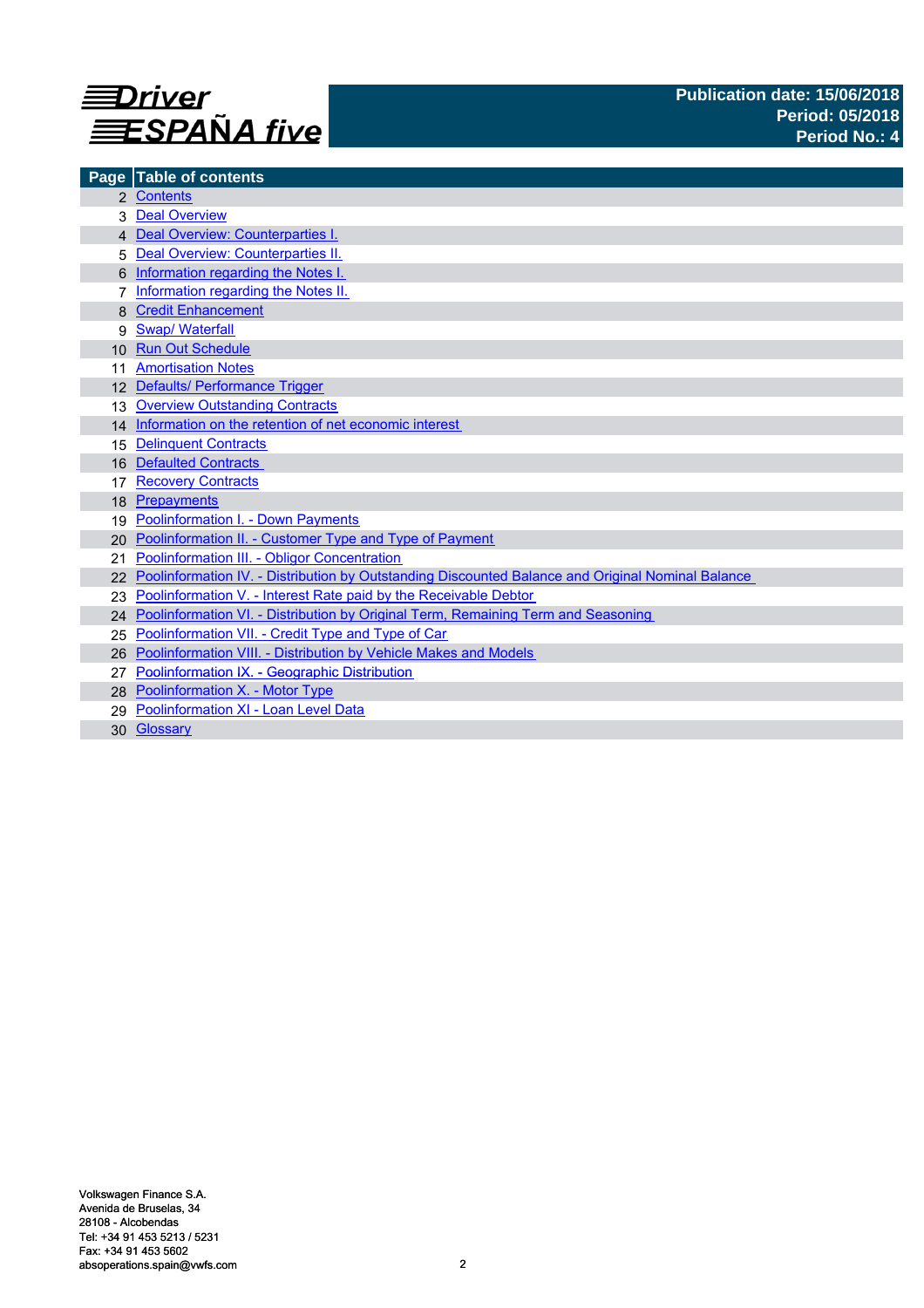



| <b>Deal Overview</b>            |            |                                 |            |                          |    |
|---------------------------------|------------|---------------------------------|------------|--------------------------|----|
| Cut Off Date:                   | 31/01/2018 |                                 |            |                          |    |
| <b>Issue Date:</b>              |            | 27/02/2018 Legal Maturity Date: | 21/04/2028 |                          |    |
| Reporting period:               | May        |                                 |            |                          |    |
| Reporting date:                 | 15/06/2018 |                                 |            |                          |    |
| <b>Reporting Frequency:</b>     | monthly    |                                 |            |                          |    |
| Period No.:                     | 4          |                                 |            |                          |    |
| Payment date:                   | 21/06/2018 |                                 |            |                          |    |
| Next payment date:              | 23/07/2018 |                                 |            |                          |    |
| Asset collection period:        | 01/05/2018 | until                           | 31/05/2018 |                          |    |
| <b>Interest Accrual Period:</b> | 21/05/2018 | until                           |            | 21/06/2018 Days accrued: | 31 |
| Note Payment Period:            | 21/05/2018 | until                           | 21/06/2018 |                          |    |

## **Poolinformation at Cut Off Date**

|                                   | Number of<br><b>Contracts</b> | Outstanding<br><b>Discounted Principal</b><br><b>Balance</b> | <b>Outstanding Nominal</b><br><b>Balance</b> |
|-----------------------------------|-------------------------------|--------------------------------------------------------------|----------------------------------------------|
| <b>Outstanding Pool</b>           | 86.320                        | 1.000.002.231.57                                             | 1.029.405.033.97 €                           |
| <b>Repurchased Loan Contracts</b> |                               |                                                              | 0.00 €                                       |

| <b>Credit Type</b>    | (%)     | <b>Outstanding</b><br><b>Balance</b> | Percentage of Loans Discounted Principal Percentage of Balance (%) |
|-----------------------|---------|--------------------------------------|--------------------------------------------------------------------|
| Auto Credit           | 12.93%  | 88.987.892,58                        | 8.90%                                                              |
| <b>Classic Credit</b> | 87.07%  | 911.014.338.99                       | 91,10%                                                             |
| <b>Total</b>          | 100,00% | 1.000.002.231,57 €                   | 100,00%                                                            |

| <b>Type of Car</b> | <b>Percentage of Loans</b><br>(%) | <b>Outstanding</b><br><b>Balance</b> | Discounted Principal Percentage of Balance (%) |
|--------------------|-----------------------------------|--------------------------------------|------------------------------------------------|
| <b>New</b>         | 83,06%                            | 824.396.601,44                       | 82.44%                                         |
| Used               | 16.94%                            | 175.605.630.13                       | 17.56%                                         |
| <b>Total</b>       | 100,00%                           | 1.000.002.231,57 €                   | 100,00%                                        |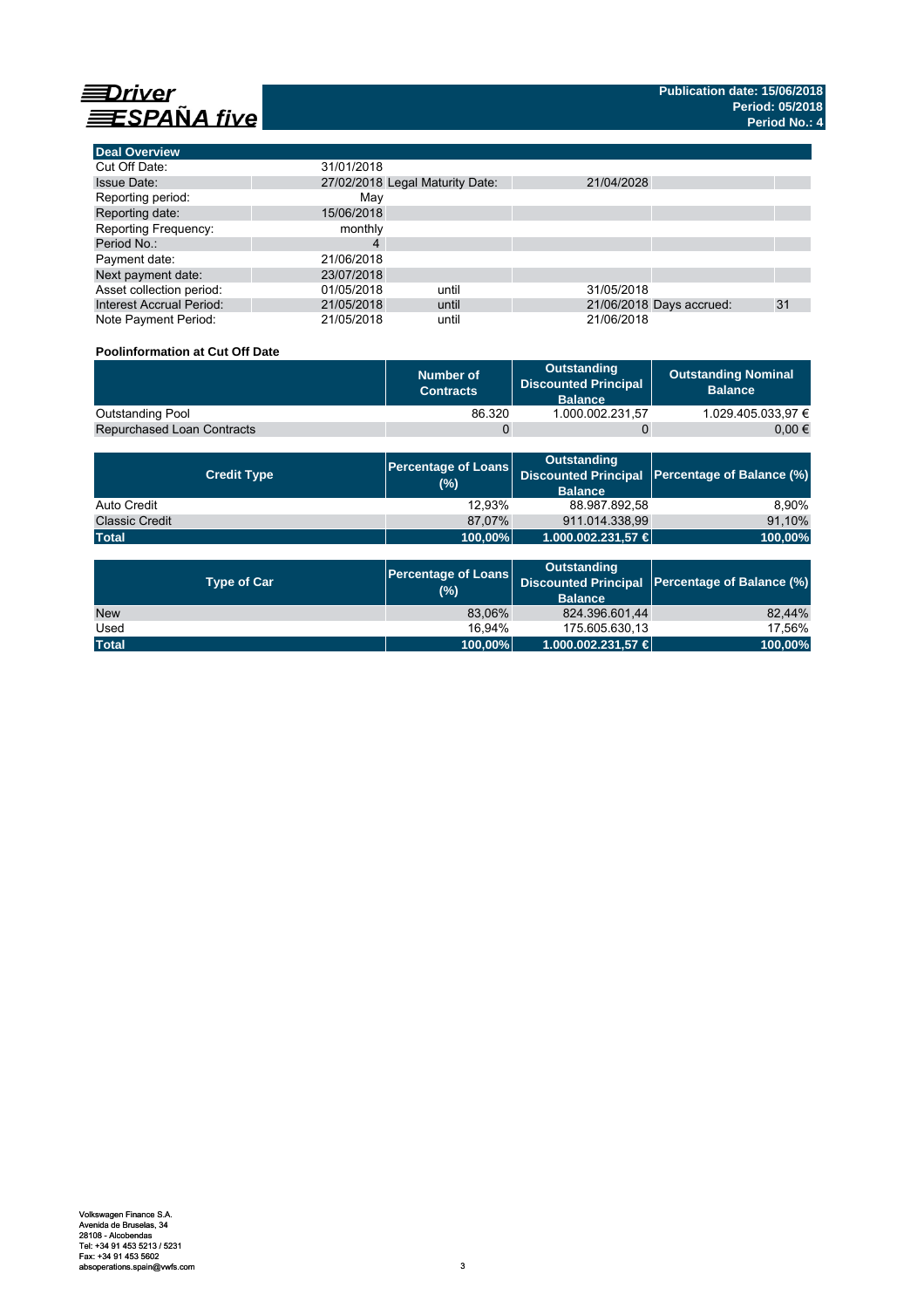| Driver            |  |
|-------------------|--|
| <b>SPANA</b> five |  |

**Publication date: 15/06/2018 Period: 05/2018 Period No.: 4**

**Transaction Events, Trigger & Rating Overview**

## **Clean-Up Call Condition**

| <b>Discounted Portfolio</b><br><b>Discounted Portfolio</b> |
|------------------------------------------------------------|
| 89.64%<br>10.00%                                           |
|                                                            |

Current Period Previous Periods **Total** If a repurchase of receivables occurred, it would only result from non-eligibility as of the respective Cut Off Date (which has been discovered at a later stage). **Re-Purchase Price** the contract of the contract of the contract of the contract of the contract of Number of contracts Outstanding Discounted Balance **Contract Contract Contract Contract Contract Contract Contract Contract** the contract of the contract of the contract of the contract of the contract of the contract of the contract of the contract of the contract of **Contract Contract Contract** 

### **Credit Enhancement Increase Condition**

**Cumulative Gross Loss Ratio**

**Repurchase of Receivables**

**0,00870%**

### **Targeted Overcollateralisation Percentage**

|                                  | <b>Class A</b> | <b>Class B</b> |
|----------------------------------|----------------|----------------|
| Initial OC @ Poolcut             | 11.20%         | 8.60%          |
| <b>Current OC Level</b>          | 12.55%         | 9.65%          |
| <b>Current Target OC</b>         | 21.00%         | 14.50%         |
| Regular Target OC                | 21.00%         | 14.50%         |
| Level 1 Target OC                | 25.00%         | 18.00%         |
| Level 2 Target OC                | 100.00%        | 100.00%        |
| OC = Asset Overcollateralisation |                |                |

Level 1 Credit Enhancement Increase Condition -

Level 2 Credit Enhancement Increase Condition - *Cumulative Gross Loss Ratio exceeds 8.0% for any Payment Date Cumulative Gross Loss Ratio exceeds (i) 1.8% on any Payment Date prior to or during May 2019 (included); or (ii) 4.00% for any Payment Date after May 2019 and until that for February 2020(inclusive)*

# *no*

*no*

### **Transaction Party Replacements**

| Capacity of<br><b>Transaction Party</b> | <b>Date of Replacement</b> | <b>Reason for Replacement</b> | <b>Replaced Party</b> | Replaced by |
|-----------------------------------------|----------------------------|-------------------------------|-----------------------|-------------|
|                                         |                            |                               |                       |             |
|                                         |                            |                               |                       |             |

### **Rating Information on relevant Transaction Parties**

|                                                                                   |                  | Fitch                                                                                     |         |                  | DBR                                                                                                                                                            |         |                  | Moody's                                                                                                                                                                                          |               |                  | S&P                     |               |  |
|-----------------------------------------------------------------------------------|------------------|-------------------------------------------------------------------------------------------|---------|------------------|----------------------------------------------------------------------------------------------------------------------------------------------------------------|---------|------------------|--------------------------------------------------------------------------------------------------------------------------------------------------------------------------------------------------|---------------|------------------|-------------------------|---------------|--|
|                                                                                   | <b>Long Term</b> | <b>Short Term</b>                                                                         | Outlook | <b>Long Term</b> | <b>Short Term</b>                                                                                                                                              | Outlook | <b>Long Term</b> | <b>Short Term</b>                                                                                                                                                                                | Outlook       | <b>Long Term</b> | <b>Short Term</b>       | Outlook       |  |
|                                                                                   |                  |                                                                                           |         |                  |                                                                                                                                                                |         |                  |                                                                                                                                                                                                  |               |                  |                         |               |  |
| <b>Account Bank:</b>                                                              |                  |                                                                                           |         |                  |                                                                                                                                                                |         |                  |                                                                                                                                                                                                  |               |                  |                         |               |  |
| <b>BNP Paribas Securities Services</b>                                            |                  |                                                                                           |         |                  |                                                                                                                                                                |         |                  |                                                                                                                                                                                                  |               |                  |                         |               |  |
| <b>Current Rating</b>                                                             |                  |                                                                                           |         |                  |                                                                                                                                                                |         | Aa3              | $P-1$                                                                                                                                                                                            | Stable        | А                | $A-1$                   | <b>Stable</b> |  |
| <b>Minimum required Rating</b>                                                    |                  |                                                                                           |         |                  |                                                                                                                                                                |         | A <sub>2</sub>   | $P-1$                                                                                                                                                                                            |               | А                | $A-1$                   |               |  |
| (if no short term Rating available, the higher long term rating<br>is applicable) |                  |                                                                                           |         |                  |                                                                                                                                                                |         |                  |                                                                                                                                                                                                  |               |                  |                         |               |  |
|                                                                                   |                  |                                                                                           |         |                  |                                                                                                                                                                |         |                  |                                                                                                                                                                                                  |               |                  |                         |               |  |
|                                                                                   |                  |                                                                                           |         |                  |                                                                                                                                                                |         |                  |                                                                                                                                                                                                  |               |                  |                         |               |  |
|                                                                                   |                  |                                                                                           |         |                  |                                                                                                                                                                |         |                  |                                                                                                                                                                                                  |               |                  |                         |               |  |
|                                                                                   |                  |                                                                                           |         |                  |                                                                                                                                                                |         |                  |                                                                                                                                                                                                  |               |                  | <b>Required Rating:</b> |               |  |
|                                                                                   |                  |                                                                                           |         |                  |                                                                                                                                                                |         |                  |                                                                                                                                                                                                  |               |                  | fulfilled               |               |  |
|                                                                                   |                  | Fitch                                                                                     |         |                  | <b>DBRS</b>                                                                                                                                                    |         |                  | Moody's                                                                                                                                                                                          |               |                  | S&P                     |               |  |
|                                                                                   | <b>Long Term</b> | <b>Short Term</b>                                                                         | Outlook | <b>Long Term</b> | <b>Short Term</b>                                                                                                                                              | Outlook | <b>Long Term</b> | <b>Short Term</b>                                                                                                                                                                                | Outlook       | <b>Long Term</b> | <b>Short Term</b>       | Outlook       |  |
| <b>Paying Agent</b>                                                               |                  |                                                                                           |         |                  |                                                                                                                                                                |         |                  |                                                                                                                                                                                                  |               |                  |                         |               |  |
| <b>BNP Paribas Securities Services</b>                                            |                  |                                                                                           |         |                  |                                                                                                                                                                |         | Aa3              | $P-1$                                                                                                                                                                                            | <b>Stable</b> | А                | A-1                     | <b>Stable</b> |  |
| <b>Current Rating</b>                                                             |                  |                                                                                           |         |                  |                                                                                                                                                                |         |                  |                                                                                                                                                                                                  |               |                  |                         |               |  |
| <b>Minimum required Rating</b>                                                    |                  |                                                                                           |         |                  |                                                                                                                                                                |         | A <sub>2</sub>   | $P-1$                                                                                                                                                                                            |               | А                | $A-1$                   |               |  |
| (if no short term Rating available, the higher long term rating                   |                  |                                                                                           |         |                  |                                                                                                                                                                |         |                  |                                                                                                                                                                                                  |               |                  |                         |               |  |
| is applicable)                                                                    |                  |                                                                                           |         |                  |                                                                                                                                                                |         |                  |                                                                                                                                                                                                  |               |                  |                         |               |  |
|                                                                                   |                  |                                                                                           |         |                  |                                                                                                                                                                |         |                  |                                                                                                                                                                                                  |               |                  |                         |               |  |
|                                                                                   |                  |                                                                                           |         |                  |                                                                                                                                                                |         |                  |                                                                                                                                                                                                  |               |                  |                         |               |  |
|                                                                                   |                  |                                                                                           |         |                  |                                                                                                                                                                |         |                  |                                                                                                                                                                                                  |               |                  | <b>Required Rating:</b> |               |  |
|                                                                                   |                  |                                                                                           |         |                  |                                                                                                                                                                |         |                  |                                                                                                                                                                                                  |               |                  |                         |               |  |
|                                                                                   |                  |                                                                                           |         |                  |                                                                                                                                                                |         |                  |                                                                                                                                                                                                  |               |                  |                         |               |  |
|                                                                                   |                  |                                                                                           |         |                  |                                                                                                                                                                |         |                  |                                                                                                                                                                                                  |               |                  | fulfilled               |               |  |
|                                                                                   |                  |                                                                                           |         |                  |                                                                                                                                                                |         |                  |                                                                                                                                                                                                  |               |                  |                         |               |  |
|                                                                                   |                  |                                                                                           |         |                  |                                                                                                                                                                |         |                  |                                                                                                                                                                                                  |               |                  |                         |               |  |
|                                                                                   |                  | Fitch                                                                                     |         |                  | S&P                                                                                                                                                            |         |                  | Moody's                                                                                                                                                                                          |               |                  | S&P                     |               |  |
|                                                                                   | <b>Long Term</b> | <b>Short Term</b>                                                                         | Outlook | <b>Long Term</b> | <b>Short Term</b>                                                                                                                                              | Outlook | <b>Long Term</b> | <b>Short Term</b>                                                                                                                                                                                | Outlook       | <b>Long Term</b> | <b>Short Term</b>       | Outlook       |  |
| <b>Swap Counterparty:</b>                                                         |                  |                                                                                           |         |                  |                                                                                                                                                                |         |                  |                                                                                                                                                                                                  |               |                  |                         |               |  |
| <b>ING Bank N.V.</b>                                                              |                  |                                                                                           |         |                  |                                                                                                                                                                |         |                  |                                                                                                                                                                                                  |               |                  |                         |               |  |
|                                                                                   |                  |                                                                                           |         | $A+$             | A-1                                                                                                                                                            | Stable  | Aa3              | $P-1$                                                                                                                                                                                            | Stable        |                  |                         |               |  |
| <b>Current Rating</b>                                                             |                  |                                                                                           |         |                  |                                                                                                                                                                |         |                  |                                                                                                                                                                                                  |               |                  |                         |               |  |
|                                                                                   |                  |                                                                                           |         |                  |                                                                                                                                                                |         |                  |                                                                                                                                                                                                  |               |                  |                         |               |  |
| <b>Minimum required Rating</b>                                                    |                  |                                                                                           |         |                  |                                                                                                                                                                |         |                  |                                                                                                                                                                                                  |               |                  |                         |               |  |
| (if no short term Rating available, the higher long term rating                   |                  |                                                                                           |         |                  |                                                                                                                                                                |         |                  |                                                                                                                                                                                                  |               |                  |                         |               |  |
| is applicable)                                                                    |                  |                                                                                           |         |                  |                                                                                                                                                                |         |                  |                                                                                                                                                                                                  |               |                  |                         |               |  |
|                                                                                   |                  | If the Swap Counterparty does not have the Swap Counterparty Required Rating or the       |         |                  |                                                                                                                                                                |         |                  |                                                                                                                                                                                                  |               |                  |                         |               |  |
|                                                                                   |                  | rating is withdrawn for any reason, it shall                                              |         |                  |                                                                                                                                                                |         |                  |                                                                                                                                                                                                  |               |                  | <b>Required Rating:</b> |               |  |
|                                                                                   |                  | (ii) obtains a guarantee from an institution with a Swap Counterparty Required Rating; or |         |                  | (i) posts an amount of collateral (in the form of cash and/or securities) as calculated in accordance with the Credit support Annex to each Swap Agreement; or |         |                  |                                                                                                                                                                                                  |               |                  |                         |               |  |
|                                                                                   |                  |                                                                                           |         |                  | (ii) assigns its rights and obligations under the Swap Agreement to a successor Swap Counterparty with a Swap Counterparty Required Rating; or                 |         |                  | (iv) takes any other action that will allow it to maintain the rating of the Notes or to restore the rating of the Notes to the level it would have been at immediately prior to such downgrade. |               |                  | fulfilled               |               |  |
|                                                                                   |                  |                                                                                           |         |                  | If none of the measures is taken within a given timespan, the Issuer may enter into new arrangements at its own initiative with another Swap Bank.             |         |                  |                                                                                                                                                                                                  |               |                  |                         |               |  |
| Servicer:                                                                         |                  |                                                                                           |         |                  |                                                                                                                                                                |         |                  |                                                                                                                                                                                                  |               |                  |                         |               |  |
| Volkswagen Finance S.A.                                                           |                  |                                                                                           |         |                  |                                                                                                                                                                |         |                  |                                                                                                                                                                                                  |               |                  |                         |               |  |
| <b>Current Rating</b>                                                             |                  |                                                                                           |         |                  |                                                                                                                                                                |         |                  | n.a.                                                                                                                                                                                             | n.a.          | n.a.             | n.a.                    | n.a.          |  |
| <b>Minimum required Rating</b>                                                    |                  |                                                                                           |         |                  |                                                                                                                                                                |         |                  |                                                                                                                                                                                                  |               |                  |                         |               |  |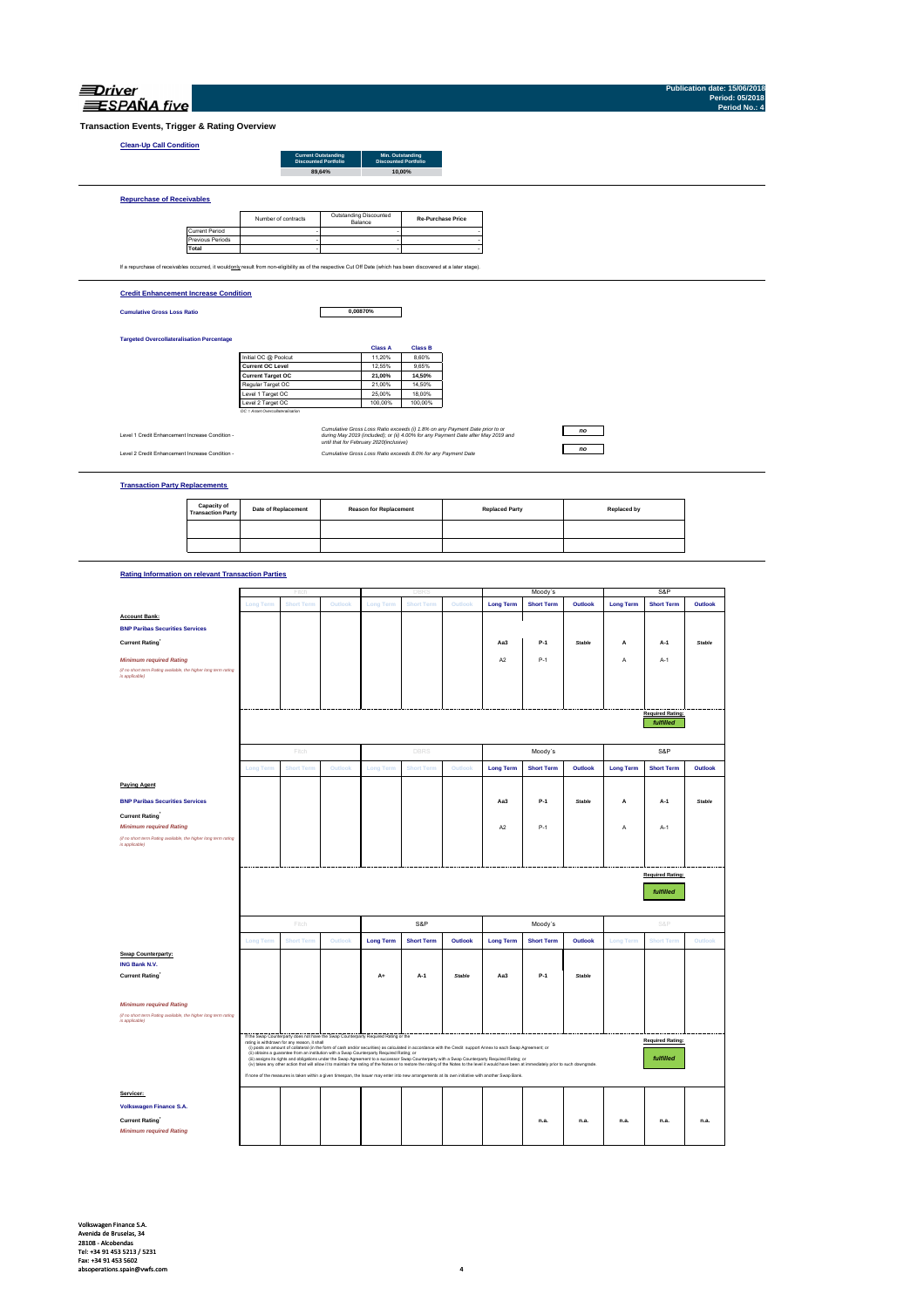

### **Deal Overview: Counterparties**

| <b>Joint Lead Managers:</b>                      | <b>ING Bank N.V.</b><br>Bijlmerplein 888<br>1102 MG, Amsterdam<br>The Netherlands                                                       |                                                                                      | <b>DZ BANK AG DEUTSCHE ZENTRAL</b><br>Platz der Republik<br>60325 Frankfurt am Main<br>Germany                         |
|--------------------------------------------------|-----------------------------------------------------------------------------------------------------------------------------------------|--------------------------------------------------------------------------------------|------------------------------------------------------------------------------------------------------------------------|
| <b>Management company</b><br>(Sociedad Gestora): | Titulización de Activos, S.G.F.T., S.A.<br>Calle Orense nº 69<br>28020 Madrid<br>Spain<br>phone: +34 91 702 0808<br>driver@tda-sqft.com |                                                                                      |                                                                                                                        |
| Servicer:                                        | Volkswagen Finance E.F.C.<br>Avd de Bruselas 34<br>28108 Alcobendas (Madrid)<br>AbsOperations.Spain@vwfs.com                            | <b>Clearing Systems:</b>                                                             | <b>IBERCLEAR</b><br>Plaza de la Lealtad 1<br>28014 Madrid<br>Spain<br>phone: +34 91 709 5000<br>iberclear@iberclear.es |
| <b>Paying Agent:</b>                             | <b>BNP Paribas Securities Services,</b><br>Sucursal en España<br>Calle Ribera del Loira, 28<br>28042 Madrid<br>Spain                    | <b>Account Bank:</b><br>Cash Collateral<br><b>Distribution</b><br>Monthly Collateral | <b>BNP Paribas Securities Services,</b><br>Sucursal en España<br>Calle Ribera del Loira, 28<br>28042 Madrid<br>Spain   |
| <b>Rating Agencies:</b>                          | Moody's<br>Príncipe de Vergara, 131<br>28002 Madrid<br>Spain                                                                            |                                                                                      | S&P<br>20 Canada Square<br>Canary Wharf, London<br>United Kingdom                                                      |
| <b>Swap Counterparty:</b>                        | <b>ING Bank N.V.</b><br>Bijlmerplein 888<br>1102 MG, Amsterdam<br>The Netherlands                                                       |                                                                                      |                                                                                                                        |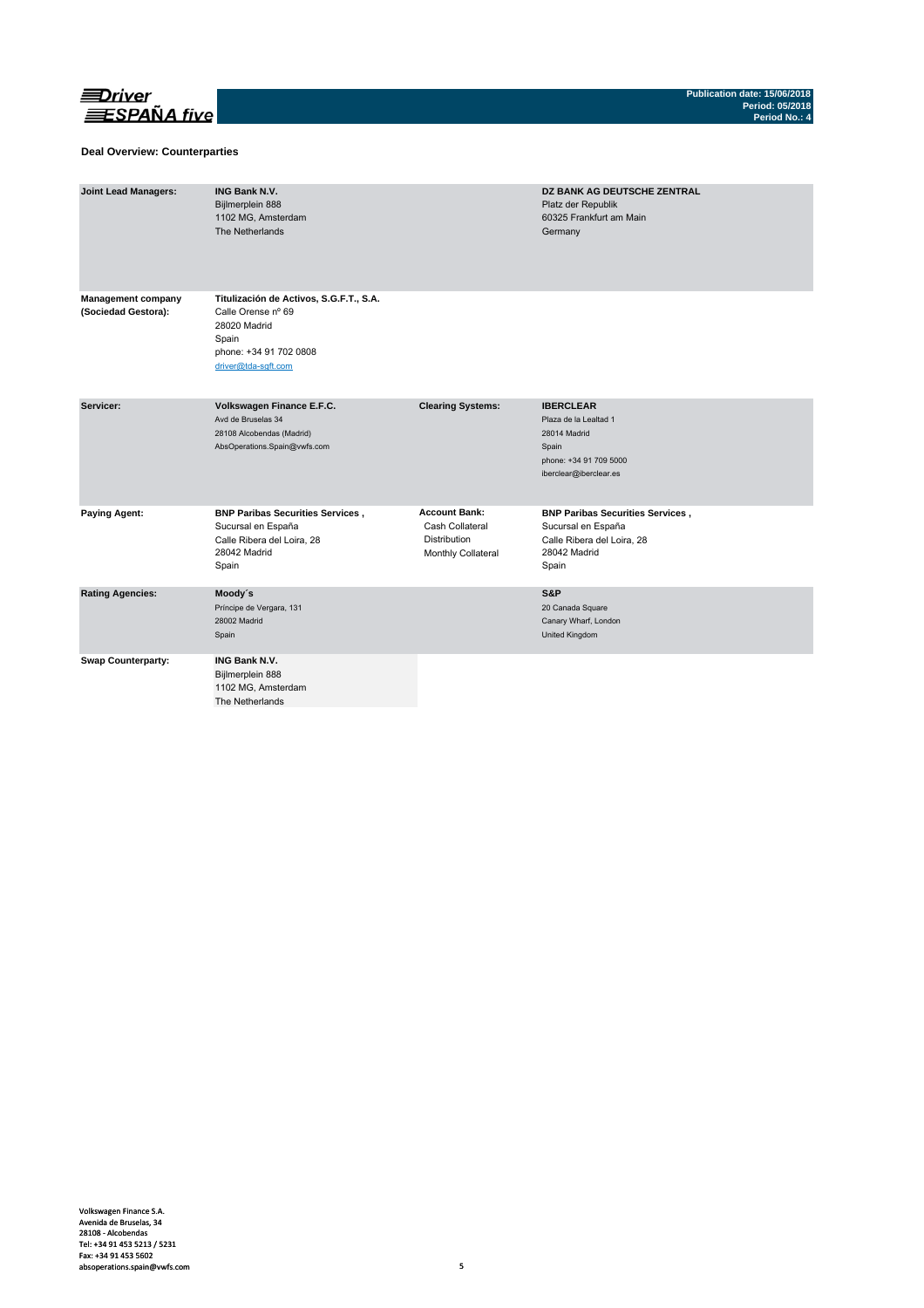

# **Information regarding the Notes I**

## **Rating Details:**

| <b>Rating at Issue Date</b> | <b>Class Al</b> | <b>Class B</b> |
|-----------------------------|-----------------|----------------|
| Moody's                     | Aa2             | A2             |
| S&P                         | AA+             | AA-            |

| <b>Current Rating</b> | Class $A^{\parallel}$ | <b>Class B</b> |
|-----------------------|-----------------------|----------------|
| Moody's               | Aa1                   | A2             |
| S&P                   | AAA                   | AA-            |

| <b>Information on Notes</b>      | <b>Class A</b> | <b>Class B</b> |
|----------------------------------|----------------|----------------|
| <b>Final Maturity Date</b>       | 21/04/2028     | 21/04/2028     |
| <b>Scheduled Repayment Date:</b> | 21/10/2025     | 21/10/2025     |
| ISIN:                            | ES0305319008   | ES0305319016   |
| Common Code:                     | 175957723      | 175958193      |
| Nominal Amount:                  | 100.000,00 €   | 100.000,00 €   |
|                                  |                |                |
| Information on Interest          | Class Al       | <b>Class B</b> |

| Information on Interest | <b>Class A</b>           | <b>Class B</b>           |
|-------------------------|--------------------------|--------------------------|
| Spread/Margin:          | 40 pbs                   | 54 pbs                   |
| Index Rate:             | 1-Month Euribor          | 1-Month Euribor          |
| Fixed/Floating:         | Floating                 | Floating                 |
| <b>Current Coupon:</b>  | 1-Month Euribor + 40 pbs | 1-Month Euribor + 54 pbs |
| Day Count Convention    | Actual/360               | Actual/360               |

# **Clean-Up Call**

Volkswagen Finance will have the right at its option to exercise a Clean-Up Call and to repurchase the Loan Receivables from Driver España One at any time when the sum of the Discounted Principal Balance for all loan contracts is less than 10 per cent. of the sum of the Discounted Principal Balance for all Loan contracts as of the Cut Off Date, provided that all payment obligations under the Notes will be thereby fulfilled.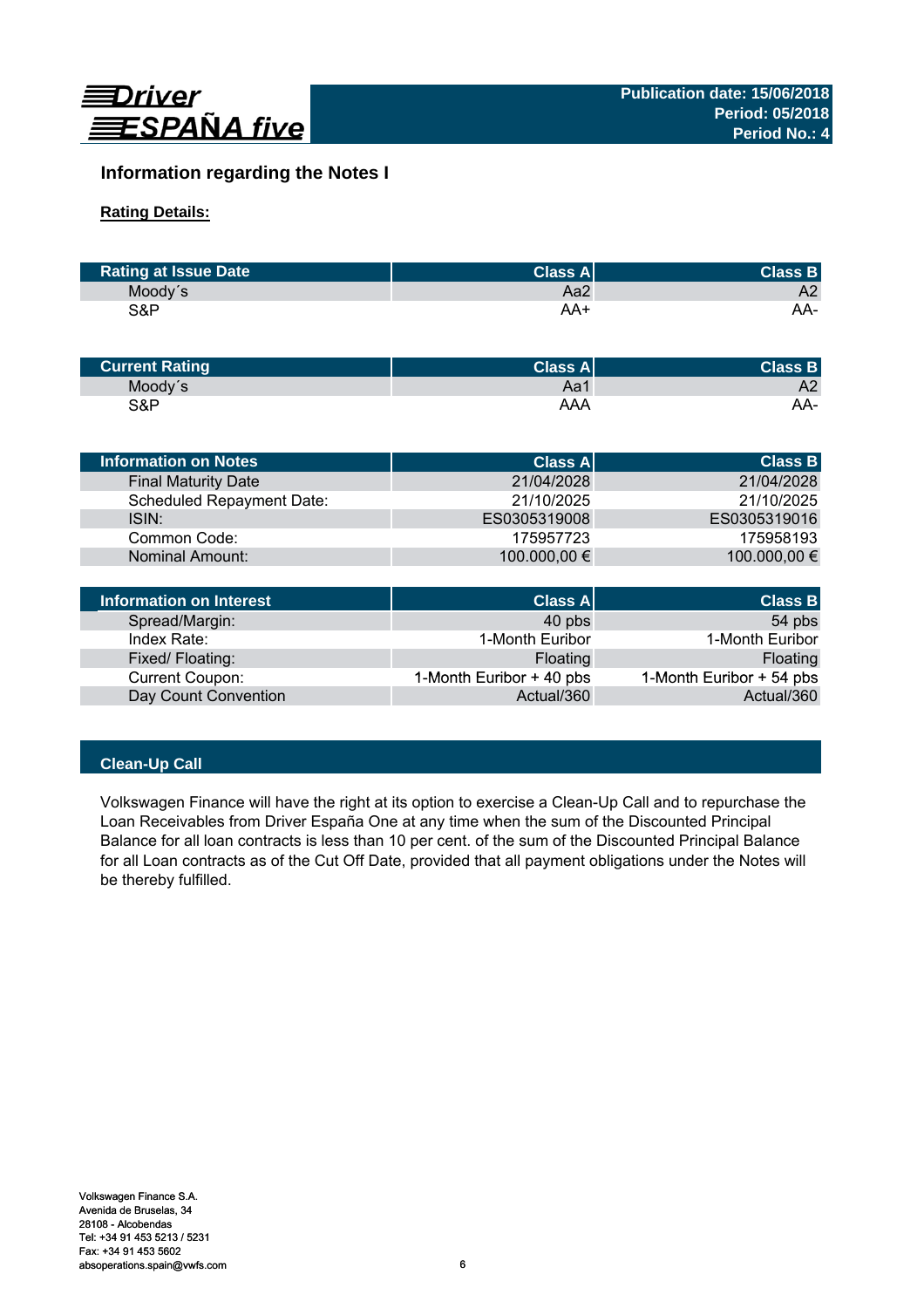

# **Information regarding the Notes II**

| <b>Monthly Period:</b>                       | May        |            |  |
|----------------------------------------------|------------|------------|--|
| <b>Payment Date:</b>                         | 21/06/2018 |            |  |
| <b>Interest Accrual Period (from/until):</b> | 21/05/2018 | 21/06/2018 |  |
| Days Accrued:                                | 31         |            |  |
| <b>Base Interest Rate (1-Month Euribor):</b> | $-0.371%$  |            |  |
|                                              | <b>EUR</b> |            |  |
| <b>Day Count Convention:</b>                 | 30/360     |            |  |

| <b>Interest Payments</b>                      | <b>Class A</b> | <b>Class B</b>  |     |
|-----------------------------------------------|----------------|-----------------|-----|
| Total Interest Amount of the Reporting Period | 20.246,40 €    | $3.783,00 \in$  |     |
| Gross Paid interest:                          | 20.246.40 €    | 3.783,00 €      |     |
| <b>Unpaid Interest:</b>                       |                |                 |     |
| Unpaid interest of the Reporting Period:      |                | €<br>$\sim 100$ | ∕€7 |
| Cumulative unpaid interest:                   | ۰.             |                 |     |

| <b>Principal Payment</b>                                              |                 | <b>Class A</b>   | <b>Class B</b>  |
|-----------------------------------------------------------------------|-----------------|------------------|-----------------|
| Note Balance (Cut Off Date):                                          |                 | 888.000.000,00 € | 26.000.000,00 € |
| Note Balance (Beginning of Period):                                   |                 | 809.619.614,40 € | 26.000.000,00 € |
| Unallocated Redemption Amount from Previous<br>Period:                | 48,13 €         |                  |                 |
| Available Redemption Amount Reporting Period:                         | 25.720.459.38 € |                  |                 |
| Total Available Redemption Amount:                                    | 25.720.507,51 € |                  |                 |
| Redemption Amount per Class:                                          |                 | 25.720.476,00 €  | $0.00 \in$      |
| Unallocated Redemption Amount per note class from<br>current period:: |                 | $31.51 \in$      | $0,00 \in$      |
| Note Balance (End of Period):                                         |                 | 783.899.138,40   | 26.000.000,00   |
| Note Factor (End of Period):                                          |                 | 88.28%           | 100.00%         |

| Overcollateralisation            | <b>Class A</b> | <b>Class B</b> |
|----------------------------------|----------------|----------------|
| Initial OC Percentage at Poolcut | $11.2023\%$    | 8.6023%        |
| Current OC Percentage            | 12.5511%       | 9.6506%        |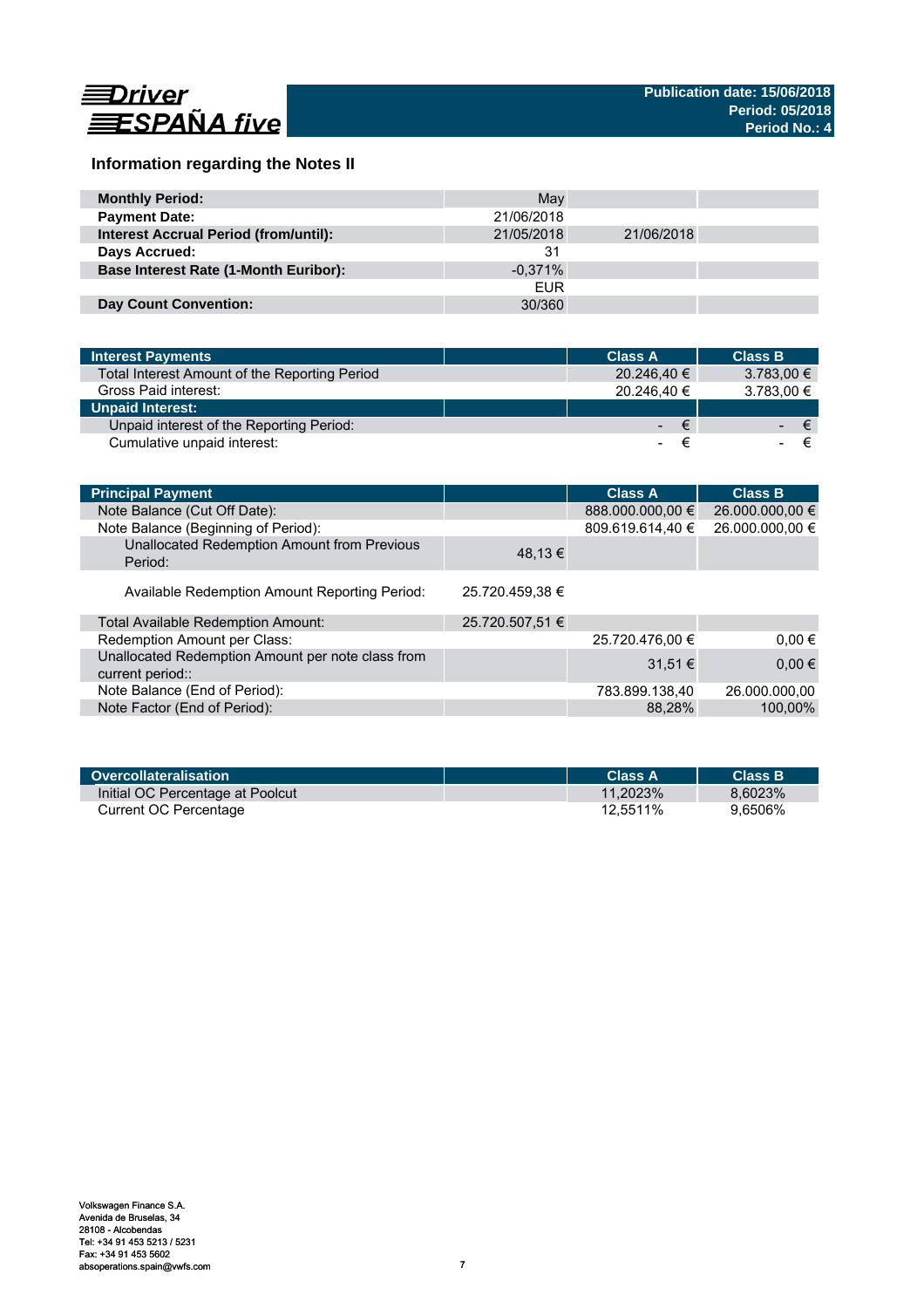

## **Credit Enhancement**

### *Credit Enhancement as of Cut Off Date*

|                                    | <b>Outstanding</b><br><b>Discounted Principal</b><br>Balance (%) | <b>Value</b>    |  |
|------------------------------------|------------------------------------------------------------------|-----------------|--|
| Class B Note*                      | 2.60%                                                            | 26.000.000,00 € |  |
| Subordinated Loan                  | 5,10%                                                            | 51.002.231,57 € |  |
| Overcollateralization              | 3,50%                                                            | 35.000.000,00 € |  |
| Cash Collateral Account            | 1.30%                                                            | 13.000.000.00 € |  |
| *for subordination to class A note |                                                                  |                 |  |

| <b>Cash Collateral Account (CCA)</b>      | in EUR          | in % of Outstanding Discounted<br><b>Balance as of</b> |                          |
|-------------------------------------------|-----------------|--------------------------------------------------------|--------------------------|
| <b>Initial Balance at Poolcut</b>         | 13.000.000,00 € | 1.30%                                                  | <b>Poolcut</b>           |
| Targeted Balance (Floor)                  | 11.000.000,00 € | 1.10%                                                  | Poolcut                  |
| Balance as of the Beginning of the Period | 11.986.762,89 € | 1.20%                                                  | <b>BoPeriod</b>          |
| Payment from CCA/ Payment to CCA          | 333.459,52 €    | $\overline{\phantom{0}}$                               | $\overline{\phantom{0}}$ |
| Balance as of the End of the Period       | 11.653.303,37 € | 1.30%                                                  | EoPeriod                 |

## **Calculation of Credit Enhancement:**

The Class B Notes benefit from the Subordinated Loan, the Overcollateralisation and the Cash Collateral Account.

• The transaction starts with sequential amortisation and therefore initially only the Class A Notes will receive principal payments

● The transaction switches into pro rata amortisation once an overcollateralisation percentage (i.e. credit enhancement excluding cash collateral) of OC-Percentage for the Class A Notes and OC-Percentage for the Class B Notes has been reached

• The amortisation will revert to sequential in case the total amount of notes outstanding falls below 10% of the initial notes outstanding

## **Set off Risk**

No set off risk is applicable in this transaction.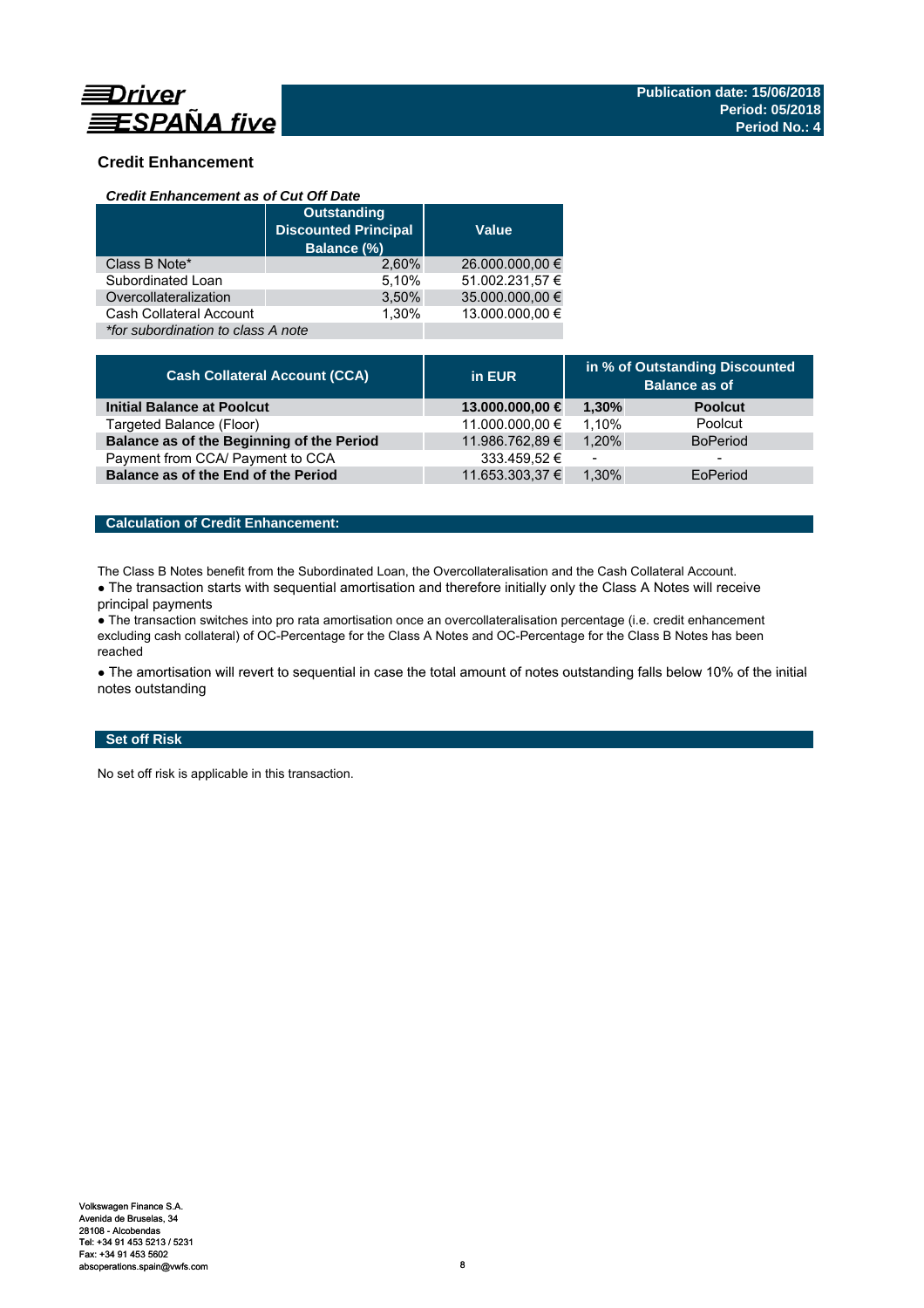

# **Swap/ Waterfall**

| <b>Amortising Interest Rate Swap</b>      | <b>Class A</b>                | <b>Class B</b>  |
|-------------------------------------------|-------------------------------|-----------------|
| Initial Principal                         | 809.619.614,40 €              | 26.000.000,00 € |
| Underlying Principal for Reporting Period | 809.619.614,40 €              | 26.000.000,00 € |
| Paying Leg                                | <b>Fix Interest Rate</b>      |                 |
|                                           |                               |                 |
| Receiving Leg                             | <b>Floating Interest Rate</b> |                 |
| Net Swap payments/ Receipts               | 201.145,50 € -                | 8.119,94€       |

# **Waterfall**

|                                                   |      | <b>Payment</b>  | <b>Remaining Amount</b> |
|---------------------------------------------------|------|-----------------|-------------------------|
| Remaining Balance from Previous Period            |      | 48,13 €         |                         |
| <b>Available Distribution Amount</b>              | plus | 26.752.803,15 € | 26.752.851,28 €         |
| Fees                                              | less | 799.048.93 €    | 25.953.802.35 €         |
| Net Swap Payments Class A                         | less | 201.145.50 €    | 25.752.656.85 €         |
| Net Swap Payments Class B                         | less | 8.119.94 €      | 25.744.536,91 €         |
| Interest Class A                                  | less | 20.246.40 €     | 25.724.290.51 €         |
| Interest Class B                                  | less | $3.783.00 \in$  | 25.720.507,51 €         |
| Payment to Cash Collateral Account                | less | €               | 25.720.507,51 €         |
| <b>Redemption Class A</b>                         | less | 25.720.476.00 € | 31.51 €                 |
| <b>Redemption Class B</b>                         | less | €               | 31.51 €                 |
| Remaining Amount Due to Rounding                  | less | 31.51 €         | €                       |
| Other Payments to Swap Counterparties             | less | €               | €                       |
| <b>Interest Subordinated Loan</b>                 | less | €               | €                       |
| Redemption Subordinated Loan                      | less | €               | €                       |
| Payment to Subordinated Lender or VW Finance less |      | €               | €                       |
| Payment from Cash Collateral Account              |      | 333.459,52 €    | 333.459,52€             |
| Interest Subordinated Loan                        | less | 61.932,54 €     | 271.526,98 €            |
| Redemption Subordinated Loan                      | less | 271.526,98 €    | €                       |
| Payment to Subordinated Lender or VW Finance less |      | €               | €                       |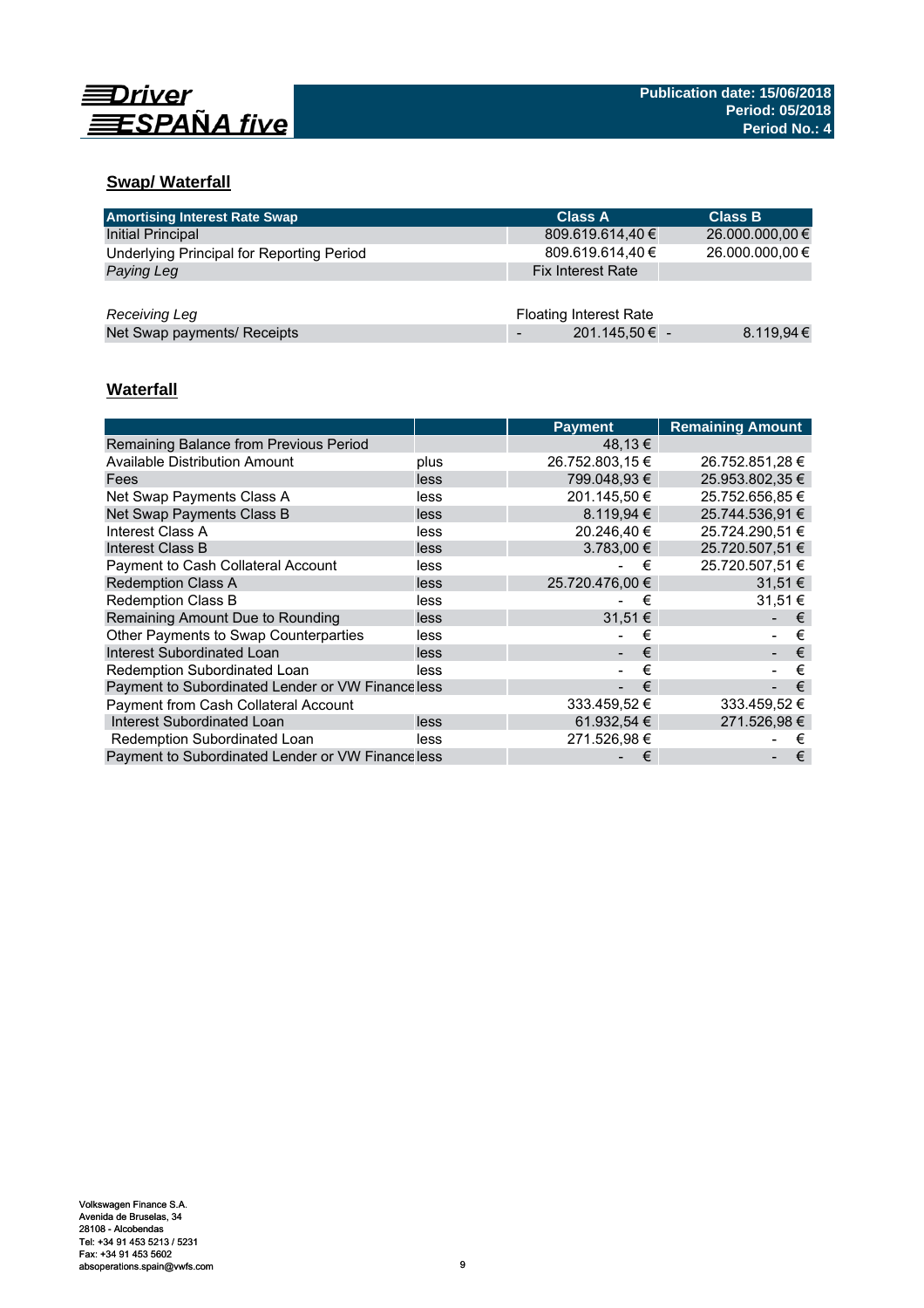

**Run Out Schedule**

|                       | At the End of Previous Reporting Period 30/04/2018 |                                         |                                            | At the end of Reporting Period 31/05/2018 |                                             |                                         |                                            |  |  |
|-----------------------|----------------------------------------------------|-----------------------------------------|--------------------------------------------|-------------------------------------------|---------------------------------------------|-----------------------------------------|--------------------------------------------|--|--|
| <b>Payment Period</b> | <b>ABS Remaining</b><br><b>Depreciation</b>        | <b>ABS Remaining</b><br><b>Interest</b> | <b>ABS Remaining</b><br><b>Instalments</b> | <b>Payment Period</b>                     | <b>ABS Remaining</b><br><b>Depreciation</b> | <b>ABS Remaining</b><br><b>Interest</b> | <b>ABS Remaining</b><br><b>Instalments</b> |  |  |
| Arrears               | 121.250.24 €                                       | 6.613,28€                               | 127.863.52€                                | Arrears                                   | 243.526.60€                                 | 10.386.10€                              | 253.912.70€                                |  |  |
| 05/2018               | 23.850.358.18€                                     | 1.094.797.19€                           | 24.945.155.37€                             |                                           |                                             |                                         |                                            |  |  |
| 06/2018               | 23.846.211,17€                                     | 1.066.475,39€                           | 24.912.686,56€                             | 06/2018                                   | 23.813.170,77€                              | 1.064.192,25€                           | 24.877.363,02€                             |  |  |
| 07/2018               | 23.859.096,79€                                     | 1.038.158,00 €                          | 24.897.254,79€                             | 07/2018                                   | 23.825.279,67€                              | 1.035.914,10€                           | 24.861.193,77€                             |  |  |
| 08/2018               | 23.871.885,73€                                     | 1.009.826,60 €                          | 24.881.712,33€                             | 08/2018                                   | 23.836.427,29€                              | 1.007.622,85€                           | 24.844.050,14€                             |  |  |
| 09/2018               | 23.866.361,98€                                     | 981.478,50€                             | 24.847.840,48€                             | 09/2018                                   | 23.829.158,21€                              | 979.316,87€                             | 24.808.475,08€                             |  |  |
| 10/2018               | 23.878.321.67€                                     | 953.137,81€                             | 24.831.459,48€                             | 10/2018                                   | 23.838.076,73€                              | 951.020,29€                             | 24.789.097,02€                             |  |  |
| 11/2018               | 23.857.683,81€                                     | 924.783,49€                             | 24.782.467,30€                             | 11/2018                                   | 23.812.871,53€                              | 922.713,86€                             | 24.735.585,39€                             |  |  |
| 12/2018               | 23.682.423,48€                                     | 896.454,41€                             | 24.578.877,89€                             | 12/2018                                   | 23.637.886,35€                              | 894.438,00€                             | 24.532.324,35€                             |  |  |
| 01/2019               | 23.547.942,94€                                     | 868.331,13€                             | 24.416.274,07€                             | 01/2019                                   | 23.503.517,29€                              | 866.367,56€                             | 24.369.884,85€                             |  |  |
| 02/2019               | 23.449.355,32€                                     | 840.372,23€                             | 24.289.727,55€                             | 02/2019                                   | 23.405.203,38€                              | 838.461,40€                             | 24.243.664,78€                             |  |  |
| 03/2019               | 23.341.979.34 €                                    | 812.521.81€                             | 24.154.501,15€                             | 03/2019                                   | 23.297.774.97€                              | 810.663.41€                             | 24.108.438,38€                             |  |  |
| 04/2019               | 23.263.953,64€                                     | 784.802,33€                             | 24.048.755,97€                             | 04/2019                                   | 23.220.531,17€                              | 782.996,41€                             | 24.003.527,58€                             |  |  |
| 05/2019               | 23.091.836,82€                                     | 757.178,19€                             | 23.849.015,01€                             | 05/2019                                   | 23.049.546,34€                              | 755.423,86€                             | 23.804.970,20€                             |  |  |
| 06/2019               | 22.973.588.45€                                     | 729.755,16€                             | 23.703.343,61€                             | 06/2019                                   | 22.930.960.57€                              | 728.051,10€                             | 23.659.011,67€                             |  |  |
| 07/2019               | 22.799.634.70€                                     | 702.473,05€                             | 23.502.107,75€                             | 07/2019                                   | 22.756.956,18€                              | 700.819,63€                             | 23.457.775,81€                             |  |  |
| 08/2019               | 22.614.920,92€                                     | 675.400,22€                             | 23.290.321,14€                             | 08/2019                                   | 22.572.414,68€                              | 673.797,46€                             | 23.246.212,14€                             |  |  |
| 09/2019               | 22.478.854.26€                                     | 648.544,13€                             | 23.127.398,39€                             | 09/2019                                   | 22.436.520,96€                              | 646.991,81€                             | 23.083.512.77 €                            |  |  |
| 10/2019               | 22.291.084,34€                                     | 621.850,84€                             | 22.912.935,18€                             | 10/2019                                   | 22.248.913,49€                              | 620.348,81€                             | 22.869.262,30€                             |  |  |
| 11/2019               | 22.035.994.87€                                     | 595.377,88€                             | 22.631.372,75€                             | 11/2019                                   | 21.994.146,50€                              | 593.925,92€                             | 22.588.072,42€                             |  |  |
| 12/2019               | 21.594.662.19€                                     | 569.210.52€                             | 22.163.872,71€                             | 12/2019                                   | 21.553.023,13€                              | 567.808,23€                             | 22.120.831,36€                             |  |  |
| 01/2020               | 21.088.251,52€                                     | 543.566,52€                             | 21.631.818,04€                             | 01/2020                                   | 21.047.137,09€                              | 542.213,64 €                            | 21.589.350,73€                             |  |  |
| 02/2020               | 20.686.162,91€                                     | 518.525,68€                             | 21.204.688,59€                             | 02/2020                                   | 20.645.228,39€                              | 517.221,64€                             | 21.162.450,03€                             |  |  |
| 03/2020               | 20.268.349.64€                                     | 493.962,12€                             | 20.762.311,76€                             | 03/2020                                   | 20.227.730.54€                              | 492.706.76€                             | 20.720.437,30€                             |  |  |
| 04/2020               | 19.625.658,12€                                     | 469.892,47€                             | 20.095.550,59€                             | 04/2020                                   | 19.585.310,20€                              | 468.685,28€                             | 20.053.995,48€                             |  |  |
| 05/2020               | 18.925.801.58€                                     | 446.587.89€                             | 19.372.389,47€                             | 05/2020                                   | 18.885.773.00€                              | 445.428.59€                             | 19.331.201,59€                             |  |  |
| 06/2020               | 18.346.402,78€                                     | 424.115,34€                             | 18.770.518,12€                             | 06/2020                                   | 18.307.275,70€                              | 423.003,65€                             | 18.730.279,35€                             |  |  |
| 07/2020               | 17.662.456,10€                                     | 402.326,98€                             | 18.064.783,08€                             | 07/2020                                   | 17.623.727,19€                              | 401.261,70€                             | 18.024.988,89€                             |  |  |
| 08/2020               | 16.957.407.35€                                     | 381.354,73€                             | 17.338.762,08€                             | 08/2020                                   | 16.919.144,88€                              | 380.335,44 €                            | 17.299.480,32€                             |  |  |
| 09/2020               | 16.505.226.73€                                     | 361.219.31€                             | 16.866.446,04€                             | 09/2020                                   | 16.467.195,11€                              | 360.245.46€                             | 16.827.440,57€                             |  |  |
| 10/2020               | 15.922.058,84€                                     | 341.619,17€                             | 16.263.678,01€                             | 10/2020                                   | 15.883.982,07€                              | 340.690,47€                             | 16.224.672,54€                             |  |  |
| 11/2020               | 15.365.287,06€                                     | 322.710,52€                             | 15.687.997,58€                             | 11/2020                                   | 15.328.046,16€                              | 321.827,05€                             | 15.649.873,21€                             |  |  |
| 12/2020               | 15.033.571,28€                                     | 304.461,14€                             | 15.338.032,42€                             | 12/2020                                   | 14.996.602,58€                              | 303.621,92€                             | 15.300.224,50€                             |  |  |
| 01/2021               | 14.709.297,80€                                     | 286.608,52€                             | 14.995.906,32€                             | 01/2021                                   | 14.672.867,80€                              | 285.813,19€                             | 14.958.680,99€                             |  |  |
| 02/2021               | 14.438.527.09€                                     | 269.138.58€                             | 14.707.665,67€                             | 02/2021                                   | 14.402.053.78€                              | 268.386.56€                             | 14.670.440,34€                             |  |  |
| 03/2021               | 14.065.501,62€                                     | 251.995,24€                             | 14.317.496,86€                             | 03/2021                                   | 14.029.910,24€                              | 251.286,50€                             | 14.281.196,74€                             |  |  |
| 04/2021               | 13.263.233,69€                                     | 235.293,84 €                            | 13.498.527,53€                             | 04/2021                                   | 13.228.191,92€                              | 234.627,39€                             | 13.462.819,31€                             |  |  |
| 05/2021               | 12.329.750,15€                                     | 219.543,32€                             | 12.549.293,47€                             | 05/2021                                   | 12.296.348,73€                              | 218.918,43€                             | 12.515.267,16€                             |  |  |
| 06/2021               | 11.520.093,16€                                     | 204.900,38€                             | 11.724.993,54€                             | 06/2021                                   | 11.488.059,06€                              | 204.315,20€                             | 11.692.374,26€                             |  |  |
| 07/2021               | 10.447.056.87€                                     | 191.219.95€                             | 10.638.276.82€                             | 07/2021                                   | 10.415.868.74€                              | 190.672.80€                             | 10.606.541.54€                             |  |  |
| 08/2021               | 9.415.047,19€                                      | 178.814,43€                             | 9.593.861,62€                              | 08/2021                                   | 9.384.755,32€                               | 178.304,27€                             | 9.563.059,59€                              |  |  |
| 09/2021               | 8.706.283,73€                                      | 167.633,32€                             | 8.873.917,05€                              | 09/2021                                   | 8.676.446,64€                               | 167.159,14€                             | 8.843.605,78€                              |  |  |
| 10/2021               | 7.788.896,49€                                      | 157.295,64€                             | 7.946.192,13€                              | 10/2021                                   | 7.760.625,68€                               | 156.856,91€                             | 7.917.482,59€                              |  |  |
| 11/2021               | 7.006.949,62€                                      | 148.046,02€                             | 7.154.995,64 €                             | 11/2021                                   | 6.979.400,30€                               | 147.640,80€                             | 7.127.041,10€                              |  |  |
| 12/2021               | 6.871.236,20€                                      | 139.725,99€                             | 7.010.962,19€                              | 12/2021                                   | 6.843.654,13€                               | 139.353,52€                             | 6.983.007,65€                              |  |  |
| 01/2022               | 6.713.907,39€                                      | 131.566,16€                             | 6.845.473,55€                              | 01/2022                                   | 6.686.688,23€                               | 131.226,47€                             | 6.817.914,70€                              |  |  |
| 02/2022               | 6.591.664,03€                                      | 123.592,76€                             | 6.715.256,79€                              | 02/2022                                   | 6.564.878,92€                               | 123.285,39€                             | 6.688.164,31€                              |  |  |
| 03/2022               | 6.457.116,95€                                      | 115.765,13€                             | 6.572.882,08€                              | 03/2022                                   | 6.430.570,33€                               | 115.489,55€                             | 6.546.059,88€                              |  |  |
| 04/2022               | 6.189.107.04€                                      | 108.097.93€                             | 6.297.204.97€                              | 04/2022                                   | 6.163.103.53€                               | 107.853.89€                             | 6.270.957.42€                              |  |  |
| 05/2022               | 5.850.053,68€                                      | 100.748,45€                             | 5.950.802,13€                              | 05/2022                                   | 5.824.019,27€                               | 100.535,31€                             | 5.924.554,58€                              |  |  |
| <b>Subtotal</b>       | 843.067.757,45€                                    | 24.617.869,69€                          | 867.685.627,14 €                           | <b>Subtotal</b>                           | 817.570.501,34 €                            | 23.470.226,84 €                         | 841.040.728,18€                            |  |  |
| >05/2022              | 78.990.926,46€                                     | 1.126.013,96€                           | 80.116.940,42€                             | >05/2022                                  | 78.837.450,04€                              | 1.124.748,09€                           | 79.962.198,13€                             |  |  |
| <b>Total</b>          | 922.058.683,91 €                                   | 25.743.883,65 €                         | 947.802.567,56 €                           | Total                                     | 896.407.951,38 €                            | 24.594.974,93€                          | 921.002.926,31 €                           |  |  |
|                       |                                                    |                                         |                                            |                                           |                                             |                                         |                                            |  |  |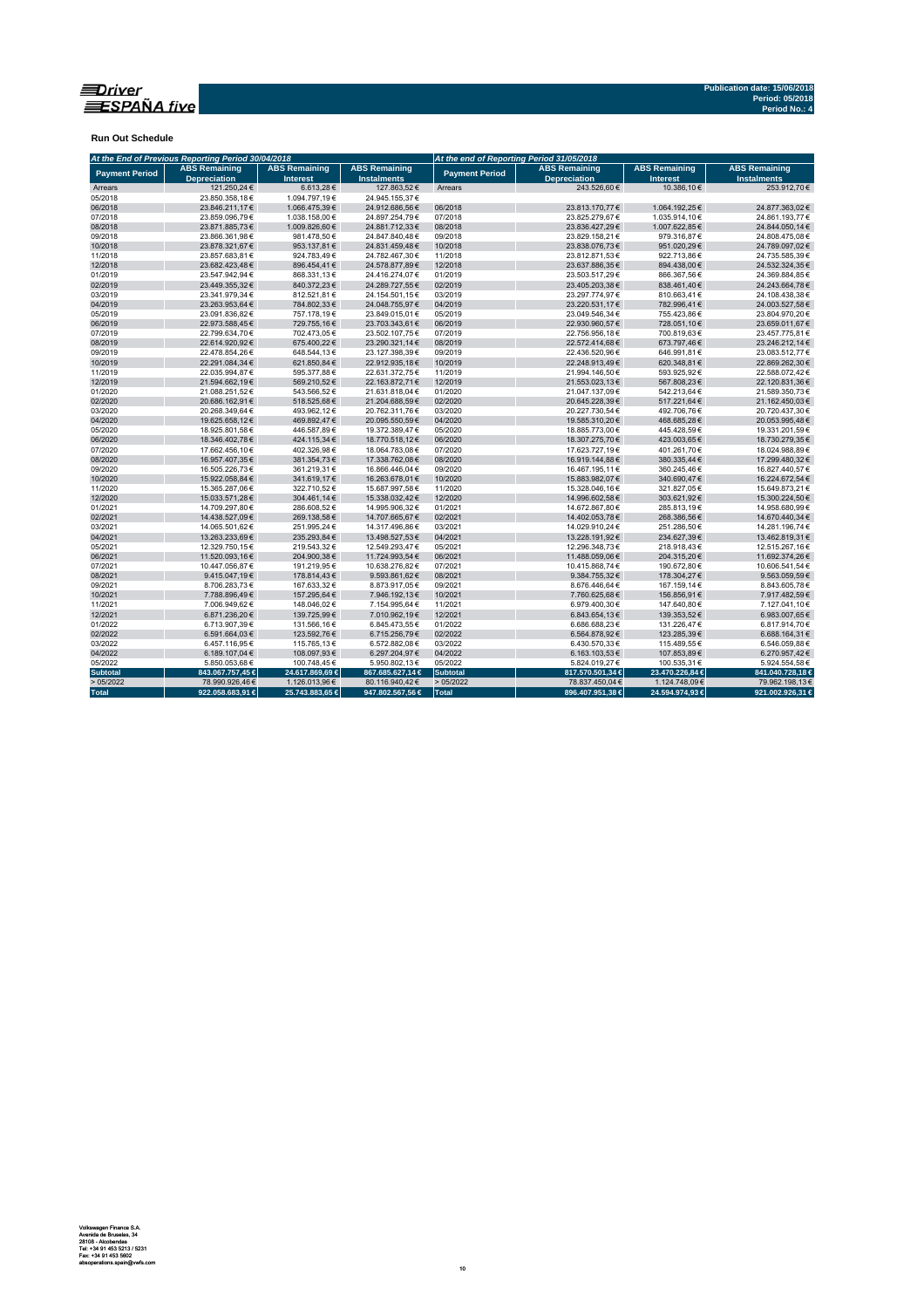

## **Amortisation Profile**

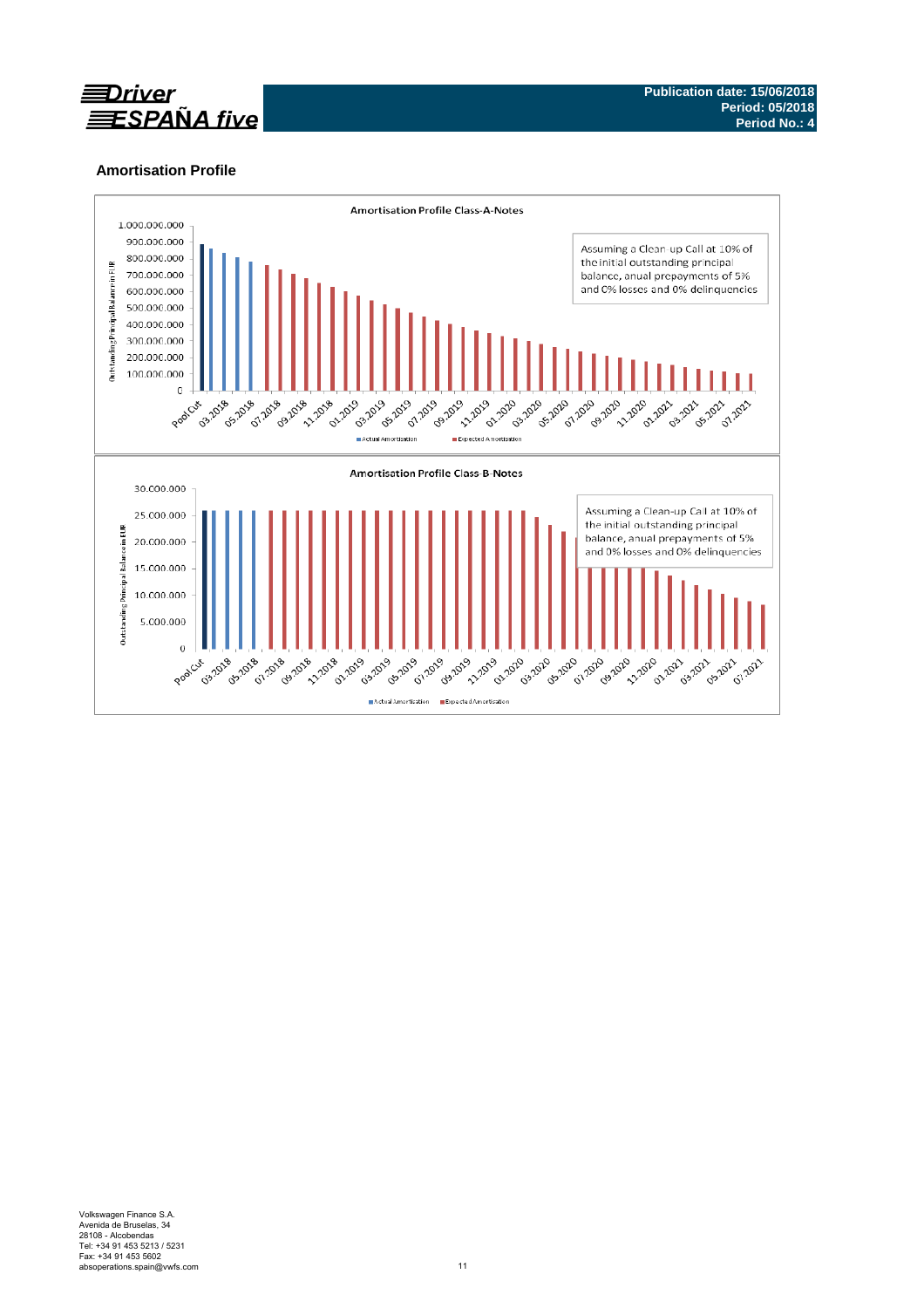

## **Defaults/ Performance Trigger**

|                 | <b>Number of Contracts</b> | Defaults - Discounted<br>principal balance |
|-----------------|----------------------------|--------------------------------------------|
| Begin of Period |                            | 13.584.55                                  |
| Defaults        |                            | 73.406,74                                  |
| End of Period   | 5                          | 86.991.29                                  |
|                 |                            |                                            |

### **Cumulative Gross Loss Ratio**

| -------------------------------                                                                 |         |
|-------------------------------------------------------------------------------------------------|---------|
| Cumulative Defaults as percentage of Discounted Principal Balance at Pool cut Date $(\epsilon)$ | 0.0087% |
|                                                                                                 |         |

## **Performance Triggers**

A Targeted Note Balance was implemented to assure on a monthly basis that no cash is paid to lower steps in the waterfall unless there is sufficient overcollateralization to support the notes.

The performance trigger in form of a credit enhancement increase condition will be activated when the cumulative Gross Loss Ratio exceeds the defined limits. In this case the overcollateralization will be increased accordingly.

|                                                            | <b>OC-Percentage</b> | <b>OC-Percentage</b> |
|------------------------------------------------------------|----------------------|----------------------|
|                                                            | <b>Class A Notes</b> | <b>Class B Notes</b> |
| Until a Credit Enhancement Increase condition is in place  | 21.00%               | 14.50%               |
| Level I Credit Enhancement Increase condition is in place  | 25.00%               | 18.00%               |
| Level II Credit Enhancement Increase condition is in place | 100.00%              | 100.00%              |

### *Performance Trigger*

| <b>Levels</b> | <b>Credit Enhancement increase condition</b>                                                                                                                                                                 | <b>Credit Enhancement</b><br>increase condition in<br>place? |
|---------------|--------------------------------------------------------------------------------------------------------------------------------------------------------------------------------------------------------------|--------------------------------------------------------------|
| Level 1       | Cumulative Gross Loss Ratio exceeds (i) 1.8% on any Payment Date prior to or<br>during May 2019 (included); or (ii) 4.00% for any Payment Date after May 2019<br>and until that for February 2020(inclusive) | No.                                                          |
| Level 2       | Cumulative Gross Loss Ratio exceeds 8.0% for any Payment Date                                                                                                                                                | No.                                                          |

### *Performance Pool vis-a-vis Triggers*

### **Cumulated Grossloss**

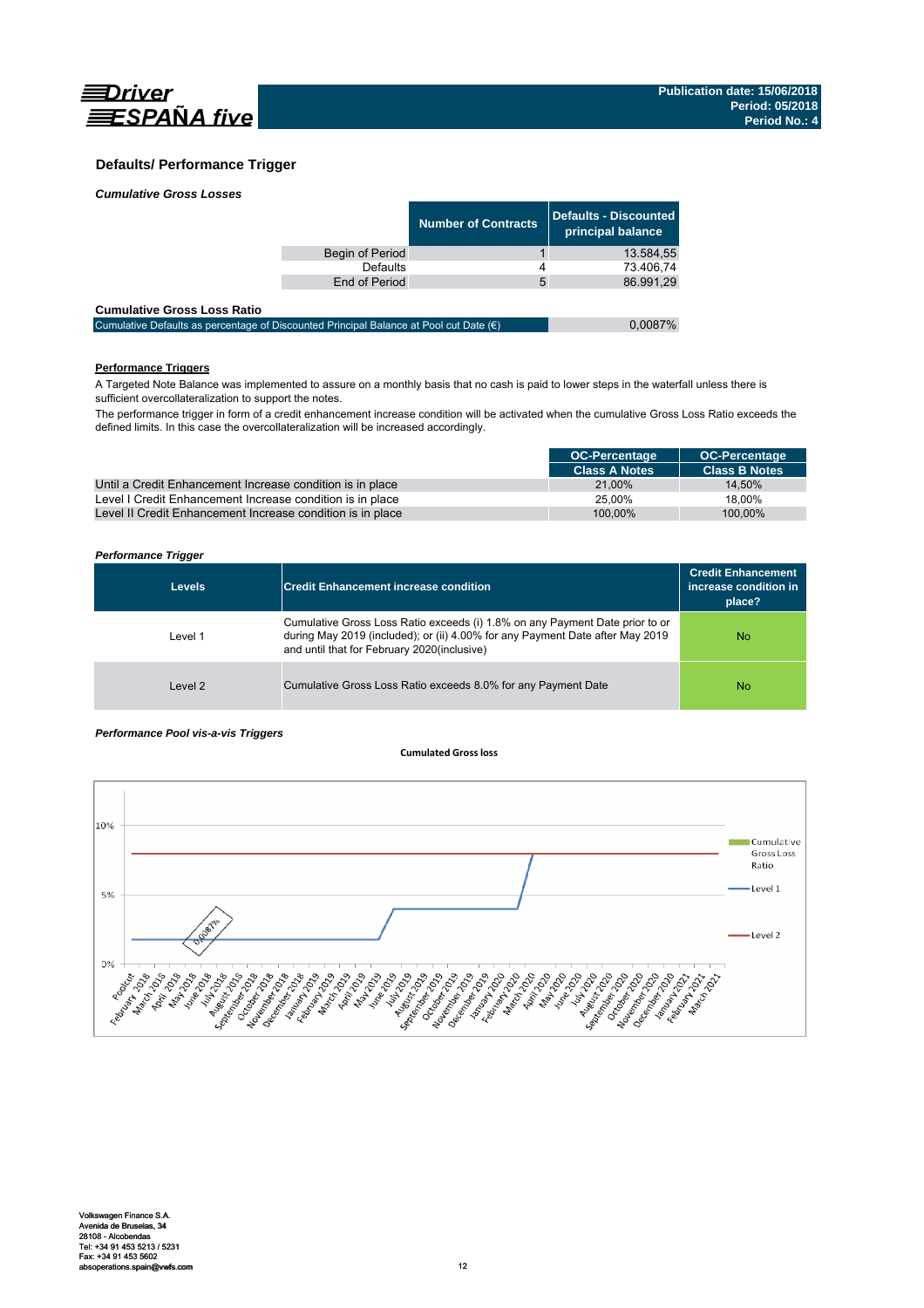

### **Overview Outstanding Contracts**

### *Development of Pool within Reporting Period*

|                                      | <b>Number of</b><br>contracts | <b>Adjustments</b> | <b>Outstanding Nominal</b><br><b>Balance</b> |
|--------------------------------------|-------------------------------|--------------------|----------------------------------------------|
| <b>Begin of Period</b>               |                               |                    | 947.802.567.56 €                             |
| <b>End of Period</b>                 |                               |                    | 921.002.926.31 €                             |
| Periodic reduction of Nominal        |                               | 26.799.641.25 €    | 26.799.641.25 €                              |
| Excess provision at pool cut         |                               | 0.00€              |                                              |
| Adjustment due to outdated arrears   |                               | 0.00€              |                                              |
| Cancelled interest in prepayments    |                               | -58.759,31 €       |                                              |
| Fees for prolongation                |                               | 923.24 €           |                                              |
| Write Off / Write Down               | ٠                             | 0.00€              |                                              |
| Recoveries after Write Off           |                               | 0.00€              |                                              |
| Cancelation fees                     |                               | 9.936.26 €         |                                              |
| Interest in arrears                  |                               | 1.061.71 €         |                                              |
| Net Swaps                            |                               | 0.00€              |                                              |
| <b>Available Distribution Amount</b> |                               | 26.752.803.15 €    |                                              |

#### *Status of Contracts*

| <b>Status of Contracts</b> | <b>Pool Balance at Poolcut</b>       |                                                           |                            | <b>Credit Type</b>                                                  |                       |                                                                    | <b>Vehicle Status</b>                      |                               |                                          |                               |
|----------------------------|--------------------------------------|-----------------------------------------------------------|----------------------------|---------------------------------------------------------------------|-----------------------|--------------------------------------------------------------------|--------------------------------------------|-------------------------------|------------------------------------------|-------------------------------|
|                            |                                      |                                                           | <b>Auto Credit</b>         |                                                                     | <b>Classic Credit</b> |                                                                    | lew                                        |                               | <b>Used</b>                              |                               |
| <b>Status</b>              | <b>Number of</b><br><b>Contracts</b> | <b>Outstanding Discounted</b><br><b>Principal Balance</b> | <b>Number of Contracts</b> | <b>Outstanding</b><br><b>Discounted Principal</b><br><b>Balance</b> | Number of Contracts   | <b>Outstanding</b><br><b>Discounted Principa</b><br><b>Balance</b> | Number of Contracts   Discounted Principal | Outstanding<br><b>Ralance</b> | Number of Contracts Discounted Principal | Outstanding<br><b>Balance</b> |
| Current                    | 86.320                               | 1.000.002.231,57 €                                        | 11.160                     | 88.987.892,58 €                                                     | 75.160                | 911.014.338,99 €                                                   | 71.700                                     | 824.396.601,44 €              | 14.620                                   | 175.605.630,13 €              |
| Delinquent                 |                                      |                                                           |                            |                                                                     |                       |                                                                    |                                            |                               |                                          |                               |
| Defaulted                  |                                      | . .                                                       |                            | $\sim$                                                              |                       | $\sim$                                                             |                                            |                               |                                          | $-$                           |
| Partial Prepayment         |                                      |                                                           |                            |                                                                     |                       |                                                                    |                                            |                               |                                          |                               |
| End of Term                |                                      |                                                           |                            | $-$                                                                 |                       | $\sim$                                                             |                                            | $\sim$                        |                                          | $\sim$ $\sim$                 |
| Write Off                  |                                      |                                                           |                            | $\sim$                                                              |                       |                                                                    |                                            |                               |                                          | $ -$                          |
| <b>Full Prepayment</b>     |                                      | . .                                                       |                            | $ \pm$                                                              |                       | $\sim$                                                             |                                            | . .                           |                                          | $\sim$                        |
| Repurchase                 |                                      |                                                           |                            |                                                                     |                       |                                                                    |                                            |                               |                                          |                               |
| <b>Total</b>               | 86.320                               | 1.000.002.231,57 €                                        | 11.160                     | 88.987.892,58 €                                                     | 75.160                | 911.014.338,99 €                                                   | 71.700                                     | 824.396.601,44 €              | 14.620                                   | 175.605.630,13 €              |

|                        | Pool Balance at the End of Period |                               | <b>Credit Type</b>  |                             |                                            |                  | <b>Vehicle Status</b> |                    |                                                 |                             |
|------------------------|-----------------------------------|-------------------------------|---------------------|-----------------------------|--------------------------------------------|------------------|-----------------------|--------------------|-------------------------------------------------|-----------------------------|
|                        |                                   |                               | <b>Auto Credit</b>  |                             | <b>Classic Credit</b>                      |                  | New                   |                    | <b>Used</b>                                     |                             |
|                        | <b>Number of</b>                  | <b>Outstanding Discounted</b> |                     | <b>Outstanding</b>          |                                            | Outstanding      |                       | <b>Outstanding</b> |                                                 | Outstanding                 |
| <b>Status</b>          | <b>Contracts</b>                  | <b>Principal Balance</b>      | Number of Contracts | <b>Discounted Principal</b> | Number of Contracts   Discounted Principal |                  | Number of Contracts   |                    | <b>Discounted Principal Number of Contracts</b> | <b>Discounted Principal</b> |
|                        | (End of Period)                   | (End of Period)               |                     | <b>Balance</b>              |                                            | <b>Balance</b>   |                       | <b>Ralance</b>     |                                                 | <b>Balance</b>              |
| Current                | 85.235                            | 890.118.379,87 €              | 11.026              | 77.488.926.05 €             | 74.209                                     | 812.629.453.82 € | 70.859                | 732.765.537.66 €   | 14.376                                          | 157.352.842.21 €            |
| Delinquent             | 442                               | 6.173.202.54 €                | 58                  | 504.858.70 €                | 384                                        | 5.668.343.84 €   | 336                   | 4.715.486.94 €     | 106                                             | 1.457.715.60 €              |
| Defaulted              |                                   | 86.991.29 €                   |                     | $0.00 \in$                  |                                            | 86.991.29 €      |                       | 80.725.69 €        |                                                 | 6.265.60 €                  |
| Partial Prepayment     |                                   | 29.377.68 €                   |                     | 13.164.79 €                 |                                            | 16.212,89 €      |                       | 16.461.58 €        |                                                 | 12.916,10 €                 |
| End of Term            | 132                               | $0,00 \in$                    | 14                  | $0.00 \in$                  | 118                                        | $0,00 \in$       | 112                   | $\sim$             | 20                                              | $ \epsilon$                 |
| Write Off              |                                   | $0.00 \in$                    |                     | $0,00 \in$                  |                                            | 0,00€            |                       |                    |                                                 |                             |
| <b>Full Prepayment</b> | 500                               | $0.00 \in$                    | 59                  | $0.00 \in$                  | 441                                        | $0.00 \in$       | 384                   | $\sim$             | 116                                             | $ \epsilon$                 |
| Repurchase             |                                   | 0,00€                         |                     | 0,00€                       |                                            | $0,00 \in$       |                       |                    |                                                 |                             |
| <b>Total</b>           | 86.320                            | 896.407.951.38 €              | 11.160              | 78.006.949,54 €             | 75.160                                     | 818.401.001.84 € | 71.700                | 737.578.211,87 €   | 14.620                                          | 158.829.739.51 €            |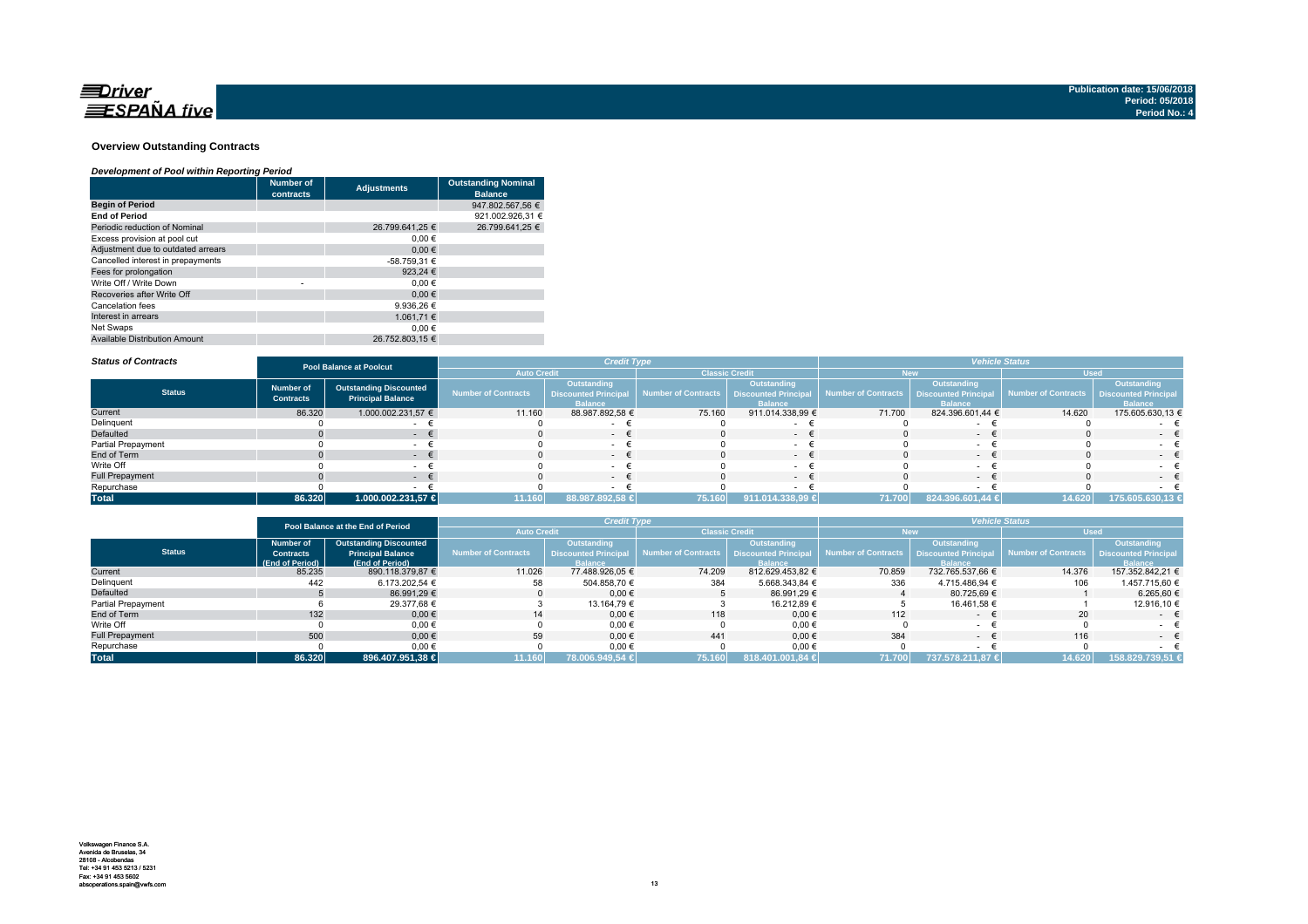## **Information on the retention of net economic interest**

## *Retention Amount at Poolcut*

| <b>Type of Asset</b>            | Number of<br><b>Loans</b> | Percentage of<br><b>Loans</b><br>(%) | <b>Outstanding Nominal</b><br><b>Balance</b> | Percentage of<br><b>Balance</b><br>(%) |
|---------------------------------|---------------------------|--------------------------------------|----------------------------------------------|----------------------------------------|
| Portfolio sold to Fund          | 86.320                    | 94,94%                               | 1.029.405.033,97 €                           | 95,00%                                 |
| Retention of Volkswagen Finance | 4.598                     | 5.06%                                | 54.189.288,02 €                              | 5,00%                                  |
| <b>Total</b>                    | 90.918                    | 100,00%                              | 1.083.594.321,99 €                           | 100,00%                                |
|                                 |                           |                                      |                                              |                                        |
| <b>Retention Amounts</b>        |                           |                                      |                                              |                                        |
| <b>Minimum Retention</b>        | 51.470.251,70 €           | 5,00%                                |                                              |                                        |
| <b>Actual Retention</b>         | 54.189.288.02 €           | 5.00%                                |                                              |                                        |

## *Retention Amount End of Period*

| <b>Type of Asset</b>            | <b>Number of</b><br><b>Loans</b> | Percentage of<br>Loans<br>$(\%)$ | <b>Outstanding Nominal</b><br><b>Balance</b> | Percentage of<br><b>Balance</b><br>(%) |
|---------------------------------|----------------------------------|----------------------------------|----------------------------------------------|----------------------------------------|
| Portfolio sold to Fund          | 85.688                           | 94.95%                           | 921.002.926,31 €                             | 95,01%                                 |
| Retention of Volkswagen Finance | 4.561                            | 5.05%                            | 48.364.769,93 €                              | 4.99%                                  |
| <b>Total</b>                    | 90.249                           | 100,00%                          | 969.367.696,24 €                             | 100,00%                                |
|                                 |                                  |                                  |                                              |                                        |

| <b>Retention Amounts</b> |                 |       |
|--------------------------|-----------------|-------|
| Minimum Retention        | 48.468.384.81 € | 5.00% |
| <b>Actual Retention</b>  | 48.364.769.93 € | 4.99% |

In its capacity as originator and original lender, Volkswagen Finance, S.A. complies with the retention requirement of a material net economic interest in accordance with §122a CRD.

By adhering to option c) of the directive, Volkswagen Finance, S.A. will keep the exposures designated for retention on its balance sheet on an ongoing basis.

The latest end of month level of retention will be published on a monthly basis within the Investor Report.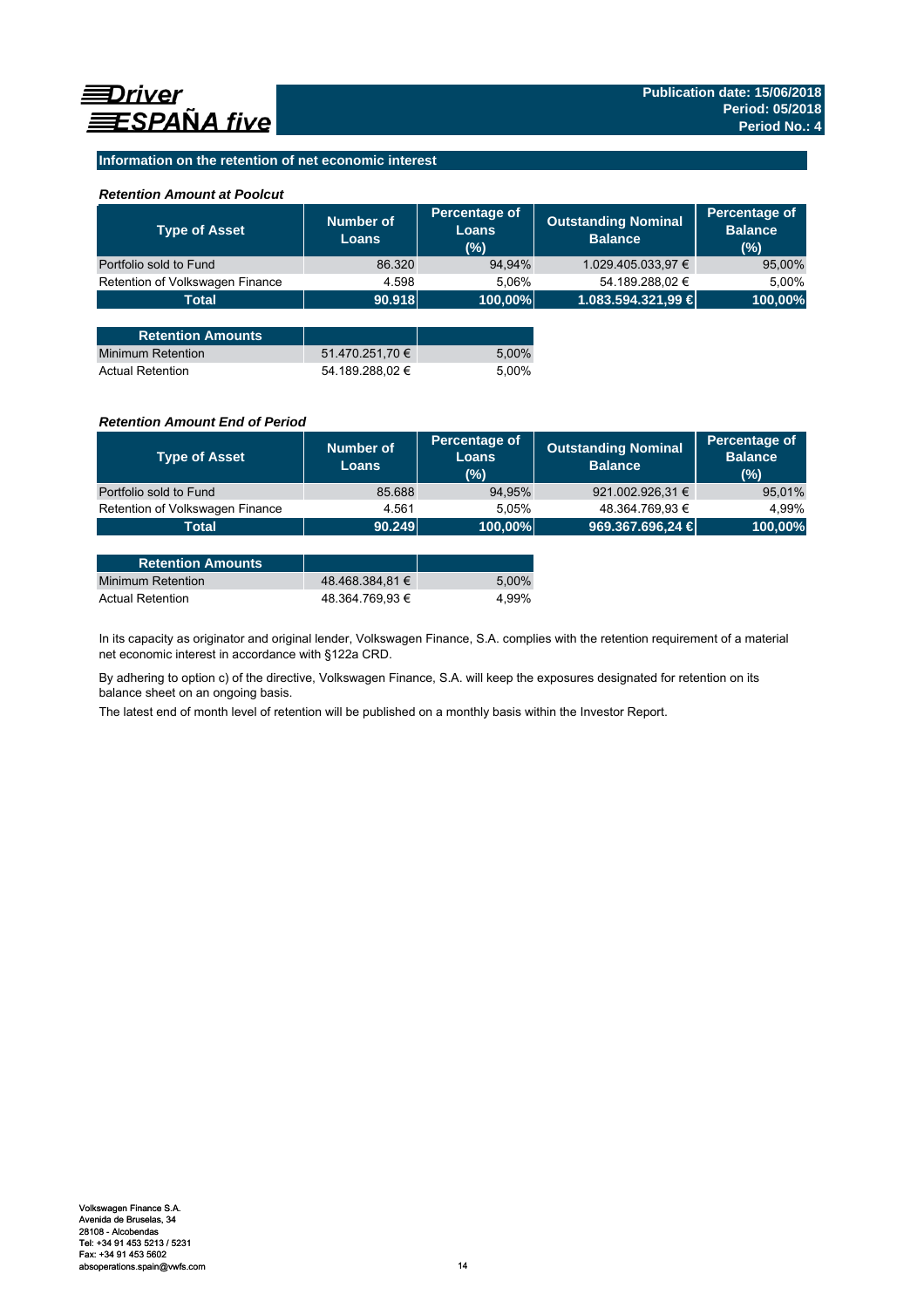#### **Delinquent Contracts**

|                 |                                      |                            | <b>Total Portfolio</b>                             |                                                        |                                       | <b>Credit Type</b>                                       |                               |                                                              |                                      |                                                      |                                      | <b>Vehicle Status</b>                                               |                                      |                                                              |
|-----------------|--------------------------------------|----------------------------|----------------------------------------------------|--------------------------------------------------------|---------------------------------------|----------------------------------------------------------|-------------------------------|--------------------------------------------------------------|--------------------------------------|------------------------------------------------------|--------------------------------------|---------------------------------------------------------------------|--------------------------------------|--------------------------------------------------------------|
|                 |                                      |                            |                                                    |                                                        |                                       |                                                          | <b>Auto Credit</b>            |                                                              |                                      | <b>Classic Credit</b>                                |                                      | <b>New</b>                                                          |                                      | <b>Used</b>                                                  |
| Days in Arrears | <b>Number of</b><br><b>Contracts</b> | Number of<br>Contracts (%) | Outstanding Discounted<br><b>Principal Balance</b> | <b>Outstanding Discounted</b><br>Principal Balance (%) | Outstanding<br><b>Nominal Balance</b> | Outstanding<br><b>Nominal Balance</b><br>19 <sub>4</sub> | Number of<br><b>Contracts</b> | Outstanding<br><b>Discounted</b><br><b>Principal Balance</b> | <b>Number of</b><br><b>Contracts</b> | Outstanding<br><b>Discounted</b><br>rincipal Balance | <b>Number</b> of<br><b>Contracts</b> | <b>Outstanding</b><br><b>Discounted</b><br><b>Principal Balance</b> | <b>Number of</b><br><b>Contracts</b> | Outstanding<br><b>Discounted</b><br><b>Principal Balance</b> |
| $> 1 \le 30$    | 241                                  | 0,28%                      | 3.338.908,01 €                                     | 0,37%                                                  | 3.458.264,97 €                        | 0,36%                                                    | 31                            | 247.458,11 €                                                 | 210                                  | 3.091.449,90 €                                       | 184                                  | 2.541.619,46 €                                                      | 57                                   | 797.288,55 €                                                 |
| $> 30 \le 60$   | 123                                  | 0,14%                      | 1.697.326,78 €                                     | 0,19%                                                  | 1.759.851,76 €                        | 0,18%                                                    | 20                            | 184.261,82 €                                                 | 103                                  | .513.064,96 €                                        | 95                                   | 1.318.236,01 €                                                      | 28                                   | 379.090,77 €                                                 |
| $> 60 \le 90$   | 49                                   | 0,06%                      | 722.627,73 €                                       | 0,08%                                                  | 749.827,02 €                          | 0,08%                                                    | 6                             | 63.224,50 €                                                  | 43                                   | 659.403,23 €                                         | 36                                   | 559.511,26 €                                                        | 13                                   | 163.116,47 €                                                 |
| $> 90 \le 120$  | 29                                   | 0.03%                      | 414.340,02 €                                       | 0,05%                                                  | 430.828,19 €                          | 0,04%                                                    |                               | 9.914,27 €                                                   | 28                                   | 404.425,75 €                                         | 21                                   | 296.120,21 €                                                        |                                      | 118.219,81 €                                                 |
| $> 120 \le 150$ | $\Omega$                             | 0,00%                      | $ \epsilon$                                        | 0,00%                                                  | $ \epsilon$                           | 0,00%                                                    |                               | $ \epsilon$                                                  |                                      | $ \epsilon$                                          |                                      | $ \epsilon$                                                         | $\Omega$                             | $\sim$                                                       |
| $> 150 \le 180$ |                                      | 0,00%                      | $\sim$                                             | 0,00%                                                  | $\overline{\phantom{a}}$              | 0,00%                                                    |                               | $\sim$                                                       |                                      | $\sim$                                               |                                      | - +                                                                 | $\Omega$                             | $\sim$                                                       |
| <b>Subtotal</b> | 442                                  | 0.51%                      | 6.173.202.54 €                                     | 0.69%                                                  | 6.398.771.94 €                        | 0,66%                                                    | 58                            | 5043<br>58.70                                                |                                      | 13.84:                                               | 336                                  | 6.94 €                                                              | 106                                  | 715.60                                                       |
| $> 180 \le 210$ |                                      | 0,00%                      | €<br>$\sim$ 100 $\mu$                              | 0,00%                                                  | €<br>$\sim$                           | 0,00%                                                    |                               | $\sim$                                                       |                                      | $\mathcal{L}_{\text{max}}$                           |                                      | $ \epsilon$                                                         | $\Omega$                             | $\sim$                                                       |
| > 210 < 240     |                                      | 0,00%                      | <b>Service</b>                                     | 0,00%                                                  | $\sim$                                | 0,00%                                                    |                               | $\sim$ $-$                                                   |                                      | $\sim$                                               |                                      | $\sim$                                                              |                                      | ٠                                                            |
| $> 240 \le 270$ |                                      | 0,00%                      | $ \epsilon$                                        | 0,00%                                                  | €<br>$\sim$                           | 0,00%                                                    |                               | $\sim$ 100 $\mu$                                             |                                      | $ \epsilon$                                          |                                      | $ \epsilon$                                                         | $\Omega$                             | $\sim$                                                       |
| $> 270 \le 300$ |                                      | 0,00%                      | $\sim$                                             | 0,00%                                                  | $\sim$                                | 0,00%                                                    |                               | $\sim$                                                       |                                      | $\sim$                                               |                                      | $\sim$                                                              |                                      | $\sim$                                                       |
| $>$ 300 <= 330  | $\Omega$                             | 0,00%                      | $ \epsilon$                                        | 0,00%                                                  | $ \epsilon$                           | 0.00%                                                    |                               | $\sim$ 100 $\mu$                                             |                                      | $ \epsilon$                                          |                                      | $ \epsilon$                                                         | $\Omega$                             | $\sim$                                                       |
| $> 330 \le 360$ | $\Omega$                             | 0,00%                      | $\sim$                                             | 0,00%                                                  | - €                                   | 0,00%                                                    |                               | $\sim$ 10 $\pm$                                              |                                      | $\sim 100$                                           |                                      | $ \epsilon$                                                         |                                      | $\sim$                                                       |
| > 360           |                                      | 0,00%                      | $\sim$ 100 $\mu$                                   | 0,00%                                                  | $\sim$                                | 0,00%                                                    |                               | $\sim$ 100 $\mu$                                             |                                      | $-1$                                                 |                                      | $ \epsilon$                                                         |                                      | $\sim$                                                       |
| <b>Subtotal</b> |                                      | 0,00%                      | $0,00$ €                                           | 0,00%                                                  | $0,00$ ∈                              | 0,00%                                                    |                               | $0.00 \leftarrow$                                            |                                      | $0.00*$                                              |                                      | $0.00*$                                                             |                                      | 0.00                                                         |
| <b>Total</b>    | 442                                  | 0,51%                      | 6.173.202.54 €                                     | 0,69%                                                  | 6.398.771.94 €                        | 0,66%                                                    |                               | 504.858.70 €                                                 |                                      | 5.668.343.84 €                                       | 336                                  | 4.715.486.94 €                                                      | 106                                  | 1.457.715.60 €                                               |

#### *Performance Delinquencies*

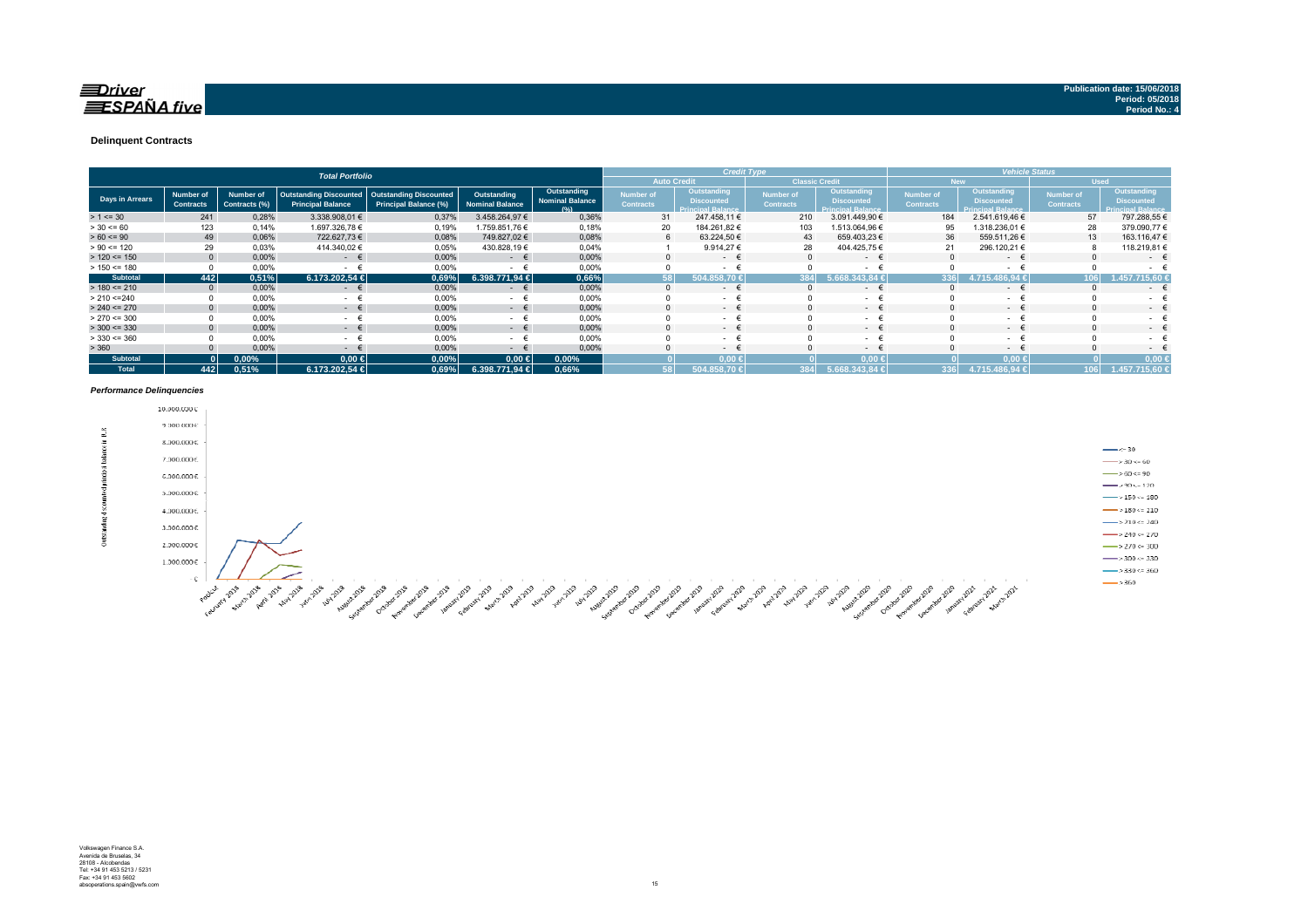### $\equiv$ Driver  $\equiv$ SPAÑA five

#### **Defaulted Contracts**

|                        |                                      |                                   | <b>Defaulted Profile Total Portfolio</b>                            |                                                        |                                |                                              |                               |                                                              | <b>Credit Type</b>            |                                                              |                               |                                                                    | <b>Vehicle Status</b>                | <b>Used</b><br>Outstanding<br><b>Discounted Principa</b><br><b>Balance</b><br>$0,00 \in$ |  |  |
|------------------------|--------------------------------------|-----------------------------------|---------------------------------------------------------------------|--------------------------------------------------------|--------------------------------|----------------------------------------------|-------------------------------|--------------------------------------------------------------|-------------------------------|--------------------------------------------------------------|-------------------------------|--------------------------------------------------------------------|--------------------------------------|------------------------------------------------------------------------------------------|--|--|
|                        |                                      |                                   |                                                                     |                                                        |                                |                                              |                               | <b>Auto Credit</b>                                           |                               | <b>Classic Credit</b>                                        |                               | <b>New</b>                                                         |                                      |                                                                                          |  |  |
| <b>Days in Arrears</b> | <b>Number of</b><br><b>Contracts</b> | <b>Number of</b><br>Contracts (%) | <b>Outstanding</b><br><b>Discounted Principal</b><br><b>Balance</b> | Outstanding Discounted<br><b>Principal Balance (%)</b> | Outstanding<br>Nominal Balance | Outstanding<br><b>Nominal</b><br>Balance (%) | Number of<br><b>Contracts</b> | Outstanding<br><b>Discounted Principal</b><br><b>Balance</b> | Number of<br><b>Contracts</b> | Outstanding<br><b>Discounted Principal</b><br><b>Balance</b> | Number of<br><b>Contracts</b> | <b>Outstanding</b><br><b>Discounted Principa</b><br><b>Balance</b> | <b>Number of</b><br><b>Contracts</b> |                                                                                          |  |  |
| $= 30$                 |                                      | 0,00%                             | $0,00 \in$                                                          | 0,00%                                                  | $ \epsilon$                    | 0,00%                                        |                               | $0,00 \in$                                                   |                               | $0.00 \in$                                                   |                               | $0,00 \in$                                                         |                                      | 0,00€                                                                                    |  |  |
| $> 30 \le 60$          |                                      | 0,00%                             | 0,00€                                                               | 0,00%                                                  | $0,00 \in$                     | 0.00%                                        |                               | $0,00 \in$                                                   |                               | $0.00 \in$                                                   |                               | $0.00 \in$                                                         |                                      |                                                                                          |  |  |
| $> 60 \le 90$          |                                      | 0,00%                             | $0,00$ €                                                            | 0,00%                                                  | $ \in$                         | 0,00%                                        |                               | $0,00 \in$                                                   |                               | $0,00 \in$                                                   |                               | $0,00 \in$                                                         |                                      | 0,00€                                                                                    |  |  |
| $> 90 \le 120$         |                                      | 0,00%                             | 50.715,20 €                                                         | 0.01%                                                  | 50.926,41 €                    | 0.01%                                        |                               | $0,00 \in$                                                   |                               | 50.715,20€                                                   |                               | 44.449.60 €                                                        |                                      | 6.265,60 €                                                                               |  |  |
| $> 120 \le 150$        |                                      | 0.00%                             | $0,00$ €                                                            | 0.00%                                                  | $ \epsilon$                    | 0.00%                                        |                               | $0,00 \in$                                                   |                               | $0.00 \in$                                                   |                               | $0.00 \in$                                                         |                                      | 0,00€                                                                                    |  |  |
| $> 150 \le 180$        |                                      | 0.00%                             | $0.00 \in$                                                          | 0.00%                                                  | $ \pm$                         | 0.00%                                        |                               | $0,00 \in$                                                   |                               | $0,00 \in$                                                   |                               | $0,00 \in$                                                         |                                      | $0,00$ €                                                                                 |  |  |
| <b>Subtotal</b>        |                                      | 0,00%                             | 50.715,20 €                                                         | 0,01%                                                  | 50.926,41 €                    | 0,01%                                        |                               | $0.00 \in$                                                   |                               | 50.715.20 €                                                  |                               | 44.449,60                                                          |                                      | 6.265,60                                                                                 |  |  |
| $> 180 \le 210$        |                                      | 0,00%                             | $0,00$ €                                                            | 0,00%                                                  | $ \epsilon$                    | 0.00%                                        |                               | $0,00 \in$                                                   |                               | $0.00 \in$                                                   |                               | $0,00 \in$                                                         |                                      | 0,00€                                                                                    |  |  |
| $> 210 \le 240$        |                                      | 0,00%                             | $0,00$ €                                                            | 0,00%                                                  | $ \pm$                         | 0,00%                                        |                               | 0,00€                                                        |                               | $0,00 \in$                                                   |                               | $0,00 \in$                                                         |                                      | 0,00€                                                                                    |  |  |
| $> 240 \le 270$        |                                      | 0,00%                             | $0,00$ €                                                            | 0,00%                                                  | $ \epsilon$                    | 0.00%                                        |                               | $0,00 \in$                                                   |                               | $0,00 \in$                                                   |                               | $0,00 \in$                                                         |                                      | $0,00 \in$                                                                               |  |  |
| $> 270 \le 300$        |                                      | 0,00%                             | $0,00$ €                                                            | 0,00%                                                  | $ \epsilon$                    | 0.00%                                        |                               | $0,00 \in$                                                   |                               | $0,00 \in$                                                   |                               | $0.00 \in$                                                         |                                      | $0,00 \in$                                                                               |  |  |
| $>$ 300 <= 330         |                                      | 0,00%                             | $0,00$ €                                                            | 0,00%                                                  | $ \epsilon$                    | 0.00%                                        |                               | $0,00 \in$                                                   |                               | $0.00 \in$                                                   |                               | $0,00 \in$                                                         |                                      | $0,00 \in$                                                                               |  |  |
| $>$ 330 <= 360         |                                      | 0,00%                             | $0,00$ €                                                            | 0.00%                                                  | 0.00€                          | 0.00%                                        |                               | $0,00 \in$                                                   |                               | $0.00 \in$                                                   |                               | $0.00 \in$                                                         |                                      | $0,00 \in$                                                                               |  |  |
| > 360                  |                                      | 0,00%                             | $0,00$ €                                                            | 0,00%                                                  | $0,00 \in$                     | 0,00%                                        |                               | $0,00 \in$                                                   |                               | $0,00 \in$                                                   |                               | $0,00 \in$                                                         |                                      | $0,00 \in$                                                                               |  |  |
| <b>Subtotal</b>        |                                      | 0,00%                             | $0,00 \in$                                                          | 0,00%                                                  | $0,00 \in$                     | 0,00%                                        |                               | $0,00 \in$                                                   |                               | $0.00 \in$                                                   |                               | $0,00 \in$                                                         |                                      | 0,00                                                                                     |  |  |
| <b>Total</b>           |                                      | 0,00%                             | 50.715,20 €                                                         | 0,01%                                                  | 50.926,41 €                    | 0.01%                                        |                               | $0,00 \in$                                                   |                               | 50.715,20 €                                                  |                               | 44.449,60 €                                                        |                                      | 6.265,60                                                                                 |  |  |

#### **Performance Defaults**

|   | 10.000.000€                                                                                                                                                                                                                                                                                                         | $\leftarrow$ <= 30                   |
|---|---------------------------------------------------------------------------------------------------------------------------------------------------------------------------------------------------------------------------------------------------------------------------------------------------------------------|--------------------------------------|
| 줖 | 9.000.000€                                                                                                                                                                                                                                                                                                          | $\longrightarrow$ > 30 $\sim$ 60     |
|   | 8.000.000€                                                                                                                                                                                                                                                                                                          | $\rightarrow 60 \div 90$             |
|   | 7.000.000€                                                                                                                                                                                                                                                                                                          | $-$ > 90 < 120                       |
|   | 6.000.000€                                                                                                                                                                                                                                                                                                          | $\longrightarrow$ 120 <= 150         |
|   |                                                                                                                                                                                                                                                                                                                     | $\frac{1}{2}$ > 150 <= 180           |
|   | 5.000.000€                                                                                                                                                                                                                                                                                                          | $-3180 - 210$                        |
|   | 4.000.000 €                                                                                                                                                                                                                                                                                                         | $\longrightarrow 210 \le 240$        |
|   | 3.000.000€                                                                                                                                                                                                                                                                                                          | $\longrightarrow 240 \Leftarrow 270$ |
|   | 2.000.000 €                                                                                                                                                                                                                                                                                                         | $---270 = 300$                       |
|   | $1.000.000\,\mathrm{C}$                                                                                                                                                                                                                                                                                             | $\longrightarrow 300 \leftarrow 330$ |
|   | $ \epsilon$<br><b>COLLA</b>                                                                                                                                                                                                                                                                                         | $\longrightarrow$ 330 <= 360         |
|   | $\mathbb{R}^{\mathbb{Z}^2}$<br>$-6^{\circ}$<br>್ಲಿ<br>-610<br>- 38<br>$\circ^{\circ}$<br>∡ಿ<br>ని<br>ే<br>∽<br>- 83<br>ಿ<br>್ಲಿಸ್<br>$-6^{15}$<br>ూరి యి యి యి<br>್<br>×°<br>ే<br>-63<br>- 40<br>- € 20<br>చి<br>- 632<br>ూ<br>- 65<br>.್"<br>$\mathcal{S}^{\mathcal{P}}$<br>$\mathcal{A}^{\mathcal{D}}$<br>- 1980) | $\longrightarrow 360$                |

A SOUTH AND SOUTH AND SOUTH AND SOUTH AND SOUTH AND SOUTH AND SOUTH AND SOUTH AND SOUTH AND SOUTH AND SOUTH AND SOUTH AND SOUTH AND SOUTH AND SOUTH AND SOUTH AND SOUTH AND SOUTH AND SOUTH AND SOUTH AND SOUTH AND SOUTH AND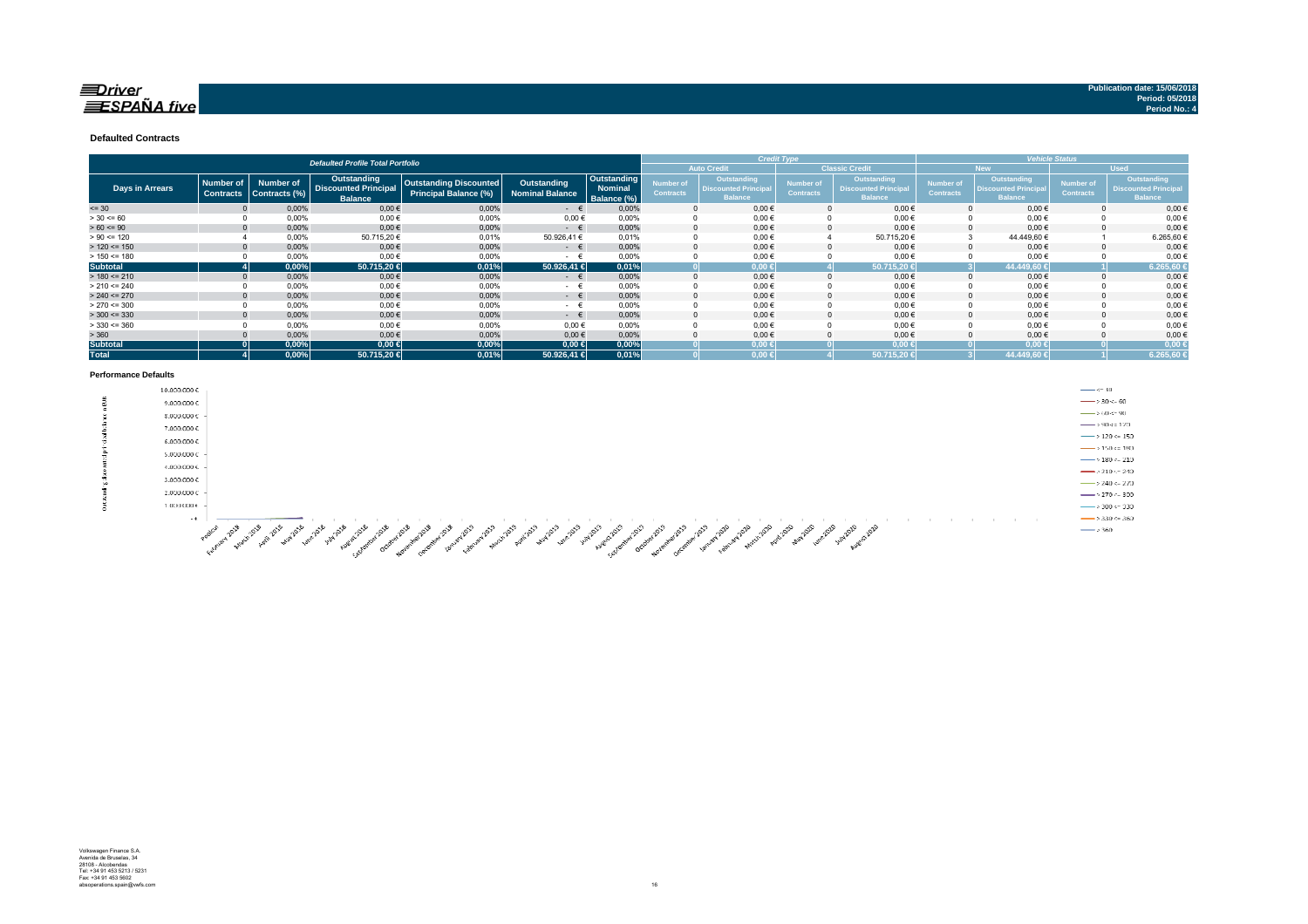



### **Prepayments**

| <b>Unscheduled Prepayments</b>                                                       | <b>Number of Contracts</b><br>118 |                                      | <b>Outstanding Discounted</b><br><b>Balance as of the Beginning</b><br>of the Period | <b>Unscheduled</b><br><b>Prepayments</b> | <b>Outstanding Discounted</b><br>Balance as of the End of the<br>Period        |
|--------------------------------------------------------------------------------------|-----------------------------------|--------------------------------------|--------------------------------------------------------------------------------------|------------------------------------------|--------------------------------------------------------------------------------|
| <b>Full and Partial Prepayments</b>                                                  |                                   |                                      | 1.811.553,75€                                                                        | 1.764.140,79€                            | 29.377,68€                                                                     |
| Full and Partial Prepayments<br>with another status at the end of<br>the month $(*)$ | 9                                 |                                      | 106.332.51 €                                                                         | 104.641.98€                              | 1.100.40 €                                                                     |
| <b>Total</b>                                                                         | 127                               |                                      | 1.917.886,26 €                                                                       | 1.868.782,77 €                           | 30.478,08 €                                                                    |
| <b>Partial Prepayments</b>                                                           |                                   |                                      |                                                                                      |                                          |                                                                                |
| <b>Credit type</b>                                                                   | <b>Type of vehicle</b>            | <b>Number of</b><br><b>Contracts</b> | <b>Outstanding Discounted</b><br><b>Balance as of the Beginning</b><br>of the Period | <b>Unscheduled</b><br><b>Prepayments</b> | <b>Outstanding Discounted</b><br>Balance as of the End of the<br>Period        |
| AutoCredit                                                                           | New Car                           | 3                                    | 43.930.14 €                                                                          | 29.285.41€                               | 13.164.79€                                                                     |
|                                                                                      | <b>Used Car</b>                   | 0                                    | $0,00 \in$                                                                           | $0.00 \in$                               | 0.00€                                                                          |
|                                                                                      | <b>Subtotal AC</b>                | $\overline{3}$                       | 43.930.14 €                                                                          | 29.285.41 €                              | 13.164.79 €                                                                    |
| <b>Classic Credit</b>                                                                | New Car                           | $\overline{2}$                       | 17.094.02€                                                                           | 12.907.25€                               | 3.296.79€                                                                      |
|                                                                                      | Used Car                          | 1                                    | 16.158.74 €                                                                          | 3.039.35€                                | 12.916.10€                                                                     |
|                                                                                      | <b>Subtotal CC</b>                | 3                                    | 33.252,76 €                                                                          | 15.946,60 €                              | 16.212,89 €                                                                    |
| <b>Total</b>                                                                         |                                   | $\overline{6}$                       | 77.182,90 €                                                                          | 45.232,01 €                              | 29.377,68 €                                                                    |
| <b>Full Prepayments</b>                                                              |                                   |                                      |                                                                                      |                                          |                                                                                |
| <b>Credit type</b>                                                                   | <b>Type of vehicle</b>            | <b>Number of</b><br><b>Contracts</b> | <b>Outstanding Discounted</b><br><b>Principal Balance</b>                            | <b>Unscheduled</b><br><b>Prepayments</b> | <b>Outstanding Discounted</b><br>Balance as of the End of the<br><b>Period</b> |
| AutoCredit                                                                           | New Car                           | 16                                   | 57.010.74€                                                                           | 54.745.00€                               | $0.00 \in$                                                                     |
|                                                                                      | Used Car                          | 1                                    | 7.604,47€                                                                            | 7.337,21€                                | 0.00€                                                                          |
|                                                                                      | <b>Subtotal AC</b>                | 17                                   | 64.615,21 €                                                                          | 62.082,21 €                              | $0.00 \in$                                                                     |
| <b>Classic Credit</b>                                                                | New Car                           | 63                                   | 1.241.862,97€                                                                        | 1.234.654,02€                            | $0,00 \in$                                                                     |
|                                                                                      | Used Car                          | 32                                   | 427.892.67€                                                                          | 422.172.55€                              | $0.00 \in$                                                                     |
|                                                                                      | <b>Subtotal CC</b>                | 95                                   | 1.669.755,64 €                                                                       | 1.656.826,57 €                           | $0,00 \in$                                                                     |
| <b>Total</b>                                                                         |                                   | 112                                  | 1.734.370,85 €                                                                       | 1.718.908,78 €                           | $0,00 \in$                                                                     |
| <b>Full and Partial Prepayments</b>                                                  |                                   |                                      |                                                                                      |                                          |                                                                                |
| <b>Credit type</b>                                                                   | Type of vehicle                   | <b>Number of</b><br><b>Contracts</b> | <b>Outstanding Discounted</b><br><b>Balance as of the Beginning</b><br>of the Period | <b>Unscheduled</b><br><b>Prepayments</b> | <b>Outstanding Discounted</b><br>Balance as of the End of the<br><b>Period</b> |
| AutoCredit                                                                           | New Car                           | 19                                   | 100.940.88€                                                                          | 84.030.41€                               | 13.164.79€                                                                     |
|                                                                                      | Used Car                          | $\mathbf{1}$                         | 7.604,47€                                                                            | 7.337,21€                                | 0.00€                                                                          |
|                                                                                      | <b>Subtotal AC</b>                | 20                                   | 108.545,35 €                                                                         | 91.367,62 €                              | 13.164,79 €                                                                    |
| <b>Classic Credit</b>                                                                | New Car                           | 65                                   | 1.258.956.99€                                                                        | 1.247.561,27€                            | 3.296.79€                                                                      |

Used Car 33 444.051,41 € 425.211,90 € 12.916,10 €

**SUBTER 1.703.008,40 € 1.672.773,17 € 16.212,89 € 1.8212,89 €**<br>118 1.811.553,75 € 1.764.140,79 € 29.377,68 €

(\*) Contracts with unscheduled payment during the period but classified as delinquent, default or write off as of the end of the month.

Total 118 1.811.553,75 **€ 1.764.140,79** €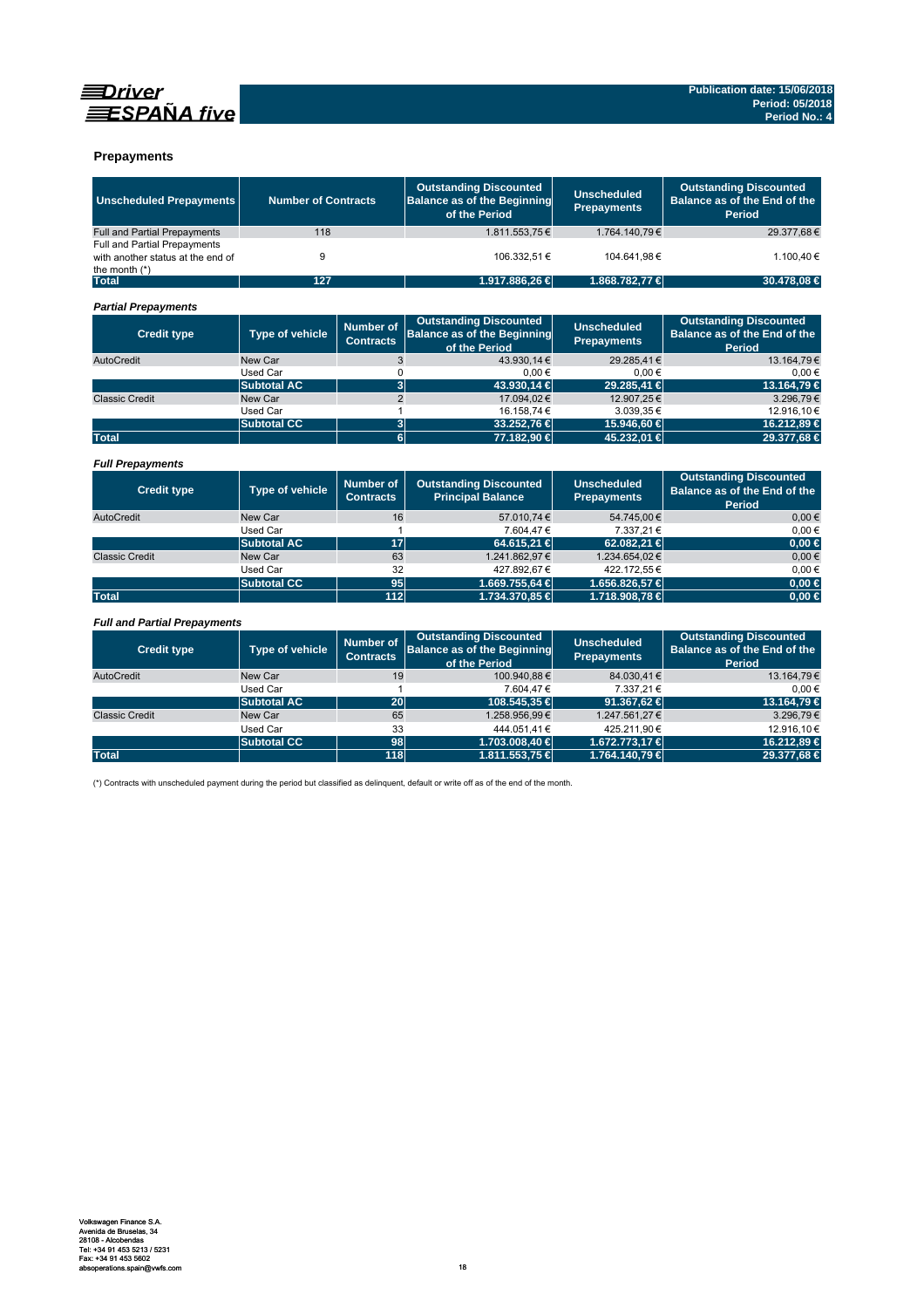

### **Recovery Contracts**

## *Recoveries - after Default before Write Off*

| <b>Credit Type</b>    | <b>Vehicle Status</b> | Number of<br><b>Contracts</b> | Outstanding<br>Nominal Balance at   Total Recoveries<br><b>Dav of Default</b> |            | <b>Total Write</b><br><b>Down</b> | <b>Outstanding Nominal</b><br><b>Balance End of</b><br><b>Reporting Period</b> |
|-----------------------|-----------------------|-------------------------------|-------------------------------------------------------------------------------|------------|-----------------------------------|--------------------------------------------------------------------------------|
| AutoCredit            | <b>New</b>            |                               | $0.00 \in$                                                                    | $0.00 \in$ | $0.00 \in$                        | 0.00€                                                                          |
|                       | Used                  |                               | 0.00€                                                                         | 0.00€      | 0.00€                             | $0.00 \in$                                                                     |
|                       | <b>Subtotal AC</b>    |                               | $0.00 \in$                                                                    | $0.00 \in$ | $0.00 \in$                        | $0,00$ €                                                                       |
| <b>Classic Credit</b> | <b>New</b>            |                               | 80.935,67 €                                                                   | $0.00 \in$ | $0.00 \in$                        | 80.935,67 €                                                                    |
|                       | Used                  |                               | 6.298.42 €                                                                    | 0.00€      | 0.00€                             | 6.298.42 €                                                                     |
|                       | <b>Subtotal CC</b>    | 5                             | 87.234.09 €                                                                   | $0.00 \in$ | $0.00 \in$                        | 87.234,09 €                                                                    |
| <b>Total</b>          |                       | 5                             | 87,234,09 €                                                                   | $0,00 \in$ | $0.00 \in$                        | 87,234,09 €                                                                    |

### *Recoveries - after Write Off \*\**

| <b>Credit Type</b> | <b>Vehicle Status</b> | Number of<br><b>Contracts</b> | <b>Outstanding</b><br>Nominal Balance at   Total Recoveries<br>Day of Write Off |            | <b>Total Write</b><br><b>Down</b> | <b>Outstanding Nominal</b><br><b>Balance End of</b><br><b>Reporting Period</b> |
|--------------------|-----------------------|-------------------------------|---------------------------------------------------------------------------------|------------|-----------------------------------|--------------------------------------------------------------------------------|
| AutoCredit         | <b>New</b>            |                               | $0,00 \in$                                                                      | $0.00 \in$ | $0,00 \in$                        | $0,00 \in$                                                                     |
|                    | Used                  |                               | 0.00€                                                                           | 0.00€      | 0.00€                             | 0,00€                                                                          |
|                    | <b>Subtotal AC</b>    |                               | $0.00 \in$                                                                      | $0,00 \in$ | $0.00 \in$                        | $0,00 \in$                                                                     |
| Classic Credit     | <b>New</b>            |                               | $0,00 \in$                                                                      | $0.00 \in$ | $0,00 \in$                        | $0,00 \in$                                                                     |
|                    | Used                  |                               | 0.00€                                                                           | 0.00€      | 0.00€                             | 0,00€                                                                          |
|                    | <b>Subtotal AC</b>    | 01                            | 0.00 ∈                                                                          | $0,00 \in$ | $0.00 \in$                        | $0,00 \in$                                                                     |
| <b>Total</b>       |                       |                               | $0.00 \in$                                                                      | $0,00 \in$ | $0.00 \in$                        | $0,00 \in$                                                                     |

**Classification by end of term & defaulted write off:**

### *Recoveries - after Write Off (contracts previously defaulted) \*\**

| <b>Credit Type</b>    | Vehicle Status     | Number of<br><b>Contracts</b> | Outstanding<br>Nominal Balance at   Total Recoveries<br>Day of Write Off |            | <b>Total Write</b><br><b>Down</b> | <b>Outstanding Nominal</b><br><b>Balance End of</b><br><b>Reporting Period</b> |
|-----------------------|--------------------|-------------------------------|--------------------------------------------------------------------------|------------|-----------------------------------|--------------------------------------------------------------------------------|
| AutoCredit            | <b>New</b>         |                               | 0.00€                                                                    | 0.00€      | $0,00 \in$                        | $0,00 \in$                                                                     |
|                       | Used               |                               | 0.00€                                                                    | 0.00€      | 0.00€                             | 0,00€                                                                          |
|                       | <b>Subtotal AC</b> | 0                             | $0.00 \in$                                                               | $0,00 \in$ | $0.00 \in$                        | $0,00 \in$                                                                     |
| <b>Classic Credit</b> | <b>New</b>         |                               | 0.00€                                                                    | 0.00€      | 0.00€                             | $0,00 \in$                                                                     |
|                       | Used               |                               | 0.00€                                                                    | $0.00 \in$ | 0.00€                             | 0,00€                                                                          |
|                       | <b>Subtotal CC</b> | 0                             | 0.00 ∈                                                                   | $0,00$ ∈   | $0.00 \in$                        | $0,00 \in$                                                                     |
| <b>Total</b>          |                    | 0                             | $0.00 \in$                                                               | $0,00 \in$ | $0.00 \in$                        | $0,00 \in$                                                                     |

*Recoveries - after Write Off (contracts directly written off) \*\**

| <b>Credit Type</b>    | <b>Vehicle Status</b> | Number of<br><b>Contracts</b> | <b>Outstanding</b><br>Nominal Balance at   Total Recoveries<br>Day of Write Off |            | <b>Total Write</b><br><b>Down</b> | <b>Outstanding Nominal</b><br><b>Balance End of</b><br><b>Reporting Period</b> |
|-----------------------|-----------------------|-------------------------------|---------------------------------------------------------------------------------|------------|-----------------------------------|--------------------------------------------------------------------------------|
| AutoCredit            | <b>New</b>            |                               | 0.00€                                                                           | 0.00€      | 0.00€                             | $0.00 \in$                                                                     |
|                       | Used                  |                               | 0.00€                                                                           | 0.00€      | 0.00€                             | 0,00€                                                                          |
|                       | <b>Subtotal AC</b>    |                               | $0.00 \in$                                                                      | $0,00 \in$ | $0.00 \in$                        | $0,00 \in$                                                                     |
| <b>Classic Credit</b> | <b>New</b>            |                               | 0.00€                                                                           | $0.00 \in$ | 0.00€                             | $0,00 \in$                                                                     |
|                       | Used                  |                               | 0.00€                                                                           | 0.00€      | 0.00€                             | 0,00€                                                                          |
|                       | <b>Subtotal CC</b>    | 01                            | $0.00 \in$                                                                      | $0.00 \in$ | $0.00 \in$                        | $0,00 \in$                                                                     |
| <b>Total</b>          |                       |                               | $0.00 \in$                                                                      | $0,00 \in$ | $0.00 \in$                        | $0,00 \in$                                                                     |

\*\* This table exclusively covers contracts with the Status Write off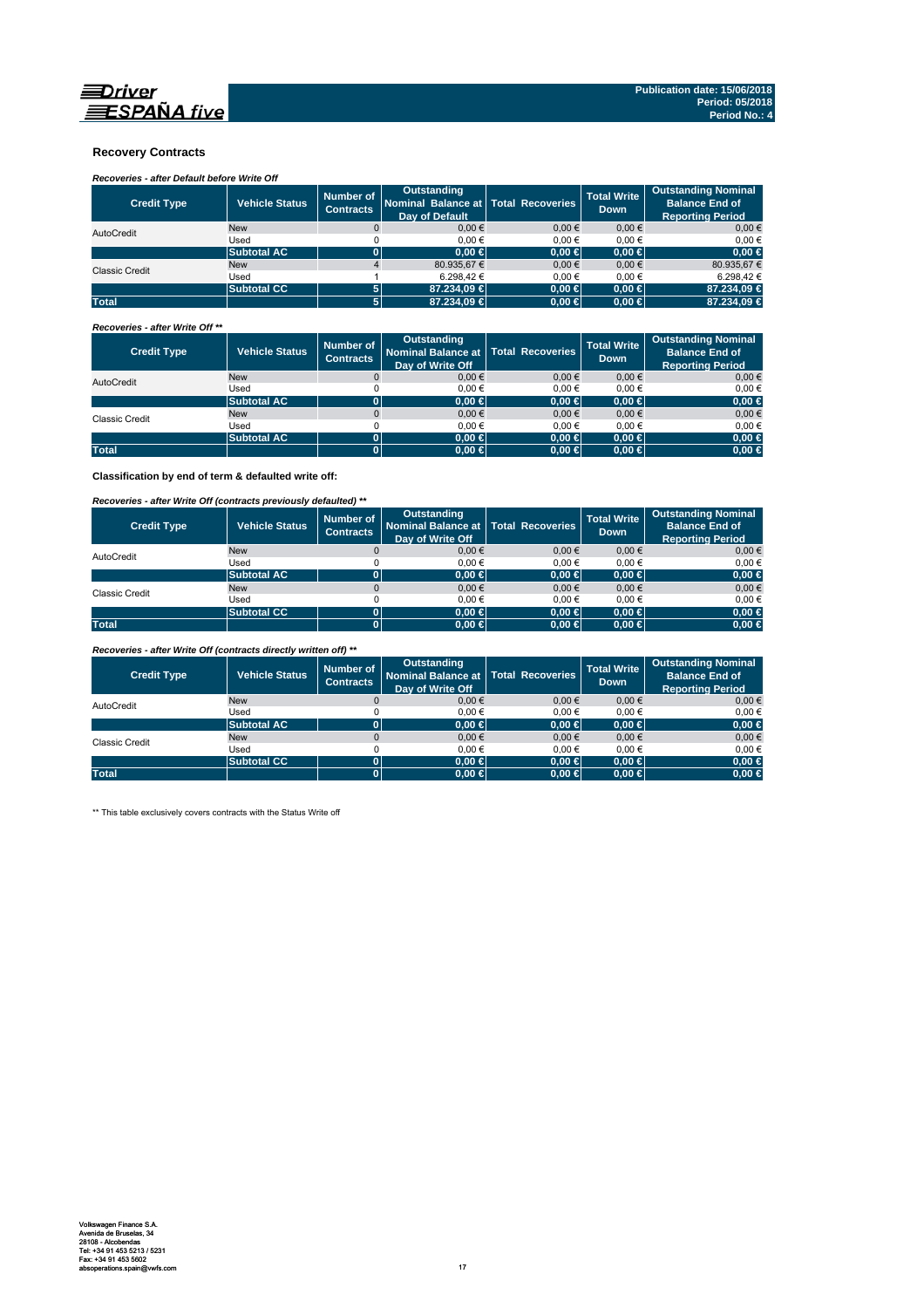#### <u>=Driver</u> ESPAÑA five

**Publication date: 15/06/2018**

#### **Poolinformation I. - Down Payments**

|                       |               |                            | <b>Down Payments Total Porfolio</b>                       |                               |                                      |        |                                   |        |                  |                        |        |                 |                                 | ______ |             |                  |        |
|-----------------------|---------------|----------------------------|-----------------------------------------------------------|-------------------------------|--------------------------------------|--------|-----------------------------------|--------|------------------|------------------------|--------|-----------------|---------------------------------|--------|-------------|------------------|--------|
|                       |               |                            |                                                           |                               |                                      |        | <b>Auto Credit</b>                |        |                  | <b>Classic Credita</b> |        |                 | <b>RW</b>                       |        | <b>Head</b> |                  |        |
| <b>Down Payment</b>   | umber of Loan | Percentage of<br>Loang (%) | <b>Outstanding Discounted</b><br><b>Princingl Relance</b> | Percentage of<br>3alance (%). | Down Payment/<br>Purchase Price in % |        | umber of   Outstanding Discounted |        | <b>Jumber of</b> | Outstanding Discounted |        | mber of Contrac | <b>Outstanding Discounted L</b> |        |             |                  |        |
| No downpayment        | 3.276         | 3.82%                      | 46.719.047.11 €                                           | 5.21%                         | 0.00%                                | 298    | 2.658.057.35 €                    | 0.00%  | 2.978            | 44.060.989.76 €        | 0.00%  | 2.614           | 37,486,336.58 €                 | 0.00%  | 662         | 9.232.710.53 €   | 0.00%  |
| $0.01 - 1.000.00$     | 5.581         | 6.51%                      | 67.409.702.51 €                                           | 7.52%                         | 4.39%                                | 475    | 3.706.156,52 €                    | 4.13%  | 5.106            | 63.703.545,99 €        | 4.42%  | 4.376           | 51.755.503.95 €                 | 4.34%  | 1.205       | 15.654.198,56 €  | 4,55%  |
| $1.000.01 - 2.000.00$ | 6.734         | 7.86%                      | 75.481.108.61 €                                           | 8.42%                         | 11.17%                               | 756    | 5.580.445.48 €                    | 9.90%  | 5.978            | 69.900.663.13 €        | 11.37% | 4.924           | 55.318.112.20 €                 | 11.02% | 1.810       | 20.162.996.41 €  | 11.62% |
| 2.000.01 - 3.000.00   | 7.151         | 8.35%                      | 77.053.742.33 €                                           | 8.60%                         | 16.74%                               | 1.206  | 8.398.312.63 €                    | 15.05% | 5.945            | 68.655.429.70 €        | 17.14% | 5.788           | 61.388.367.32 €                 | 16.74% | 1.363       | 15.665.375.01 €  | 16,72% |
| $3.000.01 - 4.000.00$ | 6.712         | 7.83%                      | 69.373.448.24 €                                           | 7.74%                         | 21,49%                               | 1.182  | 7.847.615.65 €                    | 18.97% | 5.530            | 61.525.832.59 €        | 22.13% | 5.538           | 56.071.966.10 €                 | 21.45% | 1.174       | 13.301.482.14 €  | 21.64% |
| 4.000.01 - 5.000.00   | 6.261         | 7.31%                      | 65.496.274.31 €                                           | 7.31%                         | 25.27%                               | 1.132  | 8.253.565.74 €                    | 21.43% | 5.129            | 57.242.708.57 €        | 26.33% | 5.164           | 53.311.283.09 €                 | 25.06% | 1.097       | 12.184.991.22 €  | 26,279 |
| $5.000.01 - 6.000.00$ | 5.753         | 6.71%                      | 59.532.637.12 €                                           | 6.64%                         | 28.96%                               | 1.074  | 7.709.699.22 €                    | 24.36% | 4.679            | 51.822.937.90 €        | 30.30% | 4.738           | 48.532.204.61 €                 | 28.67% | 1.015       | 11.000.432.51 €  | 30,37% |
| 6.000.01 - 7.000.00   | 4.929         | 5.75%                      | 49.593.898.28 €                                           | 5.53%                         | 32.63%                               | 833    | 5.656.921.97 €                    | 27.58% | 4.096            | 43.936.976.31 €        | 33.91% | 4.156           | 41.767.425.65 €                 | 32.34% | 773         | 7.826.472.63 €   | 34,27% |
| 7.000.01 - 8.000.00   | 4.612         | 5.38%                      | 45.174.901.21 €                                           | 5.04%                         | 35.69%                               | 800    | 5.335.268.50 €                    | 29.69% | 3.812            | 39.839.632.71 €        | 37.29% | 3.889           | 38.154.198.42 €                 | 35.29% | 723         | 7.020.702.79 €   | 37,97% |
| 8.000.01 - 9.000.00   | 3.994         | 4.66%                      | 37.971.381.02 €                                           | 4.24%                         | 39.23%                               | 579    | 3.661.207.43 €                    | 32.60% | 3.415            | 34.310.173.59 €        | 40.65% | 3.331           | 31.794.992.83 €                 | 38.83% | 663         | 6.176.388.19 €   | 41.37% |
| 9.000.01 - 10.000.00  | 4.215         | 4.92%                      | 42.148.783.01 €                                           | 4.70%                         | 40.38%                               | 753    | 5.435.855.29 €                    | 32.70% | 3.462            | 36.712.927.72 €        | 42.60% | 3.583           | 35.830.476.21 €                 | 39.97% | 632         | 6.318.306.80 €   | 42.88% |
| 10.000.01 - 11.000.00 | 3.211         | 3.75%                      | 32.125.773.22 €                                           | 3.58%                         | 43.95%                               | 363    | 2.273.623.67 €                    | 36.40% | 2.848            | 29.852.149.55 €        | 45.15% | 2.741           | 27.398.871.42 €                 | 43.74% | 470         | 4.726.901.80 €   | 45.21% |
| 11.000.01 - 12.000.00 | 3.160         | 3.69%                      | 31.515.906.15 €                                           | 3.52%                         | 45.73%                               | 38     | 2.848.236.94 €                    | 36.00% | 2.773            | 28.667.669.21 €        | 47.55% | 2.725           | 26.926.604.07 €                 | 45.61% | 435         | 4.589.302.08 €   | 46.51% |
| 12.000.01 - 13.000.00 | 2.763         | 3.22%                      | 26.965.030.35 €                                           | 3.01%                         | 48.85%                               | 230    | 1.570.385,98 €                    | 38.55% | 2.533            | 25.394.644.37 €        | 50.08% | 2.363           | 22.943.542.08 €                 | 48.80% | 400         | 4.021.488.27 €   | 49.19% |
| 13.000.01 - 14.000.00 | 2.518         | 2.94%                      | 24.706.622.27 €                                           | 2.76%                         | 50.83%                               | 201    | 1.289.285.23 €                    | 40.95% | 2.317            | 23.417.337.04 €        | 51.92% | 2.192           | 21.465.057.88 €                 | 50.77% | 326         | 3.241.564.39 €   | 51.22% |
| 14.000.01 - 15.000.00 | 2.454         | 2.86%                      | 24.715.621.66 €                                           | 2.76%                         | 51.22%                               | 261    | 1.700.826.81 €                    | 40.92% | 2.193            | 23.014.794.85 €        | 52.83% | 2.147           | 21.488.416.26 €                 | 51.08% | 307         | 3.227.205.40 €   | 52.27% |
| >15.000,00            | 12.364        | 14,43%                     | 120.424.073.98 €                                          | 13.43%                        | 61.84%                               | 55     | 4.081.485.13 €                    | 45.66% | 11,807           | 116.342.588.85 €       | 62.84% | 10.935          | 105.944.853.20 €                | 61.92% | 1.429       | 14.479.220.78 €  | 61.25% |
| <b>Total</b>          | 85,688        | 100%                       | 896,407,951,38 €                                          | 100%                          |                                      | 11.087 | 78.006.949.54€                    |        |                  | $.818.401.001.84 \in$  |        | 71.204          | 737.578.211.87 €                |        | 14.484      | 158.829.739.51 € |        |

| <b>Statistics</b>                                              |              |
|----------------------------------------------------------------|--------------|
| Minimum Down Payment                                           | $0.00 \in$   |
| Maximum Down Payment                                           | 100 422 31 6 |
| Weighted Average Down Payment (Customers who did Down Payment) | 8.151.48 €   |
| Weighted Average Down Payment                                  | 7 726 64 F   |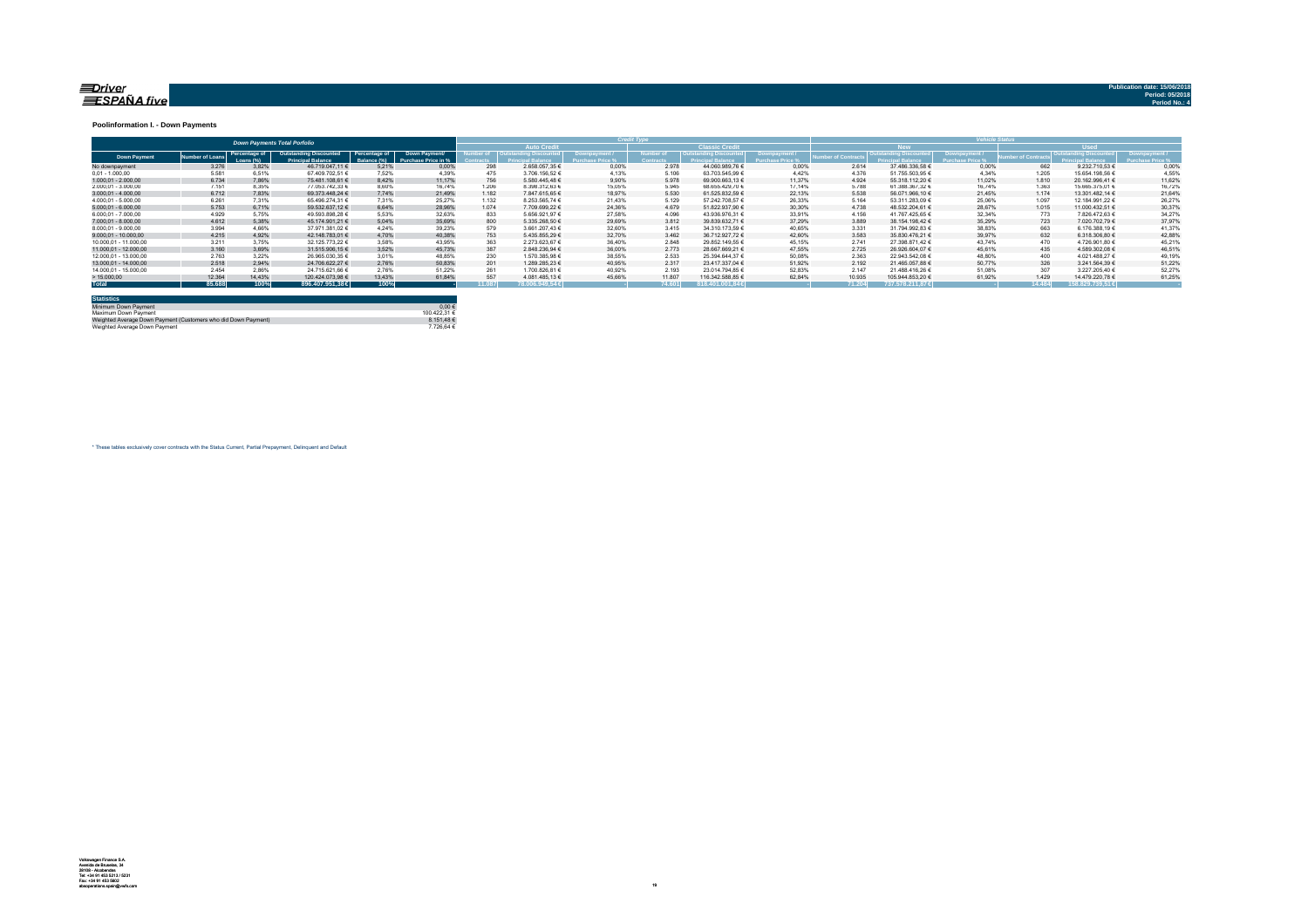

### **Poolinformation II. - Customer Type\_Type of Payment**

|                      |                                      |           |                                                                                    |             |                               | <b>Vehicle Status</b><br>Credit Type                         |                                      |                                                             |        |                                                                          |                                |                                                           |
|----------------------|--------------------------------------|-----------|------------------------------------------------------------------------------------|-------------|-------------------------------|--------------------------------------------------------------|--------------------------------------|-------------------------------------------------------------|--------|--------------------------------------------------------------------------|--------------------------------|-----------------------------------------------------------|
|                      | <b>Customer Type Total Portfolio</b> |           |                                                                                    |             |                               |                                                              | Classic Credit<br><b>Auto Credi</b>  |                                                             |        | <b>New</b>                                                               |                                | <b>Used</b>                                               |
| <b>Customer Type</b> | Number of<br>Loans.                  | Loans (%) | Percentage of   Outstanding Discounted   Percentage of<br><b>Principal Balance</b> | Balance (%) | Number of<br><b>Contracts</b> | Outstanding<br><b>Discounted Principal</b><br><b>Balance</b> | <b>Number of</b><br><b>Contracts</b> | Outstanding<br><b>Discounted Principa</b><br><b>Balance</b> |        | Outstanding<br>umber of Contracts丨 Discounted Principa<br><b>Balance</b> | <b>All Number of Contracts</b> | <b>Outstanding Discounted</b><br><b>Principal Balance</b> |
| Private              | 72.838                               | 85.00%    | 753.015.688.53€                                                                    | 84.00%      | 9.080                         | 62.543.110.41€                                               | 63.758                               | 690.472.578.12€                                             | 60.322 | 616.762.276.60€                                                          | 12.516                         | 136.253.411,93€                                           |
| Company              | 12,850                               | 15,00%    | 143.392.262.85€                                                                    | 16,00%      | 2.007                         | 15.463.839.13€                                               | 10.843                               | 127.928.423.72€                                             | 10.882 | 120.815.935.27€                                                          | 1.968                          | 22.576.327,58€                                            |
| <b>Total</b>         | 85.688                               | 100%      | 896.407.951,38 €                                                                   | 100%        | 11.087                        | 78.006.949,54 €                                              | 74.601                               | 818.401.001,84 €                                            | 71.204 | 737.578.211.87 €                                                         | 14.484                         | 158.829.739,51 €                                          |

|                              |        | <b>Type of Payment Total Portfolio</b> |                                                                                          |             |                                      | <b>/ehicle Status</b><br>Credit Type                         |                               |                                                                    |        |                                                         |                     |                                                           |
|------------------------------|--------|----------------------------------------|------------------------------------------------------------------------------------------|-------------|--------------------------------------|--------------------------------------------------------------|-------------------------------|--------------------------------------------------------------------|--------|---------------------------------------------------------|---------------------|-----------------------------------------------------------|
|                              |        | <b>Auto Credi</b>                      |                                                                                          |             | <b>Classic Credit</b>                |                                                              | <b>New</b>                    |                                                                    | Used   |                                                         |                     |                                                           |
| Type of Payment              | Loans  | Loans $(\%)$                           | Number of Percentage of Outstanding Discounted Percentage of<br><b>Principal Balance</b> | Balance (%) | <b>Number of</b><br><b>Contracts</b> | Outstanding<br><b>Discounted Principal</b><br><b>Balance</b> | Number of<br><b>Contracts</b> | <b>Outstanding</b><br><b>Discounted Principa</b><br><b>Balance</b> |        | Outstanding<br><b>Discounted Prin</b><br><b>Balance</b> | lumber of Contracts | <b>Outstanding Discounted</b><br><b>Principal Balance</b> |
| Direct Borrower Account DeUt | 85.688 | 100,00%                                | 896.407.951,38€                                                                          | 100.00%     | 11.087                               | 78.006.949.54€                                               | 74.601                        | 818.401.001.84€                                                    | 71.204 | 737.578.211.87€                                         | 14.484              | 158.829.739,51€                                           |
| Other                        |        | 0.00%                                  |                                                                                          | 0.00%       |                                      | $0.00 \in$                                                   |                               | $0.00 \in$                                                         |        | $0.00 \in$                                              |                     | $0.00 \in$                                                |
| <b>Total</b>                 | 85.688 | 100%                                   | 896.407.951,38 €                                                                         | 100%        | 11.087                               | 78.006.949.54 €                                              | 74.601                        | 818.401.001.84 €                                                   | 71.204 | 737.578.211.87 €                                        | 14.484              | 158.829.739.51 €                                          |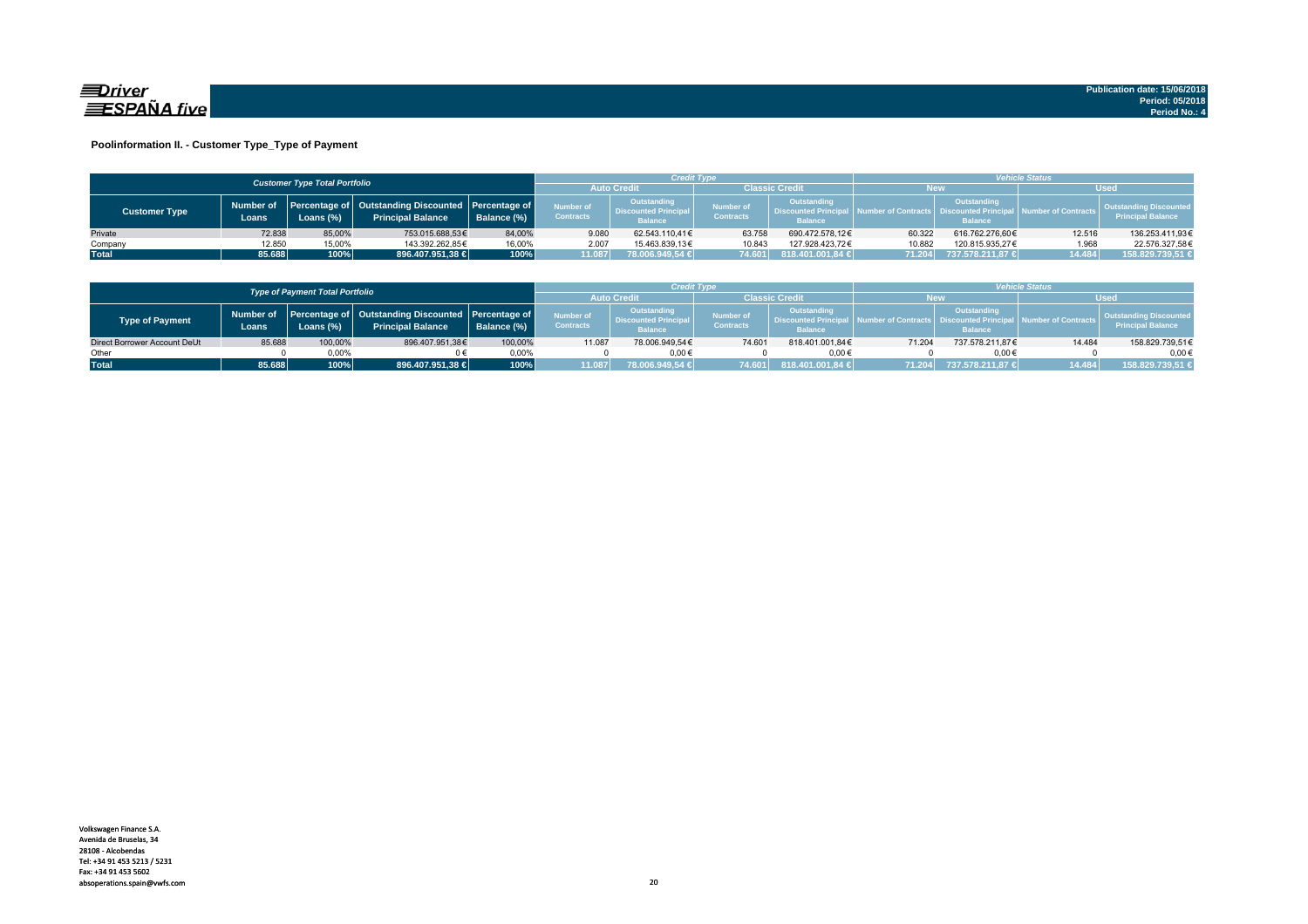

# **Poolinformation III. - Obligor Concentration**

## *Top 20 Borrower*

| <b>Number</b>   | <b>Number of</b><br><b>Loans</b> | <b>Percentage of</b><br>Contracts (%) | <b>Outstanding</b><br><b>Discounted Principal</b><br><b>Balance</b> | <b>Percentage of</b><br>Balance (%) |
|-----------------|----------------------------------|---------------------------------------|---------------------------------------------------------------------|-------------------------------------|
| 1               | 2                                | 0,0023%                               | 100.496,18€                                                         | 0,0112% *                           |
| 2               | 1                                | 0,0012%                               | 77.826,43 €                                                         | 0,0087%                             |
| 3               | $\overline{3}$                   | 0,0035%                               | 61.429,18 €                                                         | 0,0069%                             |
| 4               | $\overline{2}$                   | 0,0023%                               | 58.593,66 €                                                         | 0,0065%                             |
| 5               | $\mathbf{1}$                     | 0.0012%                               | 57.254,12 €                                                         | 0,0064%                             |
| 6               | 1                                | 0,0012%                               | 56.208,49€                                                          | 0,0063%                             |
| $\overline{7}$  | $\mathbf{1}$                     | 0,0012%                               | 55.862,69€                                                          | 0,0062%                             |
| 8               | 1                                | 0,0012%                               | 55.638,75€                                                          | 0,0062%                             |
| 9               | $\mathbf{1}$                     | 0,0012%                               | 52.892,49 €                                                         | 0,0059% *                           |
| 10              | 3                                | 0,0035%                               | 51.892,40 €                                                         | 0,0058%                             |
| 11              | $\mathbf{1}$                     | 0,0012%                               | 51.780,94 €                                                         | 0,0058%                             |
| 12              | 1                                | 0,0012%                               | 49.947.93 €                                                         | 0,0056%                             |
| 13              | $\mathbf{1}$                     | 0,0012%                               | 49.566,77 €                                                         | 0,0055%                             |
| 14              | 1                                | 0,0012%                               | 49.419,55 €                                                         | 0,0055%                             |
| 15              | $\mathbf{1}$                     | 0,0012%                               | 48.937,60 €                                                         | 0,0055%                             |
| 16              |                                  | 0,0012%                               | 48.337.55 €                                                         | 0,0054%                             |
| 17              | $\mathbf{1}$                     | 0,0012%                               | 48.309,53 €                                                         | 0,0054%                             |
| 18              | 1                                | 0,0012%                               | 47.086,04 €                                                         | 0,0053% *                           |
| 19              | $\mathbf{1}$                     | 0,0012%                               | 47.020,90 €                                                         | 0,0052% *                           |
| 20              | 1                                | 0,0012%                               | 46.934,36 €                                                         | 0,0052% *                           |
| <b>Subtotal</b> | 26                               | 0,03%                                 | 1.115.435,56 €                                                      | 0,12%                               |
| >20             | 85.662                           | 99,97%                                | 895.292.516                                                         | 99,88%                              |
| <b>Total</b>    | 85.688                           | 100%                                  | 896.407.951,38 €                                                    | 100%                                |

\* The calculation of borrower exposure is based on the first titular/customer per contract exclusively This table exclusively covers contracts with the Status Current, Partial Prepayment, Delinquent and Default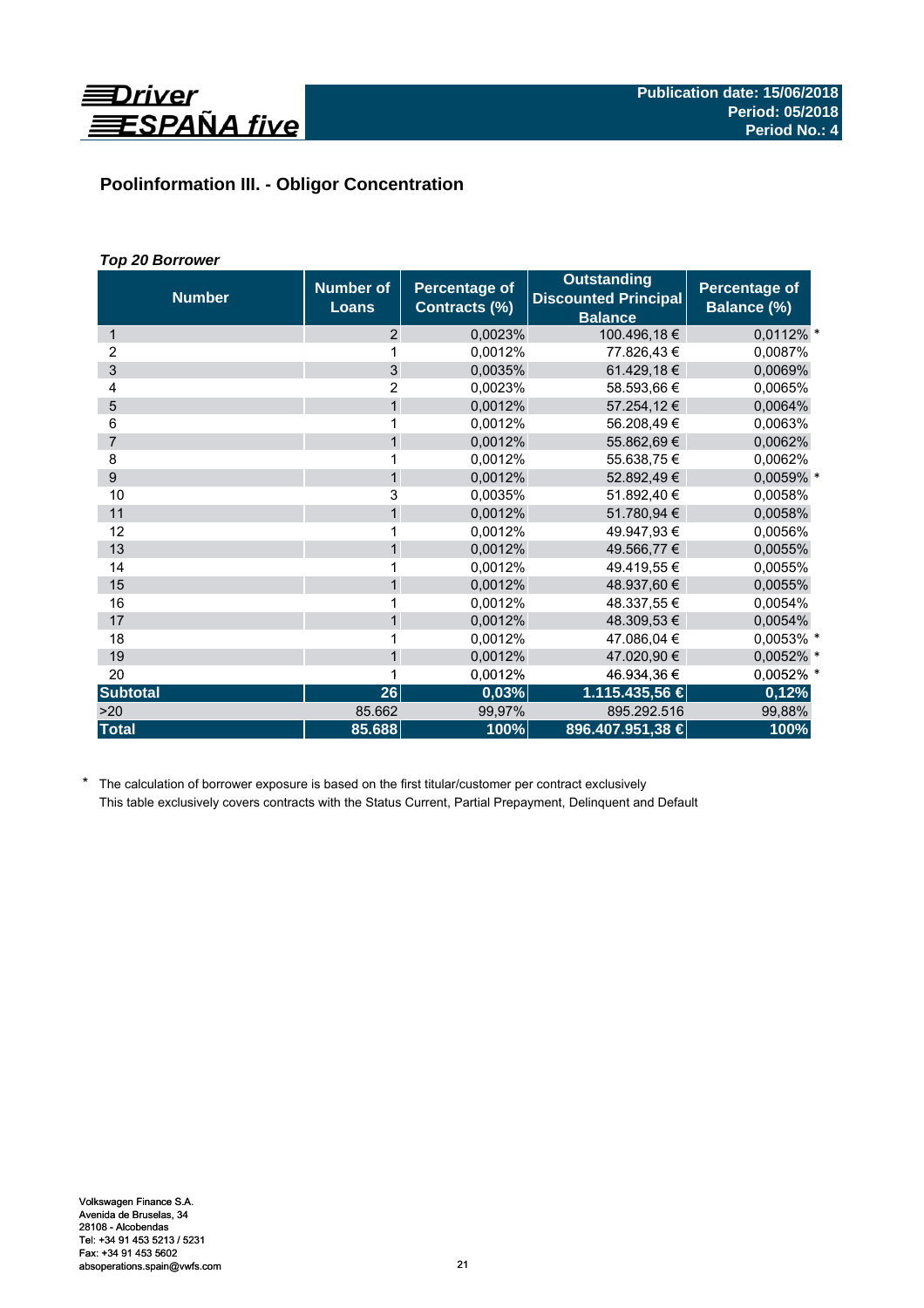

### **Poolinformation IV. - Distribution by Outstanding Discounted Balance and Original**

|                                                                              |                                                          |                               |                                                              |                              |                               | <b>Credit Type</b>                                          |                                      |                                                                     | <b>Vehicle Status</b>                |                                                             |                               |                                                             |  |
|------------------------------------------------------------------------------|----------------------------------------------------------|-------------------------------|--------------------------------------------------------------|------------------------------|-------------------------------|-------------------------------------------------------------|--------------------------------------|---------------------------------------------------------------------|--------------------------------------|-------------------------------------------------------------|-------------------------------|-------------------------------------------------------------|--|
|                                                                              | Distribution by Outstanding Discounted Principal Balance |                               |                                                              |                              |                               |                                                             | <b>Classic Credit</b>                |                                                                     | <b>New</b>                           |                                                             | <b>Used</b>                   |                                                             |  |
| <b>Distribution by Outstanding Discounted</b><br><b>Principal Balance (€</b> | Number of<br>Loans                                       | Percentage of<br>Loans $(\%)$ | Outstanding<br><b>Discounted Principal</b><br><b>Balance</b> | Percentage of<br>Balance (%) | Number of<br><b>Contracts</b> | Outstanding<br><b>Discounted Principa</b><br><b>Ralance</b> | <b>Number of</b><br><b>Contracts</b> | <b>Outstanding</b><br><b>Discounted Principal</b><br><b>Balance</b> | <b>Number of</b><br><b>Contracts</b> | Outstanding<br><b>Discounted Principa</b><br><b>Ralance</b> | Number of<br><b>Contracts</b> | <b>Outstanding</b><br><b>Discounted Principa</b><br>Ralance |  |
| $0.01 - 5000.00$                                                             | 10.992                                                   | 12,83%                        | 37,870,230,19 €                                              | 4.22%                        | 3.905                         | 12.669.952.16 €                                             | 7.087                                | 25.200.278.03 €                                                     | 9.742                                | 33.618.010.63 €                                             | 1.250                         | 4.252.219,56 €                                              |  |
| 5.000.01 - 10.000.00                                                         | 34.316                                                   | 40.05%                        | 267.991.309.71 €                                             | 29,90%                       | 4.955                         | 35.470.719.00 €                                             | 29.361                               | 232.520.590.71 €                                                    | 28.587                               | 223.078.655.78 €                                            | 5.729                         | 44.912.653.93 €                                             |  |
| 10.000.01 - 15.000.00                                                        | 26.590                                                   | 31,03%                        | 321.530.106.53 €                                             | 35.87%                       | 1.702                         | 20.305.123.50 €                                             | 24.888                               | 301.224.983.03 €                                                    | 21.636                               | 261.282.168.67 €                                            | 4.954                         | 60.247.937.86 €                                             |  |
| 15.000.01 - 20.000.00                                                        | 9.123                                                    | 10,65%                        | 155.474.617.97 €                                             | 17,34%                       | 419                           | 7.065.424.90 €                                              | 8.704                                | 148.409.193.07 €                                                    | 7.380                                | 125.829.502.75 €                                            | 1.743                         | 29.645.115.22 €                                             |  |
| 20.000.01 - 25.000.00                                                        | 3.245                                                    | 3.79%                         | 71.666.141.49 €                                              | 7.99%                        | 90                            | 1.971.844.08 €                                              | 3.155                                | 69.694.297.41 €                                                     | 2.681                                | 59.205.019.39 €                                             | 564                           | 12.461.122.10 €                                             |  |
| 25.000,01 - 30.000,00                                                        | 970                                                      | 1,13%                         | 26.267.211.72 €                                              | 2,93%                        |                               | 139.407.42 €                                                | 965                                  | 26.127.804.30 €                                                     | 812                                  | 21.977.272.67 €                                             | 158                           | 4.289.939.05 €                                              |  |
| > 30.000,00                                                                  | 452                                                      | 0,53%                         | 15.608.333.77 €                                              | 1.74%                        | 11                            | 384.478.48 €                                                | 441                                  | 15.223.855.29 €                                                     | 366                                  | 12.587.581.98 €                                             | 86                            | 3.020.751.79 €                                              |  |
| <b>Total</b>                                                                 | 85.688                                                   | 100%                          | 896.407.951.38 €                                             | 100%                         | 11.087                        | 78.006.949.54 €                                             | 74.601                               | 818.401.001.84 €                                                    | 71.204                               | 737.578.211.87 €                                            | 14.484                        | 158.829.739.51 €                                            |  |

| <b>Statistics</b>                                |             |
|--------------------------------------------------|-------------|
| Minimum Outstanding Discounted Principal Balance | 94.94 $\in$ |
| Maximum Outstanding Discounted Principal Balance | 77.826.43 € |
| Average Outstanding Discounted Principal Balance | 10.461.30 € |

|                                             | <b>Distribution by Original Nominal Balance</b> |                            |                                                              |                              |                               |                                                              | <b>Credit Type</b>            |                                                              | <b>Vehicle Status</b>         |                                                                     |                               |                                                             |  |
|---------------------------------------------|-------------------------------------------------|----------------------------|--------------------------------------------------------------|------------------------------|-------------------------------|--------------------------------------------------------------|-------------------------------|--------------------------------------------------------------|-------------------------------|---------------------------------------------------------------------|-------------------------------|-------------------------------------------------------------|--|
|                                             |                                                 |                            |                                                              |                              |                               |                                                              | <b>Classic Credit</b>         |                                                              | <b>New</b>                    |                                                                     | <b>Used</b>                   |                                                             |  |
| Distribution by Original Nominal Balance (O | <b>Number of</b><br>Loans                       | Percentage of<br>Loans (%) | Outstanding<br><b>Discounted Principal</b><br><b>Balance</b> | Percentage of<br>Balance (%) | Number of<br><b>Contracts</b> | Outstanding<br><b>Discounted Principal</b><br><b>Balance</b> | Number of<br><b>Contracts</b> | Outstanding<br><b>Discounted Principal</b><br><b>Ralance</b> | lumber of<br><b>Contracts</b> | <b>Outstanding</b><br><b>Discounted Principal</b><br><b>Balance</b> | Number of<br><b>Contracts</b> | Outstanding<br><b>Discounted Principa</b><br><b>Balance</b> |  |
| $0.01 - 5.000.00$                           | 723                                             | 0,84%                      | 1.617.003.79 €                                               | 0,18%                        | 710                           | 1.585.157.91 €                                               | 13                            | 31.845.88 €                                                  | 686                           | 1.530.519.30 €                                                      | 37                            | 86.484.49 €                                                 |  |
| 5.000,01 - 10.000,00                        | 9.810                                           | 11,45%                     | 47.511.833.34 €                                              | 5,30%                        | 4.862                         | 22.510.971.85 €                                              | 4.948                         | 25.000.861.49 €                                              | 9.061                         | 44.148.144.73 €                                                     | 749                           | 3.363.688.61 €                                              |  |
| 10.000.01 - 15.000.00                       | 38.798                                          | 45,28%                     | 318,852,505,94 €                                             | 35,57%                       | 3.521                         | 27.962.549.35 €                                              | 35.277                        | 290.889.956,59 €                                             | 31.766                        | 260.899.734.90 €                                                    | 7.032                         | 57.952.771,04 €                                             |  |
| 15.000.01 - 20.000.00                       | 22.020                                          | 25,70%                     | 261.765.204.26 €                                             | 29,20%                       | 1.391                         | 15.952.193.16 €                                              | 20.629                        | 245.813.011.10 €                                             | 17.748                        | 210.088.710.45 €                                                    | 4.272                         | 51.676.493.81 €                                             |  |
| 20.000.01 - 25.000.00                       | 8.886                                           | 10.37%                     | 142.214.368.62 €                                             | 15.86%                       | 437                           | 6.634.814.93 €                                               | 8.449                         | 135.579.553.69 €                                             | 7.396                         | 117.429.412.84 €                                                    | 1.490                         | 24.784.955.78 €                                             |  |
| 25.000.01 - 30.000.00                       | 3.509                                           | 4,10%                      | 72.189.632.23 €                                              | 8,05%                        | 110                           | 2.077.568.50 €                                               | 3.399                         | 70.112.063.73 €                                              | 2.931                         | 60.239.500.98 €                                                     | 578                           | 11.950.131.25 €                                             |  |
| >30.000,00                                  | 1.942                                           | 2.27%                      | 52.257.403.20 €                                              | 5,83%                        | 56                            | 1.283.693.84 €                                               | 1.886                         | 50.973.709.36 €                                              | 1.616                         | 43.242.188.67 €                                                     | 326                           | 9.015.214.53 €                                              |  |
| <b>Total</b>                                | 85,688                                          | 100%                       | 896.407.951.38 €                                             | 100%                         | 11.087                        | 78.006.949.54 €                                              | 74.601                        | 818.401.001.84 €                                             | 71.204                        | 737.578.211.87 €                                                    |                               | 14.484 158.829.739,51                                       |  |

| <b>Statistics</b>                |                      |
|----------------------------------|----------------------|
| Minimum Original Nominal Balance | 2.185.05 €           |
| Maximum Original Nominal Balance | 95.682.72 $\epsilon$ |
| Average Original Nominal Balance | 15.237.49 €          |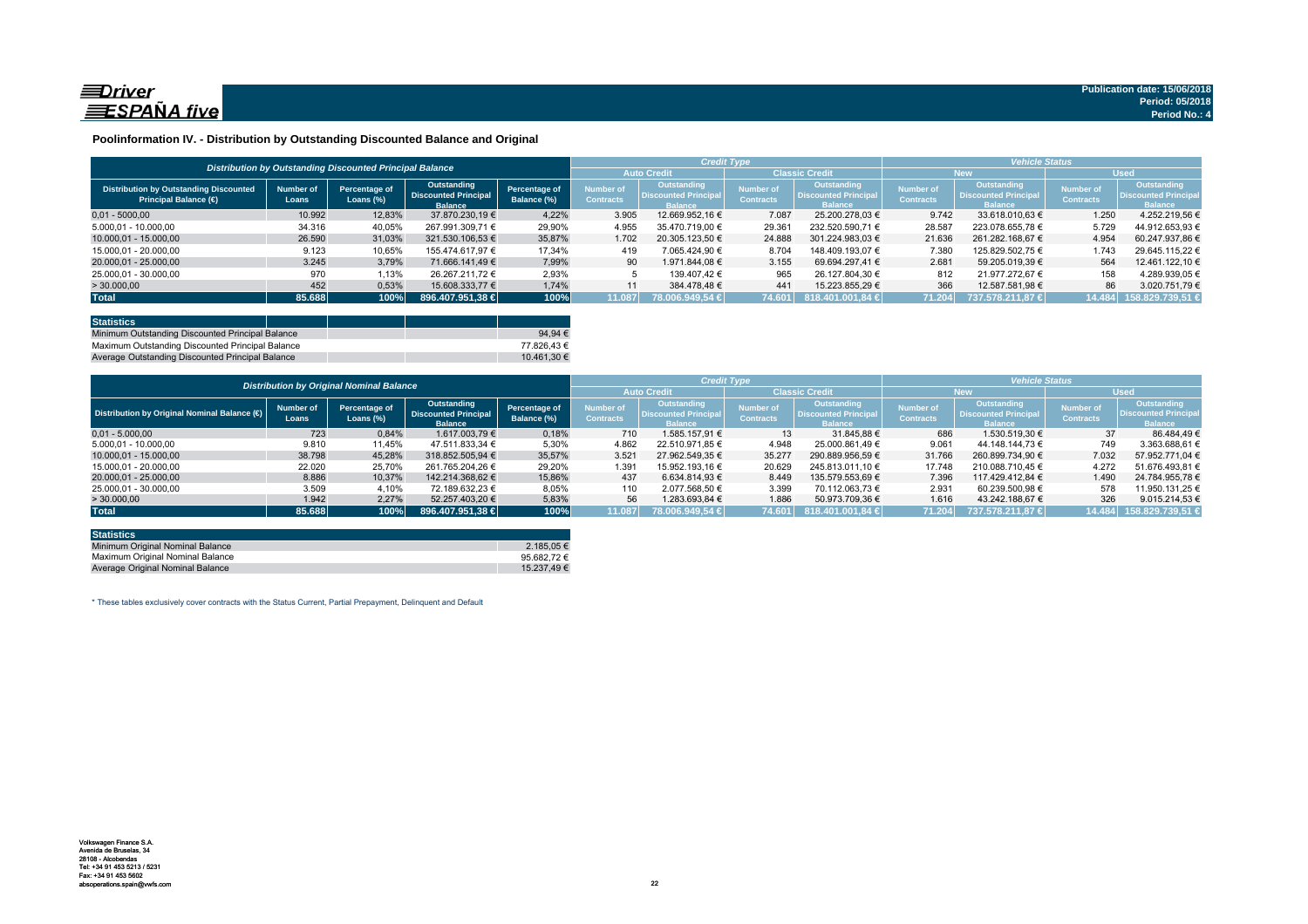

### **Poolinformation V. - Interest Rate paid by the Receivable Debtor**

| Interest Rate paid by the Receivable Debtor           |                           |                                      |                                                           |                                     |                                      | <b>Credit Type</b>                                        | <b>Vehicle Status</b>         |                                           |                        |                                                  |                               |                                                          |
|-------------------------------------------------------|---------------------------|--------------------------------------|-----------------------------------------------------------|-------------------------------------|--------------------------------------|-----------------------------------------------------------|-------------------------------|-------------------------------------------|------------------------|--------------------------------------------------|-------------------------------|----------------------------------------------------------|
|                                                       |                           |                                      |                                                           |                                     |                                      | <b>Auto Credit</b>                                        |                               | <b>Classic Credit</b>                     |                        | <b>New</b>                                       | <b>Used</b>                   |                                                          |
| Interest Rate paid by the Receivable<br><b>Debtor</b> | <b>Number of</b><br>Loans | <b>Percentage of Loans</b><br>$(\%)$ | <b>Outstanding Discounted</b><br><b>Principal Balance</b> | <b>Percentage of</b><br>Balance (%) | <b>Number of</b><br><b>Contracts</b> | <b>Outstanding Discounted</b><br><b>Principal Balance</b> | Number of<br><b>Contracts</b> | Outstanding<br><b>Discounted Principa</b> | Number of<br>Contracts | <b>Outstanding</b><br><b>Discounted Principa</b> | Number of<br><b>Contracts</b> | Outstanding<br><b>Discounted Princip</b><br><b>Ralar</b> |
| $0\% \leq -\leq 0.5\%$                                | 52                        | 0.06%                                | 234.286.37€                                               | 0.03%                               |                                      | $0.00 \in$                                                | 52                            | 234.286.37€                               | 52                     | 234.286.37€                                      | $\Omega$                      | $0.00 \in$                                               |
| $0.5\% < -5.1\%$                                      | $\Omega$                  | 0.00%                                | $0.00 \in$                                                | 0.00%                               |                                      | $0.00 \in$                                                |                               | $0.00 \in$                                | $\Omega$               | $0.00 \in$                                       |                               | $0.00 \in$                                               |
| $1\% < - \leq 1.5\%$                                  |                           | 0,00%                                | $0.00 \in$                                                | 0,00%                               |                                      | $0,00 \in$                                                |                               | $0,00 \in$                                | $\Omega$               | $0,00 \in$                                       |                               | $0,00 \in$                                               |
| $1.5\% < -5.2\%$                                      |                           | 0.01%                                | 15.288.40€                                                | 0.00%                               |                                      | $0,00 \in$                                                |                               | 15.288.40€                                | 5                      | 15.288,40€                                       |                               | $0,00 \in$                                               |
| $2\% < - \leq 2.5\%$                                  |                           | 0,00%                                | 12.283,81€                                                | 0,00%                               |                                      | $0.00 \in$                                                |                               | 12.283,81€                                |                        | 12.283,81€                                       |                               | $0.00 \in$                                               |
| $2.5\% < -5.3\%$                                      | $\Omega$                  | 0.00%                                | $0.00 \in$                                                | 0.00%                               |                                      | $0.00 \in$                                                |                               | $0.00 \in$                                | $\Omega$               | $0.00 \in$                                       |                               | $0.00 \in$                                               |
| $3\% < - \leq 3.5\%$                                  | $\Omega$                  | 0,00%                                | $0.00 \in$                                                | 0,00%                               |                                      | $0.00 \in$                                                |                               | $0.00 \in$                                | $\Omega$               | $0,00 \in$                                       |                               | $0.00 \in$                                               |
| $3.5\% < -5.4\%$                                      | $\overline{2}$            | 0.00%                                | 11.776.19€                                                | 0.00%                               |                                      | $0.00 \in$                                                | $\overline{2}$                | 11.776.19€                                | $\overline{2}$         | 11.776.19€                                       |                               | $0.00 \in$                                               |
| $4\% < - \leq 4.5\%$                                  | $\Omega$                  | 0.00%                                | $0.00 \in$                                                | 0.00%                               |                                      | $0.00 \in$                                                | $\Omega$                      | $0.00 \in$                                | $\Omega$               | $0.00 \in$                                       |                               | $0,00 \in$                                               |
| $4.5\% < -5\%$                                        | 415                       | 0.48%                                | 6.671.831.12€                                             | 0.74%                               |                                      | 4.904.28€                                                 | 414                           | 6.666.926.84€                             | 408                    | 6.581.877.65€                                    |                               | 89.953.47€                                               |
| $5\% < - \leq 5.5\%$                                  | 25                        | 0,03%                                | 344.148.95€                                               | 0,04%                               |                                      | 37.727.30€                                                | 19                            | 306.421.65€                               | 25                     | 344.148,95€                                      | $\Omega$                      | $0,00 \in$                                               |
| $5.5\% < -5.6\%$                                      | 218                       | 0,25%                                | 3.687.324,90€                                             | 0,41%                               |                                      | 10.368,58€                                                | 216                           | 3.676.956,32€                             | 102                    | 2.331.311,65€                                    | 116                           | 1.356.013,25€                                            |
| $6\% < - \leq 6.5\%$                                  | 164                       | 0,19%                                | 2.089.414.79€                                             | 0,23%                               | 49                                   | 597.229,67€                                               | 115                           | 1.492.185.12€                             | 136                    | 1.827.313.05€                                    | 28                            | 262.101,74€                                              |
| $6.5\% < -5.7\%$                                      | 116                       | 0.14%                                | 1.560.431.20€                                             | 0.17%                               |                                      | 53.780.76€                                                | 108                           | 1.506.650.44€                             | 78                     | 1.299.948.56€                                    | 38                            | 260.482.64€                                              |
| $7\% < - \leq 7.5\%$                                  | 302                       | 0,35%                                | 3.943.604,53€                                             | 0,44%                               | 25                                   | 169.200,81€                                               | 277                           | 3.774.403,72€                             | 257                    | 3.409.237.30 €                                   | 45                            | 534.367.23€                                              |
| $7.5\% < -5.8\%$                                      | 556                       | 0.65%                                | 4.625.641.01€                                             | 0.52%                               |                                      | 11.000.53€                                                | 551                           | 4.614.640.48€                             | 513                    | 4.318.585.87€                                    | 43                            | 307.055.14€                                              |
| $8\% < - \leq 8.5\%$                                  | 4.150                     | 4,84%                                | 28.955.455,84€                                            | 3,23%                               | 301                                  | 2.825.142.76€                                             | 3.849                         | 26.130.313.08€                            | 4.060                  | 28.381.676.31€                                   | 90                            | 573.779.53€                                              |
| $8.5\% < -5.9\%$                                      | 1.569                     | 1.83%                                | 14.979.722.39€                                            | 1.67%                               | 528                                  | 2.828.949.64€                                             | 1.041                         | 12.150.772.75€                            | 1.341                  | 12.743.703.97€                                   | 228                           | 2.236.018.42€                                            |
| $9\% < - \leq 9.5\%$                                  | 8.572                     | 10,00%                               | 84.816.520.34€                                            | 9,46%                               | 5.813                                | 46.348.066.52€                                            | 2.759                         | 38.468.453.82€                            | 8.514                  | 84.303.674.67€                                   | 58                            | 512.845.67€                                              |
| $9.5\% < -5.10\%$                                     | 12.968                    | 15.13%                               | 163.696.949.45€                                           | 18.26%                              | 2.848                                | 14.280.787.05€                                            | 10.120                        | 149.416.162.40€                           | 11.016                 | 131.453.514.99€                                  | 1.952                         | 32.243.434.46€                                           |
| $10\% < -\leq 10.5\%$                                 | 20,444                    | 23,86%                               | 237.138.630,48€                                           | 26,45%                              | 663                                  | 5.120.360,07€                                             | 19.781                        | 232.018.270.41€                           | 14.570                 | 167.000.874.55€                                  | 5.874                         | 70.137.755.93€                                           |
| $10.5\% < -5.11\%$                                    | 20.165                    | 23,53%                               | 204.456.758.09€                                           | 22,81%                              | 661                                  | 4.732.562,87€                                             | 19.504                        | 199.724.195.22€                           | 15.193                 | 162.230.574,47€                                  | 4.972                         | 42.226.183,62€                                           |
| $11\% < - \leq 11.5\%$                                | 13.688                    | 15,97%                               | 125.400.469.10€                                           | 13,99%                              | 174                                  | 977.806,47€                                               | 13.514                        | 124.422.662.63€                           | 12.701                 | 117.516.679.21€                                  | 987                           | 7.883.789,89€                                            |
| $11.5\% < -5.12\%$                                    | 2.106                     | 2.46%                                | 13.285.066.32€                                            | 1.48%                               |                                      | 9.062,23€                                                 | 2.103                         | 13.276.004.09€                            | 2.067                  | 13.099.427.97€                                   | 39                            | 185.638.35€                                              |
| $12\% < -512.5\%$                                     | 74                        | 0,09%                                | 312.452.73€                                               | 0,03%                               |                                      | $0,00 \in$                                                | 74                            | 312.452,73€                               | 69                     | 293.646,55€                                      |                               | 18.806,18€                                               |
| $12.5\% < -5.13\%$                                    | 92                        | 0.11%                                | 168.651.59€                                               | 0.02%                               |                                      | $0.00 \in$                                                | 92                            | 168.651.59€                               | 91                     | 168.381,38€                                      |                               | 270,21€                                                  |
| $13\% < -513.5\%$                                     |                           | 0,00%                                | $0,00 \in$                                                | 0,00%                               |                                      | $0,00 \in$                                                |                               | $0,00 \in$                                | $\mathbf{0}$           | $0,00 \in$                                       |                               | $0,00 \in$                                               |
| $13.5\% < -5.14\%$                                    |                           | 0.00%                                | 1.243.78€                                                 | 0.00%                               |                                      | $0.00 \in$                                                |                               | 1.243,78€                                 | $\Omega$               | $0.00 \in$                                       |                               | 1.243,78€                                                |
| $14\% < -5.14.5\%$                                    |                           | 0.00%                                | $0.00 \in$                                                | 0,00%                               |                                      | $0.00 \in$                                                |                               | $0.00 \in$                                | $\Omega$               | $0.00 \in$                                       |                               | $0.00 \in$                                               |
| $14.5\% < -5.15\%$                                    |                           | 0.00%                                | $0.00 \in$                                                | 0.00%                               |                                      | $0.00 \in$                                                |                               | $0.00 \in$                                | $\Omega$               | $0.00 \in$                                       |                               | $0.00 \in$                                               |
| >15%                                                  |                           | 0,00%                                | $0.00 \in$                                                | 0,00%                               |                                      | $0,00 \in$                                                |                               | $0,00 \in$                                |                        | $0,00 \in$                                       |                               | $0,00 \in$                                               |
| <b>Total</b>                                          | 85.688                    | 100%                                 | 896.407.951,38 €                                          | 100%                                | 11.087                               | 78.006.949.54 €                                           | 74.601                        | 818.401.001.84 €                          | 71.204                 | 737.578.211.87 €                                 |                               | 14.484 158.829.739.51 €                                  |

| <b>Statistics</b>                     |        |
|---------------------------------------|--------|
| Minimum Interest Rate Debtor          | 0.00%  |
| Maximum Interest Rate Debtor          | 13.91% |
| Weighted Average Interest Rate Debtor | 10.19% |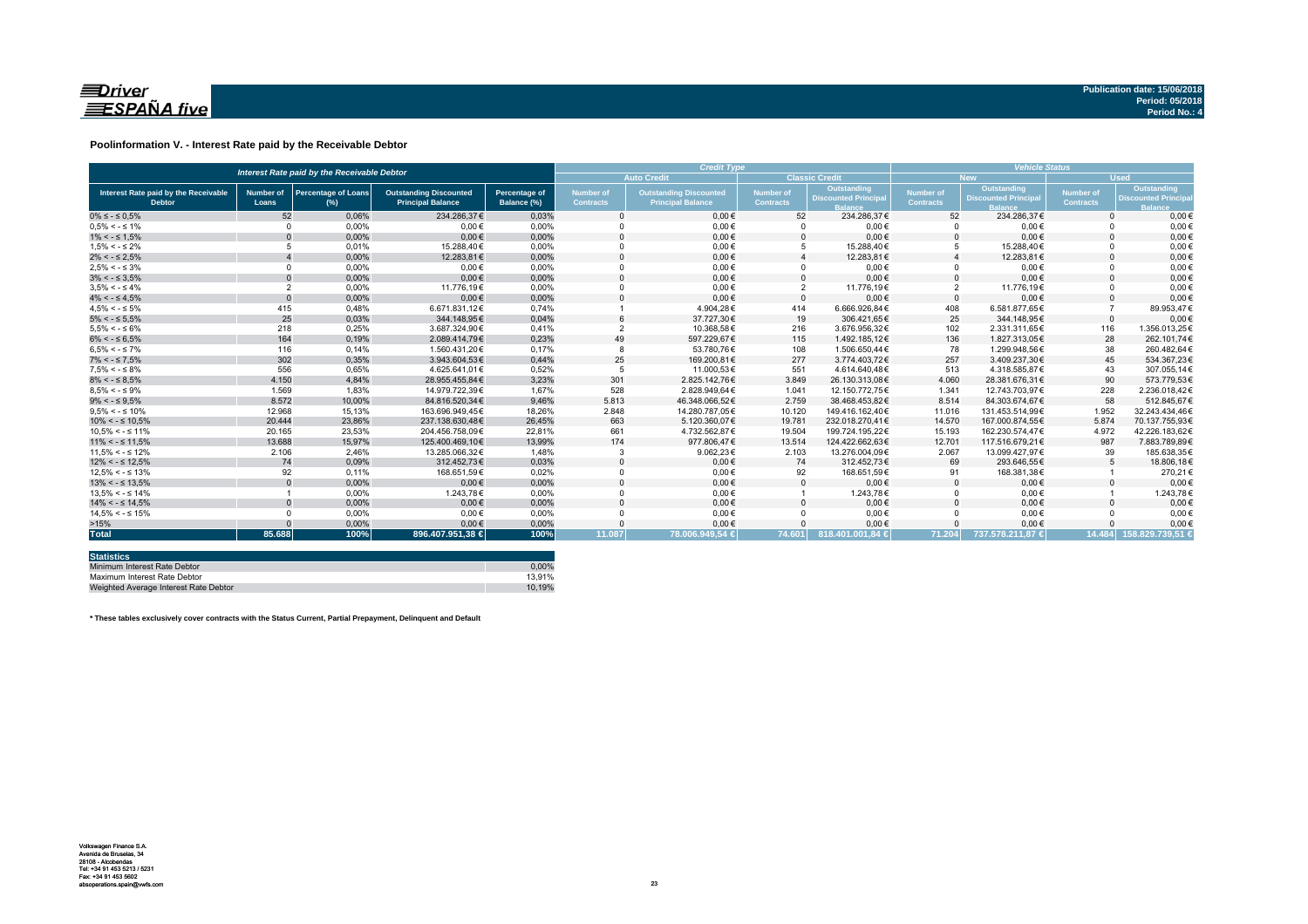

### **Poolinformation VI. - Distribution by Original Term, Remaining Term and Seasoning**

| <b>Auto Credit</b><br><b>Classic Credit</b><br><b>Used</b><br><b>New</b><br>Outstanding<br>Outstanding<br>Outstanding<br>Number of<br><b>Number of</b><br><b>Number of</b><br>Percentage of Balance<br>Number of<br>Length of Original Term (monthly<br><b>Outstanding Discounted</b><br><b>Discounted Principa</b><br><b>Discounted Principa</b><br>Percentage of Loans (%)<br><b>Discounted Principa</b><br><b>Number of Loans</b><br><b>Contracts</b><br><b>Contracts</b><br><b>Principal Balance</b><br><b>Contracts</b><br><b>Contracts</b><br>instalments)<br>$(\%)$<br><b>Balance</b><br><b>Balance</b><br><b>Ralance</b><br><b>Balance</b><br>0.00%<br>0,00%<br>1.513.99 €<br>0.00€<br>1.513.99 €<br>$01 - 12$<br>$0.00 \in$<br>33<br>$13 - 24$<br>0,04%<br>0.01%<br>22<br>125.432.11 €<br>13.238.58 €<br>24<br>112.193.53 €<br>63.790.17 €<br>$25 - 36$<br>19.082<br>13.50%<br>22.27%<br>3.651<br>1.980<br>109.826.382.04 €<br>120.971.499.28 €<br>15.431<br>17.102<br>15.551.077.26 €<br>105.420.422.02 €<br>36.163<br>42,20%<br>37,49%<br>30.550<br>5.613<br>$37 - 48$<br>6.745<br>52.524.559.37 €<br>29.418<br>282.953.358.11 €<br>336.068.962.66 €<br>283.544.403.29 €<br>$49 - 60$<br>682<br>2.932<br>13.426<br>18.84%<br>15.67%<br>168.861.380.65 €<br>9.918.074.33 €<br>12.744<br>10.494<br>134.388.052.48 €<br>158.943.306.32 €<br>$0.00 \in$<br>1.698<br>$61 - 72$<br>7.643<br>8,92%<br>12.42%<br>7.643<br>5.945<br>87.846.597.91 €<br>111.364.963.49 €<br>111.364.963.49 € |  | <b>Distribution by Original Term</b> |  |  |  | <b>Credit Type</b> |  |  | <b>Vehicle Status</b> |  |  |                                           |  |
|-----------------------------------------------------------------------------------------------------------------------------------------------------------------------------------------------------------------------------------------------------------------------------------------------------------------------------------------------------------------------------------------------------------------------------------------------------------------------------------------------------------------------------------------------------------------------------------------------------------------------------------------------------------------------------------------------------------------------------------------------------------------------------------------------------------------------------------------------------------------------------------------------------------------------------------------------------------------------------------------------------------------------------------------------------------------------------------------------------------------------------------------------------------------------------------------------------------------------------------------------------------------------------------------------------------------------------------------------------------------------------------------------------------------------------------------------------------------------------------------------|--|--------------------------------------|--|--|--|--------------------|--|--|-----------------------|--|--|-------------------------------------------|--|
|                                                                                                                                                                                                                                                                                                                                                                                                                                                                                                                                                                                                                                                                                                                                                                                                                                                                                                                                                                                                                                                                                                                                                                                                                                                                                                                                                                                                                                                                                               |  |                                      |  |  |  |                    |  |  |                       |  |  |                                           |  |
|                                                                                                                                                                                                                                                                                                                                                                                                                                                                                                                                                                                                                                                                                                                                                                                                                                                                                                                                                                                                                                                                                                                                                                                                                                                                                                                                                                                                                                                                                               |  |                                      |  |  |  |                    |  |  |                       |  |  | Outstanding<br><b>Discounted Principa</b> |  |
|                                                                                                                                                                                                                                                                                                                                                                                                                                                                                                                                                                                                                                                                                                                                                                                                                                                                                                                                                                                                                                                                                                                                                                                                                                                                                                                                                                                                                                                                                               |  |                                      |  |  |  |                    |  |  |                       |  |  | 1.513.99 €                                |  |
|                                                                                                                                                                                                                                                                                                                                                                                                                                                                                                                                                                                                                                                                                                                                                                                                                                                                                                                                                                                                                                                                                                                                                                                                                                                                                                                                                                                                                                                                                               |  |                                      |  |  |  |                    |  |  |                       |  |  | 61.641.94 €                               |  |
|                                                                                                                                                                                                                                                                                                                                                                                                                                                                                                                                                                                                                                                                                                                                                                                                                                                                                                                                                                                                                                                                                                                                                                                                                                                                                                                                                                                                                                                                                               |  |                                      |  |  |  |                    |  |  |                       |  |  | 11.145.117.24 €                           |  |
|                                                                                                                                                                                                                                                                                                                                                                                                                                                                                                                                                                                                                                                                                                                                                                                                                                                                                                                                                                                                                                                                                                                                                                                                                                                                                                                                                                                                                                                                                               |  |                                      |  |  |  |                    |  |  |                       |  |  | 53.115.604.55 €                           |  |
|                                                                                                                                                                                                                                                                                                                                                                                                                                                                                                                                                                                                                                                                                                                                                                                                                                                                                                                                                                                                                                                                                                                                                                                                                                                                                                                                                                                                                                                                                               |  |                                      |  |  |  |                    |  |  |                       |  |  | 34.473.328.17 €                           |  |
|                                                                                                                                                                                                                                                                                                                                                                                                                                                                                                                                                                                                                                                                                                                                                                                                                                                                                                                                                                                                                                                                                                                                                                                                                                                                                                                                                                                                                                                                                               |  |                                      |  |  |  |                    |  |  |                       |  |  | 23.518.365.58 6                           |  |
| 6.241<br>0.00€<br>1.931<br>$73 - 84$<br>7.28%<br>11.61%<br>4.310<br>104.073.958.71 €<br>6.241<br>104.073.958.71 €<br>74.441.286.24 €                                                                                                                                                                                                                                                                                                                                                                                                                                                                                                                                                                                                                                                                                                                                                                                                                                                                                                                                                                                                                                                                                                                                                                                                                                                                                                                                                          |  |                                      |  |  |  |                    |  |  |                       |  |  | 29.632.672.47 €                           |  |
| 3.098<br>$0,00 \in$<br>306<br>$85 - 96$<br>3,62%<br>6,13%<br>3.098<br>2.792<br>54.940.240,49 €<br>54.940.240,49 €<br>48.058.744,92 €                                                                                                                                                                                                                                                                                                                                                                                                                                                                                                                                                                                                                                                                                                                                                                                                                                                                                                                                                                                                                                                                                                                                                                                                                                                                                                                                                          |  |                                      |  |  |  |                    |  |  |                       |  |  | 6.881.495,57 €                            |  |
| 100%<br>100%<br>818.401.001,84 €<br>85.688<br>78.006.949,54 €<br>74.601<br>71.204<br><b>Total</b><br>896.407.951,38 €<br>11.087<br>737.578.211.87 €<br>14.484                                                                                                                                                                                                                                                                                                                                                                                                                                                                                                                                                                                                                                                                                                                                                                                                                                                                                                                                                                                                                                                                                                                                                                                                                                                                                                                                 |  |                                      |  |  |  |                    |  |  |                       |  |  | 158.829.739,51                            |  |

| <b>Statistics</b>                                     |       |
|-------------------------------------------------------|-------|
| Minimum Original Term in monthly instalments          |       |
| Maximum Original Term in monthly instalments          | 96    |
| Weighted Average Original Term in monthly instalments | 58.62 |

ed Average Original Term in monthly ins

|                                                          |                        | <b>Distribution by Remaining Term</b> |                                                           |                                     |                               | <b>Credit Type</b>                                           |                                      |                                                              | <b>Vehicle Status</b>                |                                                                    |                                      |                                                             |  |
|----------------------------------------------------------|------------------------|---------------------------------------|-----------------------------------------------------------|-------------------------------------|-------------------------------|--------------------------------------------------------------|--------------------------------------|--------------------------------------------------------------|--------------------------------------|--------------------------------------------------------------------|--------------------------------------|-------------------------------------------------------------|--|
|                                                          |                        |                                       |                                                           |                                     |                               | <b>Auto Credit</b>                                           | <b>Classic Credit</b>                |                                                              | <b>New</b>                           |                                                                    | <b>Used</b>                          |                                                             |  |
| <b>Lenght of Remaining Term</b><br>(monthly instalments) | <b>Number of Loans</b> | Percentage of Loans (%)               | <b>Outstanding Discounted</b><br><b>Principal Balance</b> | <b>Percentage of Balance</b><br>(%) | Number of<br><b>Contracts</b> | Outstanding<br><b>Discounted Principal</b><br><b>Balance</b> | <b>lumber</b> of<br><b>Contracts</b> | Outstanding<br><b>Discounted Principal</b><br><b>Balance</b> | <b>Number of</b><br><b>Contracts</b> | <b>Outstanding</b><br><b>Discounted Principa</b><br><b>Balance</b> | <b>Number of</b><br><b>Contracts</b> | <b>Outstanding</b><br><b>Discounted Principal</b><br>alance |  |
| $00 - 01$                                                | 11                     | 0,01%                                 | 88.382.54 €                                               | 0.01%                               |                               | 251.13 €                                                     | 10                                   | 88.131.41 €                                                  |                                      | 81.719.73 €                                                        |                                      | 6.662.816                                                   |  |
| $01 - 12$                                                | 4.054                  | 4,73%                                 | 10.074.019.97 €                                           | 1.12%                               | 949                           | 1.633.610.28 €                                               | 3.105                                | 8.440.409.69 €                                               | 3.534                                | 8.864.587.22 €                                                     | 520                                  | 1.209.432.75 €                                              |  |
| $13 - 24$                                                | 15.973                 | 18.64%                                | 97.003.843.05 €                                           | 10.82%                              | 3.066                         | 14.895.424.09 €                                              | 12.907                               | 82.108.418.96 €                                              | 14.039                               | 85.514.085.63 €                                                    | 1.934                                | 11.489.757.42 €                                             |  |
| $25 - 36$                                                | 23.638                 | 27,59%                                | 212.458.076.36 €                                          | 23,70%                              | 4.279                         | 31.366.794.67 €                                              | 19.359                               | 181.091.281.69 €                                             | 20.486                               | 184.741.800.03 €                                                   | 3.152                                | 27.716.276.33 6                                             |  |
| $37 - 48$                                                | 20.959                 | 24.46%                                | 241.513.713.31 €                                          | 26.94%                              | 2.401                         | 24.403.926.14 €                                              | 18.558                               | 217.109.787.17 €                                             | 16.867                               | 195.802.332.61 €                                                   | 4.092                                | 45.711.380.70 €                                             |  |
| $49 - 60$                                                | 9.909                  | 11,56%                                | 142.031.902.56 €                                          | 15,84%                              | 391                           | 5.706.943.23 €                                               | 9.518                                | 136.324.959.33 €                                             | 7.699                                | 112.427.856.75 €                                                   | 2.210                                | 29.604.045.81 6                                             |  |
| $61 - 72$                                                | 6.125                  | 7.15%                                 | 100.202.506.63 €                                          | 11.18%                              |                               | $0.00 \in$                                                   | 6.125                                | 100.202.506.63 €                                             | 4.572                                | 76.181.582.67 €                                                    | 1.553                                | 24.020.923.96 (                                             |  |
| $73 - 84$                                                | 3.778                  | 4.41%                                 | 68.850.776.73 €                                           | 7.68%                               |                               | $0.00 \in$                                                   | 3.778                                | 68.850.776.73 €                                              | 2.882                                | 52.891.597.40 €                                                    | 896                                  | 15.959.179.33 6                                             |  |
| $85 - 94$                                                | 1.241                  | 1,45%                                 | 24.184.730.23 €                                           | 2.70%                               |                               | $0.00 \in$                                                   | 1.241                                | 24.184.730.23 €                                              | 1.117                                | 21.072.649.83 €                                                    | 124                                  | 3.112.080.40 €                                              |  |
| <b>Total</b>                                             | 85.688                 | 100%                                  | 896.407.951,38 €                                          | 100%                                | 11.087                        | 78.006.949.54 €                                              | 74.601                               | 818.401.001.84 €                                             | 71.204                               | 1737.578.211.87 €                                                  | 14.484                               | 158.829.739,51 €                                            |  |

| <b>Statistics</b>                                      |       |
|--------------------------------------------------------|-------|
| Minimum Remaining Term in monthly instalments          |       |
| Maximum Remaining Term in monthly instalments          | 89    |
| Weighted Average Remaining Term in monthly instalments | 44.73 |

|                                        |                        | <b>Distribution by Seasoning</b> |                                                           |                                     |                               | <b>Credit Type</b>                                           |                                      |                                                              | <b>Vehicle Status</b>         |                                                                    |                                      |                                                                     |  |
|----------------------------------------|------------------------|----------------------------------|-----------------------------------------------------------|-------------------------------------|-------------------------------|--------------------------------------------------------------|--------------------------------------|--------------------------------------------------------------|-------------------------------|--------------------------------------------------------------------|--------------------------------------|---------------------------------------------------------------------|--|
|                                        |                        |                                  |                                                           |                                     |                               | <b>Auto Credit</b>                                           |                                      | <b>Classic Credit</b>                                        |                               | <b>New</b>                                                         |                                      | <b>Used</b>                                                         |  |
| <b>Seasoning (monthly instalments)</b> | <b>Number of Loans</b> | Percentage of Loans (%)          | <b>Outstanding Discounted</b><br><b>Principal Balance</b> | <b>Percentage of Balance</b><br>(%) | Number of<br><b>Contracts</b> | Outstanding<br><b>Discounted Principal</b><br><b>Balance</b> | <b>lumber</b> of<br><b>Contracts</b> | Outstanding<br><b>Discounted Principal</b><br><b>Balance</b> | Number of<br><b>Contracts</b> | <b>Outstanding</b><br><b>Discounted Principa</b><br><b>Ralance</b> | <b>Number of</b><br><b>Contracts</b> | <b>Outstanding</b><br><b>Discounted Principal</b><br><b>Balance</b> |  |
| $01 - 12$                              | 38.655                 | 45,11%                           | 483.901.683.85 €                                          | 53,98%                              | 5.165                         | 44.553.080.27 €                                              | 33.490                               | 439.348.603.58 €                                             | 32.004                        | 398.004.942.32 €                                                   | 6.651                                | 85.896.741.53 €                                                     |  |
| $13 - 24$                              | 34,410                 | 40,16%                           | 330.388.277.75 €                                          | 36,86%                              | 4.221                         | 27.417.126.92 €                                              | 30.189                               | 302.971.150.83 €                                             | 28.551                        | 271.303.919.55 €                                                   | 5.859                                | 59.084.358,20 €                                                     |  |
| $25 - 36$                              | 11.744                 | 13,71%                           | 78.193.690.65 €                                           | 8.72%                               | 1.657                         | 5.970.564.31 €                                               | 10.087                               | 72.223.126.34 €                                              | 9.949                         | 65.211.327.85 €                                                    | 1.795                                | 12.982.362,80 €                                                     |  |
| $37 - 48$                              | 588                    | 0,69%                            | 2.729.948.95 €                                            | 0,30%                               | 44                            | 66.178.04 €                                                  | 544                                  | 2.663.770.91 €                                               | 477                           | 2.107.705.46 €                                                     | 111                                  | 622.243.49 €                                                        |  |
| $49 - 60$                              | 211                    | 0,25%                            | 945.816.31 €                                              | 0.11%                               |                               | $0,00 \in$                                                   | 211                                  | 945.816.31 €                                                 | 161                           | 756.461.45 €                                                       | 50                                   | 189.354.86 €                                                        |  |
| $61 - 72$                              | 58                     | 0.07%                            | 205.667.83 €                                              | 0.02%                               |                               | $0.00 \in$                                                   | 58                                   | 205.667.83 €                                                 |                               | 153.151.06 €                                                       | 16                                   | 52.516.77 6                                                         |  |
| > 72                                   | 22                     | 0,03%                            | 42.866.04 €                                               | 0,00%                               |                               | $0,00 \in$                                                   | 22                                   | 42.866.04 €                                                  | 20                            | 40.704.18 €                                                        |                                      | 2.161.86 €                                                          |  |
| <b>Total</b>                           | 85.688                 | 100%                             | 896.407.951.38 €                                          | 100%                                | 11.087                        | 78.006.949.54 €                                              | 74.601 $\parallel$                   | 818.401.001.84 €                                             | 71.204                        | 737.578.211.87 €                                                   | 14.484                               | 158.829.739.51 €                                                    |  |

| <b>Statistics</b>                                      |       |
|--------------------------------------------------------|-------|
| Minimum Seasoning Term in monthly instalments          |       |
| Maximum Seasoning Term in monthly instalments          | 96    |
| Weighted Average Seasoning Term in monthly instalments | 13.88 |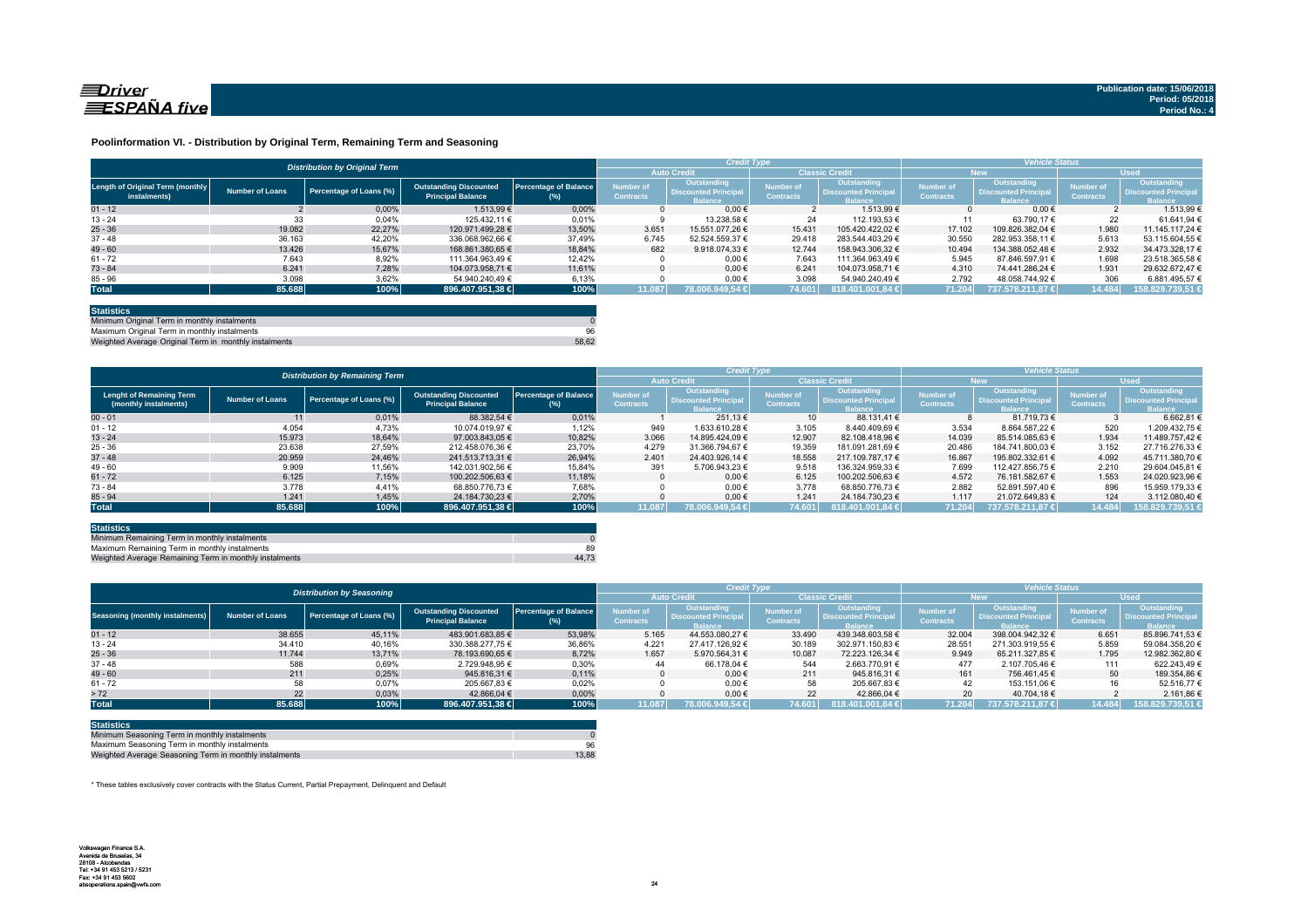

## **Poolinformation VII. - Credit Type and Type of Car**

## *Credit Type*

| <b>Credit Type</b> | Number of Loans | (%)    | Percentage of Loans   Outstanding Discounted<br>Principal Balance | Percentage of<br>Balance (%) |
|--------------------|-----------------|--------|-------------------------------------------------------------------|------------------------------|
| Auto Credit        | 11.087          | 12.94% | 78.006.949.54 €                                                   | 8,70%                        |
| Classic Credit     | 74.601          | 87.06% | 818.401.001.84 €                                                  | 91.30%                       |
| <b>Total</b>       | 85.688          | 100%   | 896.407.951,38 €                                                  | 100%                         |

## *Type of Car*

| <b>Type of Car</b> | <b>Number of Loans</b> | (%)    | Percentage of Loans   Outstanding Discounted<br><b>Principal Balance</b> | Percentage of<br>Balance (%) |
|--------------------|------------------------|--------|--------------------------------------------------------------------------|------------------------------|
| New Cars           | 71.204                 | 83.10% | 737.578.211.87 €                                                         | 82,28%                       |
| Used Cars          | 14.484                 | 16.90% | 158.829.739,51 €                                                         | 17,72%                       |
| <b>Total</b>       | 85,688                 | 100%   | 896.407.951,38 €                                                         | 100%                         |

## *Type of Car: only Auto Credit*

| <b>Type of Car</b> | <b>Number of Loans</b> | (%)    | Percentage of Loans   Outstanding Discounted<br><b>Principal Balance</b> | Percentage of<br>Balance (%) |
|--------------------|------------------------|--------|--------------------------------------------------------------------------|------------------------------|
| New Cars           | 10.851                 | 97.87% | 76.586.996.38 €                                                          | 98,18%                       |
| Used Cars          | 236                    | 2.13%  | 1.419.953.16 €                                                           | 1.82%                        |
| <b>Total</b>       | 11.087                 | 100%   | 78.006.949.54 €                                                          | 100%                         |

## *Type of Car: only Classic Credit*

| <b>Type of Car</b> | <b>Number of Loans</b> | (%)    | Percentage of Loans   Outstanding Discounted<br><b>Principal Balance</b> | Percentage of<br>Balance (%) |
|--------------------|------------------------|--------|--------------------------------------------------------------------------|------------------------------|
| New Cars           | 60.353                 | 80.90% | 660.991.215.49 €                                                         | 80,77%                       |
| Used Cars          | 14.248                 | 19.10% | 157.409.786.35 €                                                         | 19,23%                       |
| <b>Total</b>       | 74.601                 | 100%   | 818.401.001,84 €                                                         | 100%                         |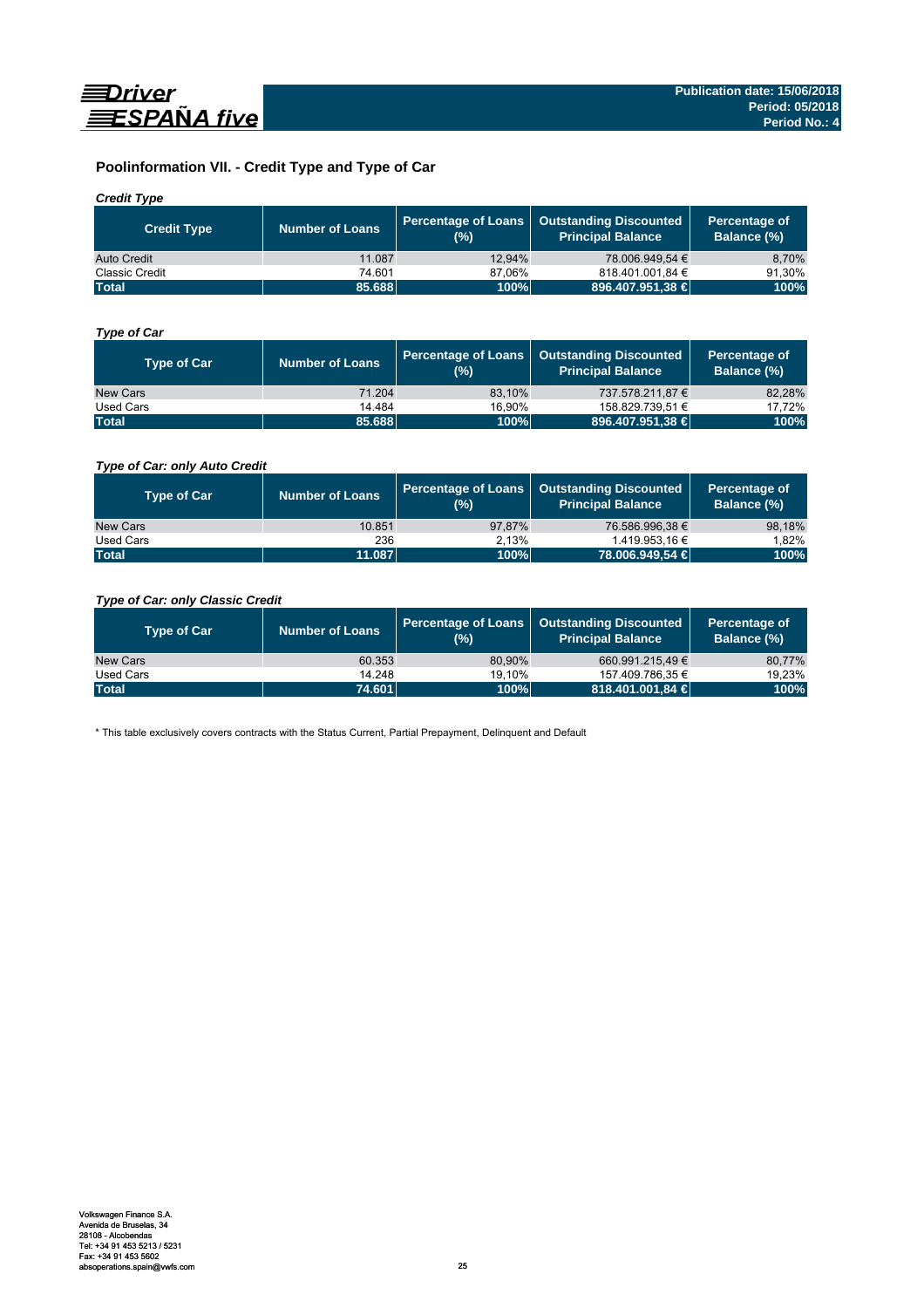## $\equiv$ Driver ESPAÑA five

**Poolinformation VIII. - Distribution by Vehicle Makes and Models**

|                       |                                | <b>Make and Model Total Portfolio</b> |                                   |                                                           |                              |                                      | <b>Credit Type</b><br><b>Auto Credit</b> |                          | <b>Classic Credit</b>              | <b>Vehicle Status</b><br><b>New</b><br><b>Used</b> |                                    |                         |                                  |  |  |
|-----------------------|--------------------------------|---------------------------------------|-----------------------------------|-----------------------------------------------------------|------------------------------|--------------------------------------|------------------------------------------|--------------------------|------------------------------------|----------------------------------------------------|------------------------------------|-------------------------|----------------------------------|--|--|
|                       |                                |                                       |                                   |                                                           |                              |                                      | Outstanding                              | Number of                | Outstanding                        | <b>Number of</b>                                   | Outstanding                        | <b>Number of</b>        | <b>Outstanding</b>               |  |  |
| <b>Make</b>           | <b>Model</b>                   | <b>Number of Loans</b>                | <b>Percentage of</b><br>Loans (%) | <b>Outstanding Discounted</b><br><b>Principal Balance</b> | Percentage of<br>Balance (%) | <b>Number of</b><br><b>Contracts</b> | <b>Discounted Principa</b>               | <b>Contracts</b>         | <b>Discounted Principa</b>         | <b>Contracts</b>                                   | <b>Discounted Principa</b>         | <b>Contracts</b>        | <b>Discounted Principal</b>      |  |  |
| Audi                  | A1                             | 2.660                                 | 3,10%                             | 25.393.749,93 €                                           | 2,83%                        | 550                                  | 2.815.287,77 €                           | 2.110                    | 22.578.462,16 €                    | 1.773                                              | 14.975.093,73 €                    | 887                     | 10.418.656,20 €                  |  |  |
|                       | A <sub>3</sub>                 | 4.251                                 | 4,96%                             | 48.162.005,06 €                                           | 5,37%                        | 882                                  | 5.551.705,28 €                           | 3.369                    | 42.610.299,78 €                    | 2.648                                              | 27.678.053,63 €                    | 1.603                   | 20.483.951,43 €                  |  |  |
|                       | A4                             | 2.501                                 | 2,92%                             | 32.131.726,06 €                                           | 3,58%                        | 423                                  | 3.231.308,78 €                           | 2.078                    | 28.900.417,28 €                    | 1.652                                              | 20.231.219,91 €                    | 849                     | 11.900.506,15 €                  |  |  |
|                       | A5                             | 655                                   | 0,76%                             | 8.642.866,05 €                                            | 0,96%                        | 172                                  | 1.604.681,56 €                           | 483                      | 7.038.184,49 €                     | 557                                                | 7.352.444,52 €                     | 98                      | 1.290.421,53 €                   |  |  |
|                       | A <sub>6</sub>                 | 384                                   | 0,45%                             | 5.488.203,69 €                                            | 0,61%                        | 71                                   | 693.072,79€                              | 313                      | 4.795.130,90 €                     | 221                                                | 3.195.732,88 €                     | 163                     | 2.292.470,81 €                   |  |  |
|                       | A7<br>A8                       | 40<br>10                              | 0,05%<br>0,01%                    | 588.656,60 €<br>203.066,84 €                              | 0,07%<br>0,02%               | 11<br>$\mathbf 0$                    | 123.585,61 €<br>$0,00 \in$               | 29<br>10                 | 465.070,99 €<br>203.066,84 €       | 18<br>$\overline{\mathbf{0}}$                      | 281.893,87 €<br>$0,00 \in$         | 22<br>10                | 306.762,73 €<br>203.066,84 €     |  |  |
|                       | Q2                             | 1.033                                 | 1,21%                             | 12.298.556,11 €                                           | 1,37%                        | 367                                  | 2.814.434,26 €                           | 666                      | 9.484.121,85 €                     | 912                                                | 10.607.818,72 €                    | 121                     | 1.690.737,39 €                   |  |  |
|                       | Q3                             | 2.206                                 | 2,57%                             | 25.468.067,76 €                                           | 2,84%                        | 460                                  | 3.317.091,56 €                           | 1.746                    | 22.150.976,20 €                    | 1.780                                              | 19.955.508,94 €                    | 426                     | 5.512.558,82 €                   |  |  |
|                       | Q <sub>5</sub>                 | 1.545                                 | 1,80%                             | 20.536.843,09 €                                           | 2,29%                        | 330                                  | 2.997.196,81 €                           | 1.215                    | 17.539.646,28 €                    | 1.368                                              | 17.884.223,10 €                    | 177                     | 2.652.619,99 €                   |  |  |
|                       | Q7                             | 157                                   | 0,18%                             | 2.477.824,61 €                                            | 0,28%                        | 53                                   | 761.631,72 €                             | 104                      | 1.716.192,89 €                     | 111                                                | 1.700.835,71 €                     | 46                      | 776.988,90 €                     |  |  |
|                       | <b>TT</b><br><b>OTHER AUDI</b> | 41<br>6                               | 0,05%<br>0,01%                    | 572.749,24 €<br>106.476,17 €                              | 0,06%<br>0,01%               | 11<br>$\mathbf 0$                    | 121.157,19€<br>$0,00 \in$                | 30<br>$6\phantom{.}6$    | 451.592,05€<br>106.476,17 €        | 14<br>$\overline{1}$                               | 162.091,31 €<br>12.311,78 €        | 27<br>5                 | 410.657,93 €<br>94.164,39 €      |  |  |
|                       | Subtotal                       | 15.489                                | 18,08%                            | 182.070.791,21 €                                          | 20,31%                       | 3.330                                | 24.031.153.33 €                          | 12.159                   | 158.039.637.88 €                   | 11.055                                             | 124.037.228,10 €                   | 4.434                   | 58.033.563,11 €                  |  |  |
| Seat                  | MII                            | 291                                   | 0,34%                             | 1.956.814,81 €                                            | 0,22%                        | 11                                   | 50.199,72€                               | 280                      | 1.906.615,09 €                     | 245                                                | 1.630.443,91 €                     | 46                      | 326.370,90 €                     |  |  |
|                       | ALHAMBRA                       | 395                                   | 0,46%                             | 4.033.855,90 €                                            | 0,45%                        | 10                                   | 67.962,76 €                              | 385                      | 3.965.893,14 €                     | 301                                                | 3.080.500,44 €                     | 94                      | 953.355,46 €                     |  |  |
|                       | <b>ALTEA</b>                   | 123                                   | 0,14%                             | 805.701,18€                                               | 0,09%                        | $\mathbf 0$                          | $0,00 \in$                               | 123                      | 805.701,18 €                       | 72                                                 | 378.351,79€                        | 51                      | 427.349,39 €                     |  |  |
|                       | <b>AROSA</b>                   | $\mathbf 0$                           | 0,00%                             | $0,00 \in$                                                | 0,00%                        | $^{\circ}$                           | $0,00 \in$                               | $\overline{0}$           | $0,00 \in$                         | $\mathbf{0}$                                       | $0,00 \in$                         | $\overline{0}$          | $0,00$ €                         |  |  |
|                       | <b>ATECA</b>                   | 5.787<br>$\mathbf 0$                  | 6,75%                             | 67.114.262,35 €                                           | 7,49%                        | 276<br>$\mathbf{0}$                  | 2.928.454,94 €<br>$0,00 \in$             | 5.511<br>$\Omega$        | 64.185.807,41 €                    | 5.609                                              | 64.926.422,73 €                    | 178<br>$\mathbf 0$      | 2.187.839,62 €<br>$0,00$ €       |  |  |
|                       | CORDOBA<br><b>EXEO</b>         | 5                                     | 0,00%<br>0,01%                    | $0,00 \in$<br>21.031,96 €                                 | 0,00%<br>0,00%               | $\overline{0}$                       | $0,00 \in$                               | 5                        | $0,00 \in$<br>21.031,96 €          | $\overline{0}$<br>$\overline{1}$                   | $0,00 \in$<br>3.586,65 €           |                         | 17.445,31 €                      |  |  |
|                       | <b>IBIZA</b>                   | 13.029                                | 15,21%                            | 125.428.029,84 €                                          | 13,99%                       | 311                                  | 2.054.293,21 €                           | 12.718                   | 123.373.736,63 €                   | 10.892                                             | 105.804.608,24 €                   | 2.137                   | 19.623.421,60 €                  |  |  |
|                       | <b>LEON</b>                    | 11.421                                | 13,33%                            | 120.519.535,94 €                                          | 13,44%                       | 337                                  | 2.554.240,27 €                           | 11.084                   | 117.965.295,67 €                   | 9.426                                              | 99.915.838,14 €                    | 1.995                   | 20.603.697,80 €                  |  |  |
|                       | <b>TOLEDO</b>                  | 1.315                                 | 1,53%                             | 12.804.808,89 €                                           | 1,43%                        | 20                                   | 132.958,42 €                             | 1.295                    | 12.671.850,47 €                    | 1.185                                              | 11.518.170,50 €                    | 130                     | 1.286.638,39 €                   |  |  |
|                       | <b>OTHER SEAT</b>              | 17                                    | 0,02%                             | 219.970,53€                                               | 0,02%                        | $\overline{1}$                       | 9.716,44 €                               | 16                       | 210.254,09€                        | 14                                                 | 189.669,69€                        | $\overline{\mathbf{3}}$ | 30.300,84 €                      |  |  |
|                       | <b>Subtotal</b>                | 32.383                                | 37,79%                            | 332.904.011,40 €                                          | 37,14%                       | 966                                  | 7.797.825,76 €                           | 31.417                   | 325.106.185,64 €                   | 27.745                                             | 287.447.592,09 €                   | 4.638                   | 45.456.419,31 €                  |  |  |
| <b>Skoda</b>          | <b>CITIGO</b>                  | 54                                    | 0,06%                             | 322.182,79€                                               | 0,04%                        | $\overline{1}$                       | 4.495,05€                                | 53                       | 317.687,74 €                       | 46                                                 | 276.476,69€                        | 8                       | 45.706,10€                       |  |  |
|                       | FABIA<br><b>RAPID</b>          | 3.014<br>1.262                        | 3,52%                             | 26.067.909,41 €                                           | 2,91%<br>1,39%               | 196<br>42                            | 880.021,42 €<br>231.069,46 €             | 2.818<br>1.220           | 25.187.887,99 €<br>12.239.257,88 € | 2.772<br>1.132                                     | 23.720.944,77 €<br>11.026.391,58 € | 242<br>130              | 2.346.964,64 €<br>1.443.935,76 € |  |  |
|                       | <b>OCTAVIA</b>                 | 1.680                                 | 1,47%<br>1,96%                    | 12.470.327,34 €<br>21.197.269,04 €                        | 2,36%                        | 61                                   | 437.472,25 €                             | 1.619                    | 20.759.796,79 €                    | 1.359                                              | 17.590.171,76 €                    | 321                     | 3.607.097,28 €                   |  |  |
|                       | <b>ROOMSTER</b>                | $\overline{1}$                        | 0,00%                             | 856,17€                                                   | 0,00%                        | $\overline{1}$                       | 856,17€                                  | $\overline{\phantom{0}}$ | $0,00 \in$                         | $\overline{\phantom{0}}$                           | 856,17€                            | $\overline{0}$          | $0,00$ €                         |  |  |
|                       | <b>SPACEBACK</b>               | 199                                   | 0,23%                             | 2.168.738,47 €                                            | 0,24%                        | 12                                   | 57.468,35 €                              | 187                      | 2.111.270,12 €                     | 192                                                | 2.081.333,47 €                     | $\overline{7}$          | 87.405,00 €                      |  |  |
|                       | <b>SUPERB</b>                  | 447                                   | 0,52%                             | 5.796.233,96 €                                            | 0,65%                        | 28                                   | 224.331,10 €                             | 419                      | 5.571.902,86 €                     | 398                                                | 5.253.430,01 €                     | 49                      | 542.803,95 €                     |  |  |
|                       | YETI<br><b>OTHER SKODA</b>     | 866                                   | 1,01%<br>0,55%                    | 10.510.213,25€                                            | 1,17%                        | 44                                   | 333.415,06 €                             | 822                      | 10.176.798,19 €                    | 756<br>434                                         | 9.279.744,41 €                     | 110                     | 1.230.468,84 €                   |  |  |
|                       | Subtotal                       | 469<br>7.992                          | 9,33%                             | 6.709.785,93 €<br>85.243.516.36 €                         | 0,75%<br>9,51%               | 36<br>421                            | 412.803,08 €<br>2.581.931.94 €           | 433<br>7.571             | 6.296.982,85 €<br>82.661.584.42€   | 7.090                                              | 6.315.665,72 €<br>75.545.014.58 €  | 35<br>902               | 394.120,21 €<br>9.698.501.78 €   |  |  |
| <b>VW</b>             | <b>UP</b>                      | 90                                    | 0,11%                             | 608.273,14 €                                              | 0,07%                        | 30                                   | 130.263,80 €                             | 60                       | 478.009,34 €                       | 67                                                 | 428.670,62 €                       | 23                      | 179.602,52 €                     |  |  |
|                       | FOX                            | $\overline{0}$                        | 0,00%                             | $0,00 \in$                                                | 0,00%                        | $\mathbf{0}$                         | $0,00 \in$                               | $\overline{0}$           | $0,00 \in$                         | $\overline{0}$                                     | $0,00 \in$                         | $\overline{0}$          | $0,00 \in$                       |  |  |
|                       | <b>POLO</b>                    | 6.198                                 | 7,23%                             | 47.309.873,86 €                                           | 5,28%                        | 1.527                                | 7.398.381,30 €                           | 4.671                    | 39.911.492,56 €                    | 5.267                                              | 39.447.718,23 €                    | 931                     | 7.862.155,63 €                   |  |  |
|                       | GOLF                           | 9.575                                 | 11,17%                            | 92.075.811,67 €                                           | 10,27%                       | 2.266                                | 14.974.276,26 €                          | 7.309                    | 77.101.535,41 €                    | 7.677                                              | 73.169.564,37 €                    | 1.898                   | 18.906.247,30 €                  |  |  |
|                       | <b>JETTA</b>                   | 63                                    | 0,07%                             | 474.806,61 €                                              | 0,05%                        | 9                                    | 46.384,29 €                              | 54                       | 428.422,32 €                       | 46                                                 | 337.930,01 €                       | 17                      | 136.876,60 €                     |  |  |
|                       | <b>PASSAT</b>                  | 1.862                                 | 2,17%                             | 20.046.674,86 €                                           | 2,24%                        | 360                                  | 2.886.723,53 €                           | 1.502                    | 17.159.951,33 €                    | 1.519                                              | 16.264.304,33 €                    | 343                     | 3.782.370.53 €                   |  |  |
|                       | <b>EOS</b><br>NEW BEETLE       | $\overline{2}$<br>192                 | 0,00%<br>0,22%                    | 29.473,86 €<br>1.908.666,02 €                             | 0,00%<br>0,21%               | $\overline{0}$<br>58                 | $0,00 \in$<br>404.136,30 €               | $\overline{2}$<br>134    | 29.473,86 €<br>1.504.529,72 €      | $\overline{\mathbf{0}}$<br>151                     | $0,00 \in$<br>1.413.521,08 €       | $\overline{2}$<br>41    | 29.473,86 €<br>495.144,94 €      |  |  |
|                       | <b>TOURAN</b>                  | 2.132                                 | 2,49%                             | 21.895.122,75 €                                           | 2,44%                        | 430                                  | 3.055.594,14 €                           | 1.702                    | 18.839.528,61 €                    | 1.800                                              | 17.949.315,03 €                    | 332                     | 3.945.807,72 €                   |  |  |
|                       | SHARAN                         | 328                                   | 0,38%                             | 3.576.067,89 €                                            | 0,40%                        | 59                                   | 544.913,55 €                             | 269                      | 3.031.154,34 €                     | 281                                                | 3.002.469,46 €                     | 47                      | 573.598,43€                      |  |  |
|                       | <b>TOUAREG</b>                 | 34                                    | 0,04%                             | 568.531,09 €                                              | 0,06%                        | 9                                    | 122.347,96 €                             | 25                       | 446.183,13€                        | 25                                                 | 419.626,30 €                       | 9                       | 148.904,79 €                     |  |  |
|                       | PHAETON                        | $\overline{1}$                        | 0,00%                             | 21.605,87 €                                               | 0,00%                        | $^{\circ}$                           | $0,00 \in$                               | $\overline{1}$           | 21.605,87 €                        | $^{\circ}$                                         | $0,00 \in$                         | $\overline{1}$          | 21.605,87 €                      |  |  |
|                       | CADDY                          | 993                                   | 1,16%                             | 11.262.771,80 €                                           | 1,26%                        | 10                                   | 97.243,14 €                              | 983                      | 11.165.528,66 €                    | 790                                                | 9.154.883,43 €                     | 203                     | 2.107.888,37 €                   |  |  |
|                       | T4/T5                          | 1.330                                 | 1,55%                             | 18.665.786,88 €                                           | 2,08%                        | 46                                   | 390.762,22 €                             | 1.284                    | 18.275.024,66 €                    | 1.178                                              | 16.833.286,35 €                    | 152                     | 1.832.500,53 €                   |  |  |
|                       | <b>CRAFTER/LT</b>              | 345                                   | 0,40%                             | 5.201.202,57 €                                            | 0,58%                        | $\mathbf 0$                          | $0.00 \in$                               | 345                      | 5.201.202,57 €                     | 317                                                | 4.869.704,31 €                     | 28                      | 331.498,26€                      |  |  |
|                       | AMAROK<br><b>SCIROCCO</b>      | 16<br>930                             | 0,02%<br>1,09%                    | 191.615,44 €<br>10.030.258,10 €                           | 0,02%<br>1,12%               | $\mathsf 0$<br>367                   | $0,00 \in$<br>2.595.763,47 €             | 16<br>563                | 191.615,44 €<br>7.434.494,63 €     | 12<br>906                                          | 153.363,37 €<br>9.683.964,70 €     | 4<br>24                 | 38.252,07 €<br>346.293,40 €      |  |  |
|                       | <b>TIGUAN</b>                  | 5.226                                 | 6,10%                             | 57.593.288,05 €                                           | 6,42%                        | 1.072                                | 10.120.585,34 €                          | 4.154                    | 47.472.702,71 €                    | 4.802                                              | 52.990.798,98 €                    | 424                     | 4.602.489.07 €                   |  |  |
|                       | <b>ARTEON</b>                  | 21                                    | 0,02%                             | 453.481,69€                                               | 0,05%                        | $\overline{4}$                       | 69.747,61 €                              | 17                       | 383.734,08 €                       | 20                                                 | 440.866,73 €                       | $\overline{1}$          | 12.614,96€                       |  |  |
|                       | OTHER VW                       | 447                                   | 0,52%                             | 3.897.265,38 €                                            | 0,43%                        | 123                                  | 758.915,60 €                             | 324                      | 3.138.349,78 €                     | 445                                                | 3.877.292,52 €                     | $\overline{2}$          | 19.972,86 €                      |  |  |
|                       | Subtotal                       | 29.785                                | 34,76%                            | 295.810.577,53 €                                          | 33.00%                       | 6.370                                | 43.596.038,51 €                          |                          | 23.415 252.214.539.02 €            | 25.303                                             | 250.437.279.82 €                   | 4.482                   | 45.373.297.71 €                  |  |  |
| Non VW Group Vehicles | <b>OTHER</b>                   | 39                                    | 0,05%                             | 379.054,88 €                                              | 0,04%                        | $\Omega$                             | $0,00 \in$                               | 39                       | 379.054,88€                        | 11                                                 | 111.097,28 €                       | 28                      | 267.957,60 €                     |  |  |
|                       | <b>Total</b>                   | 85.688                                | 100,00%                           | 896.407.951,38 €                                          | 100,00%                      | 11.087                               | 78.006.949,54 €                          |                          | 74.601 818.401.001,84 €            | 71.204                                             | 737.578.211,87 €                   | 14.484                  | 158.829.739,51 €                 |  |  |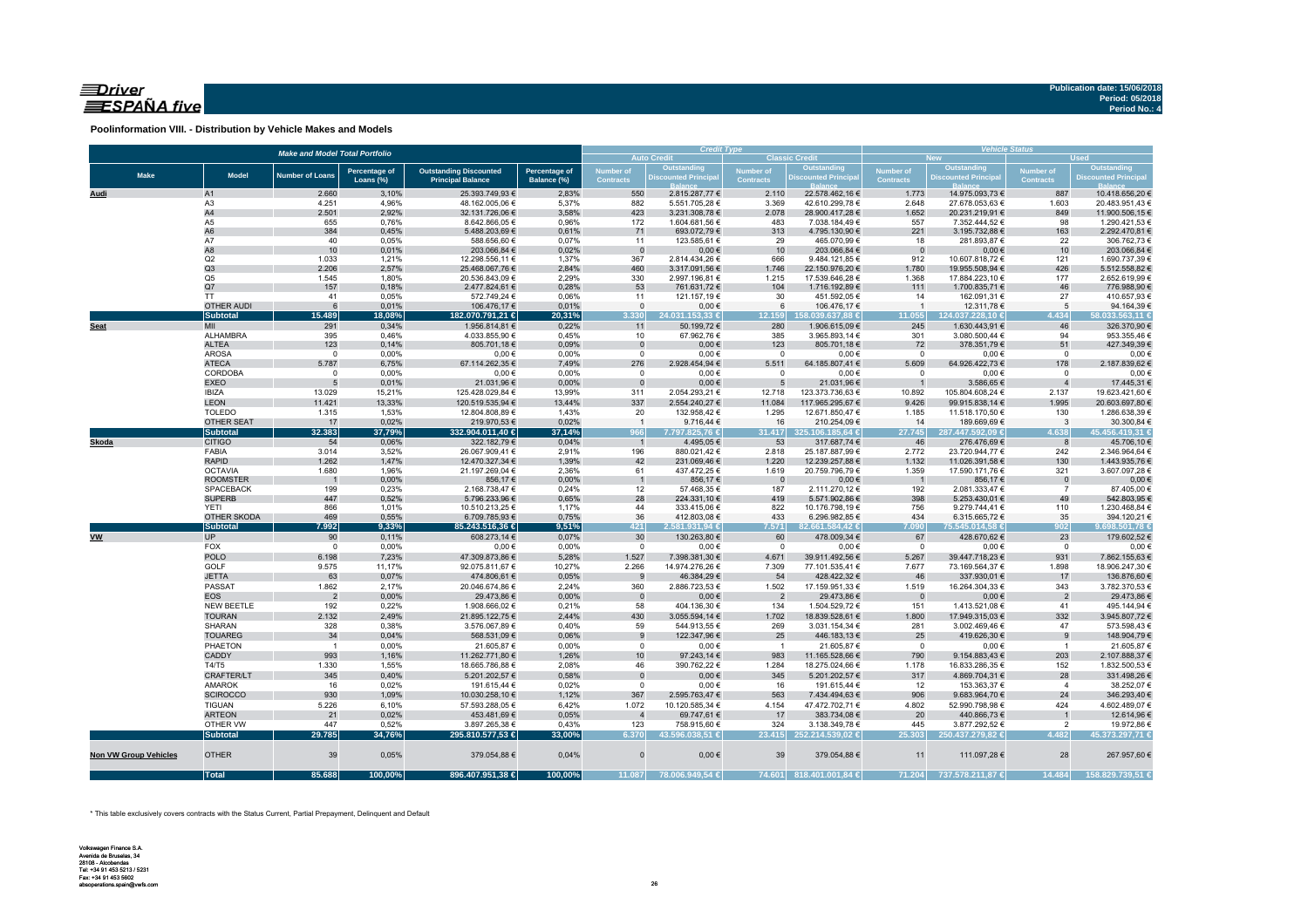

### **Poolinformation IX. - Geographic Distribution**

|                               |                        | <b>Geographic Distribution Total Portfolio</b> |                                                           |                              |                               | <b>Credit Type</b>                                           |                                      |                                                              | <b>Vehicle Status</b>                |                                                              |                               |                                                              |  |  |
|-------------------------------|------------------------|------------------------------------------------|-----------------------------------------------------------|------------------------------|-------------------------------|--------------------------------------------------------------|--------------------------------------|--------------------------------------------------------------|--------------------------------------|--------------------------------------------------------------|-------------------------------|--------------------------------------------------------------|--|--|
|                               |                        |                                                |                                                           |                              |                               | <b>Auto Credit</b>                                           |                                      | <b>Classic Credit</b>                                        |                                      | <b>New</b>                                                   |                               | <b>Used</b>                                                  |  |  |
| <b>Autonomous Communities</b> | <b>Number of Loans</b> | Percentage of<br>Loans $(\%)$                  | <b>Outstanding Discounted</b><br><b>Principal Balance</b> | Percentage of<br>Balance (%) | Number of<br><b>Contracts</b> | Outstanding<br><b>Discounted Principal</b><br><b>Balance</b> | <b>Number of</b><br><b>Contracts</b> | Outstanding<br><b>Discounted Principal</b><br><b>Balance</b> | <b>Number of</b><br><b>Contracts</b> | Outstanding<br><b>Discounted Principal</b><br><b>Balance</b> | Number of<br><b>Contracts</b> | Outstanding<br><b>Discounted Principal</b><br><b>Balance</b> |  |  |
| <b>GALICIA</b>                | 4.663                  | 5,44%                                          | 51.614.604,99 €                                           | 5,76%                        | 435                           | 2.852.794,87 €                                               | 4.228                                | 48.761.810.12 €                                              | 3.735                                | 40.626.543.98 €                                              | 928                           | 10.988.061,01 €                                              |  |  |
| <b>ASTURIAS</b>               | 1.483                  | 1,73%                                          | 15.578.800,97 €                                           | 1,74%                        | 157                           | 1.082.210,50 €                                               | 1.326                                | 14.496.590,47 €                                              | 1.236                                | 12.904.937,57 €                                              | 247                           | 2.673.863,40 €                                               |  |  |
| <b>CANTABRIA</b>              | 1.023                  | 1.19%                                          | 10.623.103.11 €                                           | 1,19%                        | 113                           | 727.183.89 €                                                 | 910                                  | 9.895.919.22 €                                               | 860                                  | 8.873.576.00 €                                               | 163                           | 1.749.527.11 €                                               |  |  |
| <b>LA RIOJA</b>               | 436                    | 0,51%                                          | 4.270.407.22 €                                            | 0,48%                        | 42                            | 278.405,16 €                                                 | 394                                  | 3.992.002,06 €                                               | 364                                  | 3.474.013.28 €                                               | 72                            | 796.393,94 €                                                 |  |  |
| <b>CASTILLA LEON</b>          | 3.508                  | 4,09%                                          | 35.624.178.53 €                                           | 3,97%                        | 263                           | 1.935.893.58 €                                               | 3.245                                | 33.688.284.95 €                                              | 2.778                                | 28.230.637.50 €                                              | 730                           | 7.393.541,03 €                                               |  |  |
| C.MADRID                      | 14.637                 | 17,08%                                         | 143.464.935.40 €                                          | 16,00%                       | 2.391                         | 16.597.182,85 €                                              | 12.246                               | 126.867.752,55 €                                             | 12.163                               | 116.366.333,01 €                                             | 2.474                         | 27.098.602,39 €                                              |  |  |
| <b>PAIS VASCO</b>             | 3.504                  | 4,09%                                          | 34.046.216.59 €                                           | 3,80%                        | 202                           | 1.250.266.72 €                                               | 3.302                                | 32.795.949,87 €                                              | 2.900                                | 27.990.000.83 €                                              | 604                           | 6.056.215,76 €                                               |  |  |
| C.NAVARRA                     | 960                    | 1,12%                                          | 9.382.088,74 €                                            | 1,05%                        | 104                           | 599.830,33 €                                                 | 856                                  | 8.782.258,41 €                                               | 792                                  | 7.547.818.47 €                                               | 168                           | 1.834.270.27 €                                               |  |  |
| <b>CATALUÑA</b>               | 17.260                 | 20,14%                                         | 182.028.594,43 €                                          | 20,31%                       | 2.473                         | 17.857.807.07 €                                              | 14.787                               | 164.170.787.36 €                                             | 13.988                               | 145.575.862.09 €                                             | 3.272                         | 36.452.732,34 €                                              |  |  |
| ARAGÓN                        | 2.351                  | 2.74%                                          | 25.163.888.13 €                                           | 2,81%                        | 223                           | 1.770.047.57 €                                               | 2.128                                | 23.393.840,56 €                                              | 1.951                                | 20.813.660,85 €                                              | 400                           | 4.350.227.28 €                                               |  |  |
| C. VALENCIANA                 | 8.987                  | 10.49%                                         | 92.939.123.22 €                                           | 10,37%                       | 1.303                         | 9.017.796.64 €                                               | 7.684                                | 83.921.326,58 €                                              | 7.512                                | 76.794.735,60 €                                              | 1.475                         | 16.144.387.62 €                                              |  |  |
| <b>CASTILLA LA MANCHA</b>     | 3.482                  | 4,06%                                          | 36.216.512.34 €                                           | 4,04%                        | 417                           | 3.193.656,40 €                                               | 3.065                                | 33.022.855.94 €                                              | 2.892                                | 29.892.883,71 €                                              | 590                           | 6.323.628,63 €                                               |  |  |
| <b>EXTREMADURA</b>            | 1.334                  | 1,56%                                          | 14.391.959,76 €                                           | 1,61%                        | 178                           | 1.170.215.41 €                                               | 1.156                                | 13.221.744,35 €                                              | 1.059                                | 11.279.187.91 €                                              | 275                           | 3.112.771.85 €                                               |  |  |
| <b>ANDALUCIA</b>              | 14.363                 | 16,76%                                         | 155.198.181,97 €                                          | 17,31%                       | 2.142                         | 14.865.347,91 €                                              | 12.221                               | 140.332.834,06 €                                             | 11.969                               | 129.104.488,24 €                                             | 2.394                         | 26.093.693,73 €                                              |  |  |
| <b>ISLAS BALEARES</b>         | 2.258                  | 2,64%                                          | 23.380.601,25 €                                           | 2,61%                        | 278                           | 2.172.395,34 €                                               | 1.980                                | 21.208.205,91 €                                              | 1.991                                | 20.482.193,29 €                                              | 267                           | 2.898.407,96 €                                               |  |  |
| <b>MURCIA</b>                 | 2.413                  | 2,82%                                          | 27.358.858.35 €                                           | 3,05%                        | 263                           | 1.875.794.59 €                                               | 2.150                                | 25.483.063.76 €                                              | 2.028                                | 22.937.891.85 €                                              | 385                           | 4.420.966.50 €                                               |  |  |
| <b>ISLAS CANARIAS</b>         | 2.916                  | 3,40%                                          | 33.773.214,28 €                                           | 3.77%                        | 95                            | 708.515.54 €                                                 | 2.821                                | 33.064.698.74 €                                              | 2.883                                | 33.411.402.36 €                                              | 33                            | 361.811,92 €                                                 |  |  |
| CEUTA                         | 56                     | 0,07%                                          | 664.869,52 €                                              | 0,07%                        |                               | 26.081,73 €                                                  | 50                                   | 638.787,79 €                                                 | 52                                   | 627.007,91 €                                                 |                               | 37.861,61 €                                                  |  |  |
| <b>MELILLA</b>                | 54                     | 0,06%                                          | 687.812,58 €                                              | 0,08%                        |                               | 25.523,44 €                                                  | 52                                   | 662.289,14 €                                                 | 51                                   | 645.037,42 €                                                 |                               | 42.775,16 €                                                  |  |  |
| <b>Total</b>                  | 85.688                 | 100,00%                                        | 896.407.951,38 €                                          | 100,00%                      | 11.087                        | 78.006.949.54 €                                              |                                      | 74.601 818.401.001,84 €                                      | 71.204                               | 737.578.211.87 €                                             | 14.484                        | 158.829.739,51 €                                             |  |  |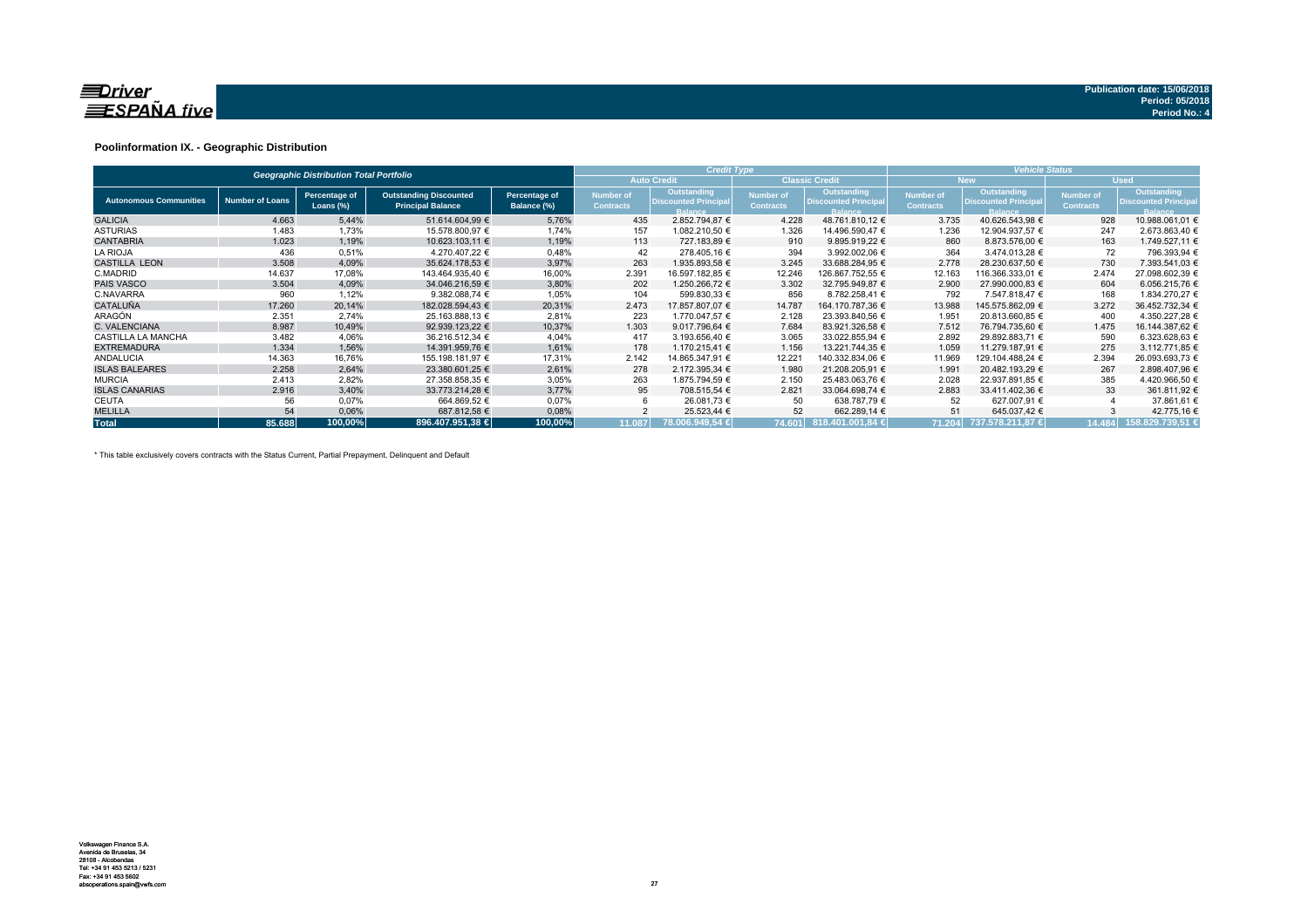

**Poolinformation X. - Motor Type**

|                  |        | <b>Customer Type Total Portfolio</b> |                                                                             |                                 |                  | <b>Credit Type</b>                                             |                  |                                                              | <b>Vehicle Status</b>                                                                                |                  |                               |                                                              |  |  |  |
|------------------|--------|--------------------------------------|-----------------------------------------------------------------------------|---------------------------------|------------------|----------------------------------------------------------------|------------------|--------------------------------------------------------------|------------------------------------------------------------------------------------------------------|------------------|-------------------------------|--------------------------------------------------------------|--|--|--|
|                  |        |                                      |                                                                             |                                 |                  | <b>Auto Credit</b>                                             |                  | <b>Classic Credit</b>                                        |                                                                                                      | New              | <b>Used</b>                   |                                                              |  |  |  |
| Motor type       | Loans  | of Loans (%)                         | Number of Percentage   Outstanding Discounted  <br><b>Principal Balance</b> | Percentage<br>of Balance<br>(%) | <b>Contracts</b> | Outstanding Discounted   Number of<br><b>Principal Balance</b> | <b>Contracts</b> | Outstanding<br><b>Discounted Principal</b><br><b>Balance</b> | Outstanding<br><b>Number of</b><br><b>Discounted Principal</b><br><b>Contracts</b><br><b>Balance</b> |                  | Number of<br><b>Contracts</b> | Outstanding<br><b>Discounted Principal</b><br><b>Balance</b> |  |  |  |
| EA 189 (unfixed) | 179    | 0.21%                                | 1.042.134.85 €                                                              | 0.12%                           | 28               | 188.714.52 €                                                   | 151              | 853.420.33 €                                                 | 148                                                                                                  | 847,566.60 €     | 31                            | 194.568.25 €                                                 |  |  |  |
| Other            | 85.509 | 99.79%                               | 895.365.816.53 €                                                            | 99.88%                          | 11.065           | 116.047.133.17 €                                               | 74.444           | 779.318.683.36 €                                             | 71.035                                                                                               | 743.108.076.55 € | 14.474                        | 152.257.739.98 €                                             |  |  |  |
| <b>Total</b>     | 85.688 | 100.00%                              | 896.407.951.38 €                                                            | 100.00%                         | 11.093           | 116.235.847.69 €                                               | 74.595           | 780.172.103.69 €                                             | 71.183                                                                                               | 743.955.643.15 € | 14.505                        | 152.452.308.23 €                                             |  |  |  |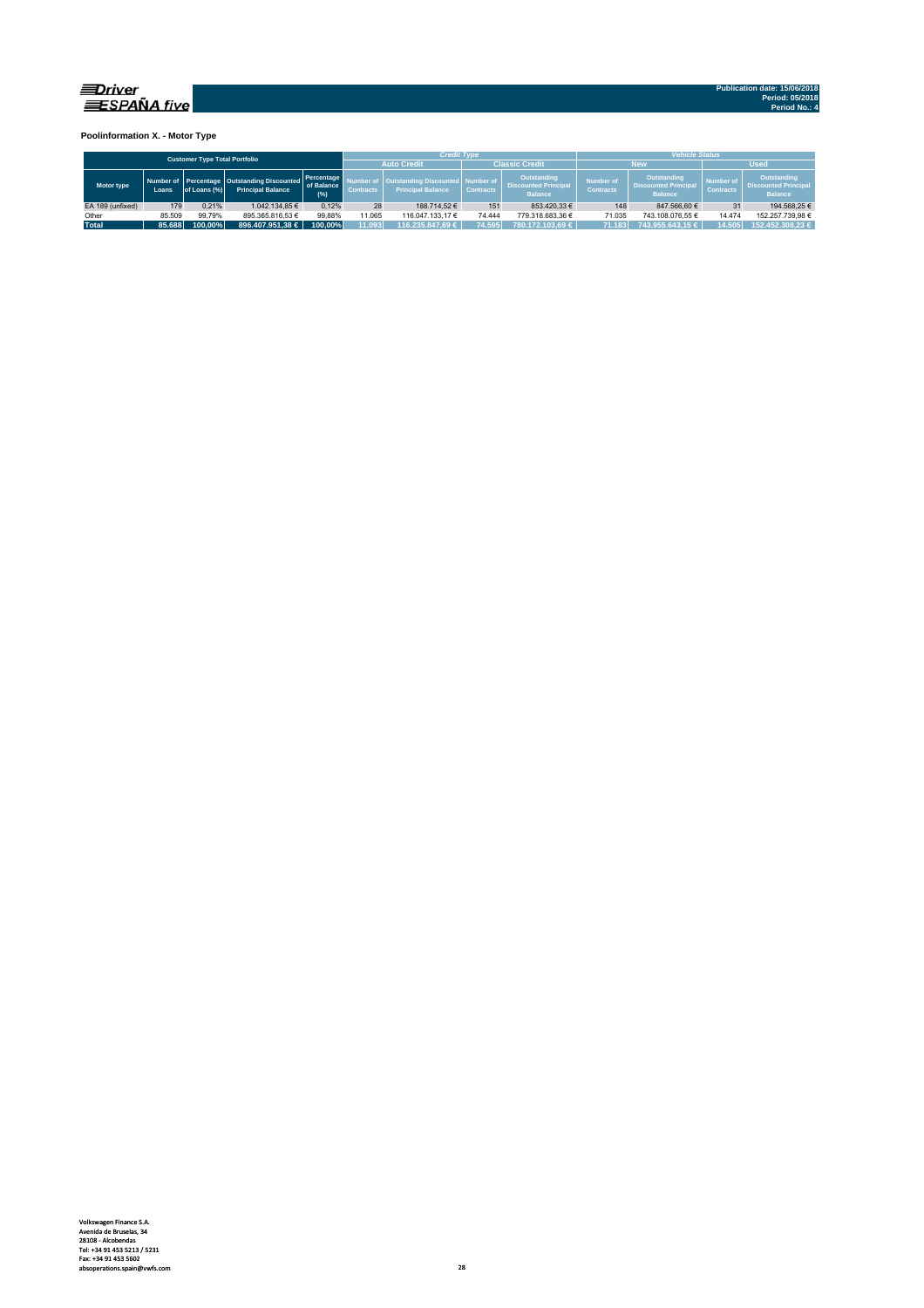| ≡Driver |     |                                        | ESPAÑA five                           |                                        |                                                     |                           |               |                         |                                   |                                                                |               |                    |                                             |                                                     |                                                         |                                        |                      |                       |                                                                              |                                     |                                | Publication date: 15/06/2018<br>Period: 05/2018<br>Period No.: 4 |
|---------|-----|----------------------------------------|---------------------------------------|----------------------------------------|-----------------------------------------------------|---------------------------|---------------|-------------------------|-----------------------------------|----------------------------------------------------------------|---------------|--------------------|---------------------------------------------|-----------------------------------------------------|---------------------------------------------------------|----------------------------------------|----------------------|-----------------------|------------------------------------------------------------------------------|-------------------------------------|--------------------------------|------------------------------------------------------------------|
|         |     |                                        | Poolinformation XI. - Loan Level Data |                                        |                                                     |                           |               |                         |                                   |                                                                |               |                    |                                             |                                                     |                                                         |                                        |                      |                       |                                                                              |                                     |                                |                                                                  |
|         | No. | Month / Year<br>of Loan<br>Origination | of Default                            | : Original Principal<br><b>Balance</b> | Outstanding<br><b>Balance of Loan</b><br>at Default | Current<br><b>Balance</b> | <b>Rebate</b> | Month / Year of<br>Loss | Recovery<br>from sale of<br>Asset | <b>Unsecured</b><br><b>Recovery</b><br>$n.a.=not$<br>available | and write off | Total<br>write off | ween Default   Recovery after   Loss Amount | Loss<br>Percentage<br>on Original<br><b>Ralance</b> | Loss<br>as Percentage al Location<br>Current<br>Ralance | Geographic<br>of Borrower <sup>"</sup> | $ $ (new / used) $ $ | anufacturer<br>/ Make | Contract Type   Distribution  <br>(lease/loan<br>  amortising/ball  <br>nonl | Channel<br>$n.a.= not$<br>aldelieve | <b>Customer</b><br><b>Type</b> |                                                                  |